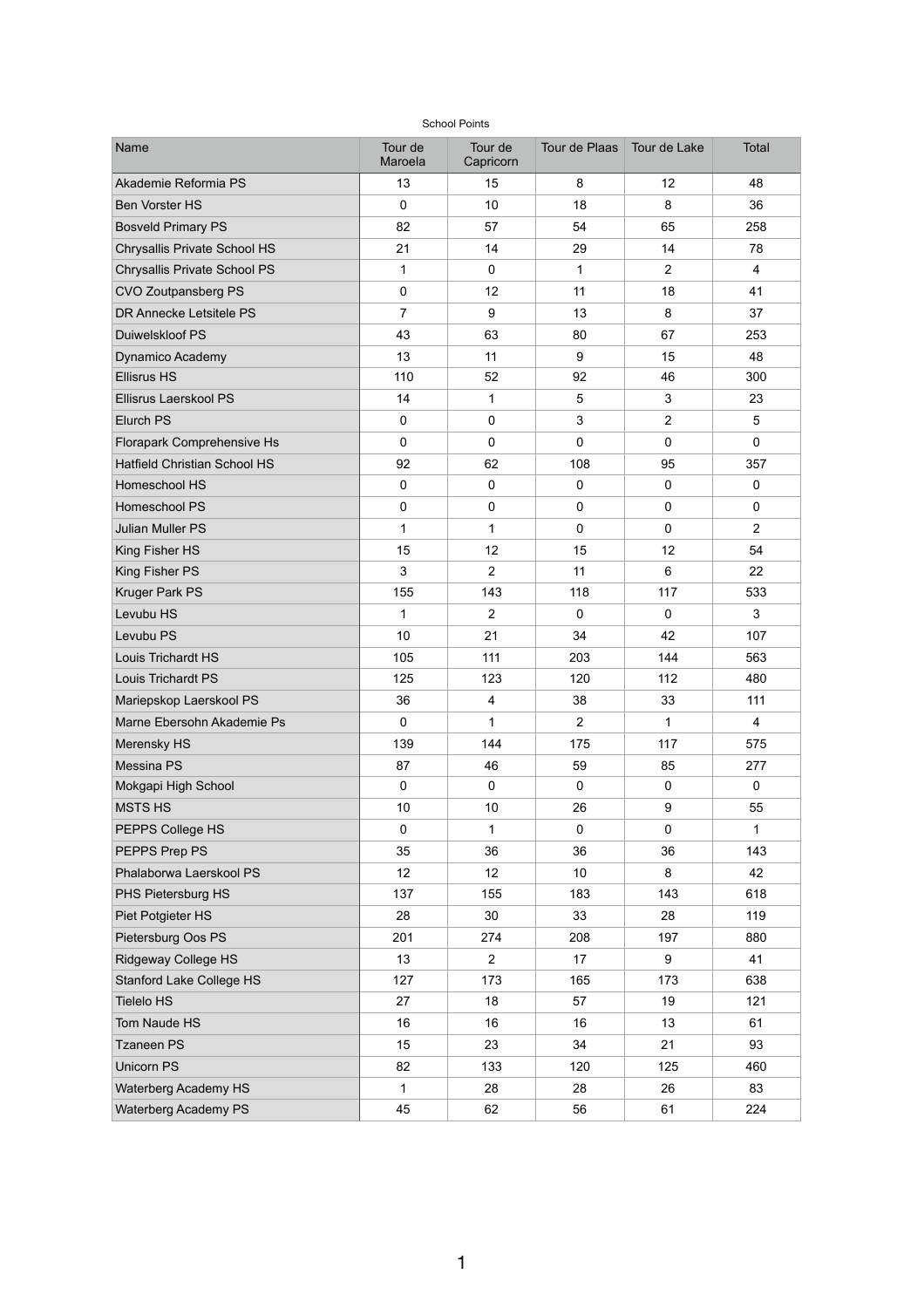| <b>Primary School</b>              |                    |                      |                |                |                |  |  |  |  |  |
|------------------------------------|--------------------|----------------------|----------------|----------------|----------------|--|--|--|--|--|
| <b>Name</b>                        | Tour de<br>Maroela | Tour de<br>Capricorn | Tour de Plaas  | Tour de Lake   | <b>Total</b>   |  |  |  |  |  |
| Pietersburg Oos PS                 | 201                | 274                  | 208            | 197            | 880            |  |  |  |  |  |
| <b>Kruger Park PS</b>              | 155                | 143                  | 118            | 117            | 533            |  |  |  |  |  |
| <b>Louis Trichardt PS</b>          | 125                | 123                  | 120            | 112            | 480            |  |  |  |  |  |
| <b>Unicorn PS</b>                  | 82                 | 133                  | 120            | 125            | 460            |  |  |  |  |  |
| <b>Messina PS</b>                  | 87                 | 46                   | 59             | 85             | 277            |  |  |  |  |  |
| <b>Bosveld Primary PS</b>          | 82                 | 57                   | 54             | 65             | 258            |  |  |  |  |  |
| Duiwelskloof PS                    | 43                 | 63                   | 80             | 67             | 253            |  |  |  |  |  |
| <b>Waterberg Academy PS</b>        | 45                 | 62                   | 56             | 61             | 224            |  |  |  |  |  |
| PEPPS Prep PS                      | 35                 | 36                   | 36             | 36             | 143            |  |  |  |  |  |
| Mariepskop Laerskool PS            | 36                 | $\overline{4}$       | 38             | 33             | 111            |  |  |  |  |  |
| Levubu PS                          | 10 <sup>°</sup>    | 21                   | 34             | 42             | 107            |  |  |  |  |  |
| <b>Tzaneen PS</b>                  | 15                 | 23                   | 34             | 21             | 93             |  |  |  |  |  |
| Akademie Reformia PS               | 13                 | 15                   | 8              | 12             | 48             |  |  |  |  |  |
| <b>Dynamico Academy PS</b>         | 13                 | 11                   | 9              | 15             | 48             |  |  |  |  |  |
| Phalaborwa Laerskool PS            | 12 <sub>2</sub>    | 12                   | 10             | 8              | 42             |  |  |  |  |  |
| <b>CVO Zoutpansberg PS</b>         | $\overline{0}$     | 12                   | 11             | 18             | 41             |  |  |  |  |  |
| <b>DR Annecke Letsitele PS</b>     | 7                  | 9                    | 13             | 8              | 37             |  |  |  |  |  |
| <b>Ellisrus Laerskool PS</b>       | 14                 |                      | 5              | 3              | 23             |  |  |  |  |  |
| <b>King Fisher PS</b>              | 3                  | $\overline{2}$       | 11             | 6              | 22             |  |  |  |  |  |
| <b>Elurch PS</b>                   | 0                  | $\overline{0}$       | 3              | $\overline{2}$ | 5              |  |  |  |  |  |
| <b>Chrysalis Private School PS</b> |                    | $\overline{0}$       |                | $\overline{2}$ | $\overline{4}$ |  |  |  |  |  |
| <b>Julian Muller PS</b>            |                    |                      | 0              | $\overline{0}$ | $\overline{2}$ |  |  |  |  |  |
| Marne Ebersohn Akademie PS         | 0                  | $\overline{0}$       | 0              |                | 1              |  |  |  |  |  |
| Homeschool PS                      | $\boldsymbol{0}$   | $\mathbf 0$          | $\overline{0}$ | $\mathbf 0$    | $\overline{0}$ |  |  |  |  |  |

1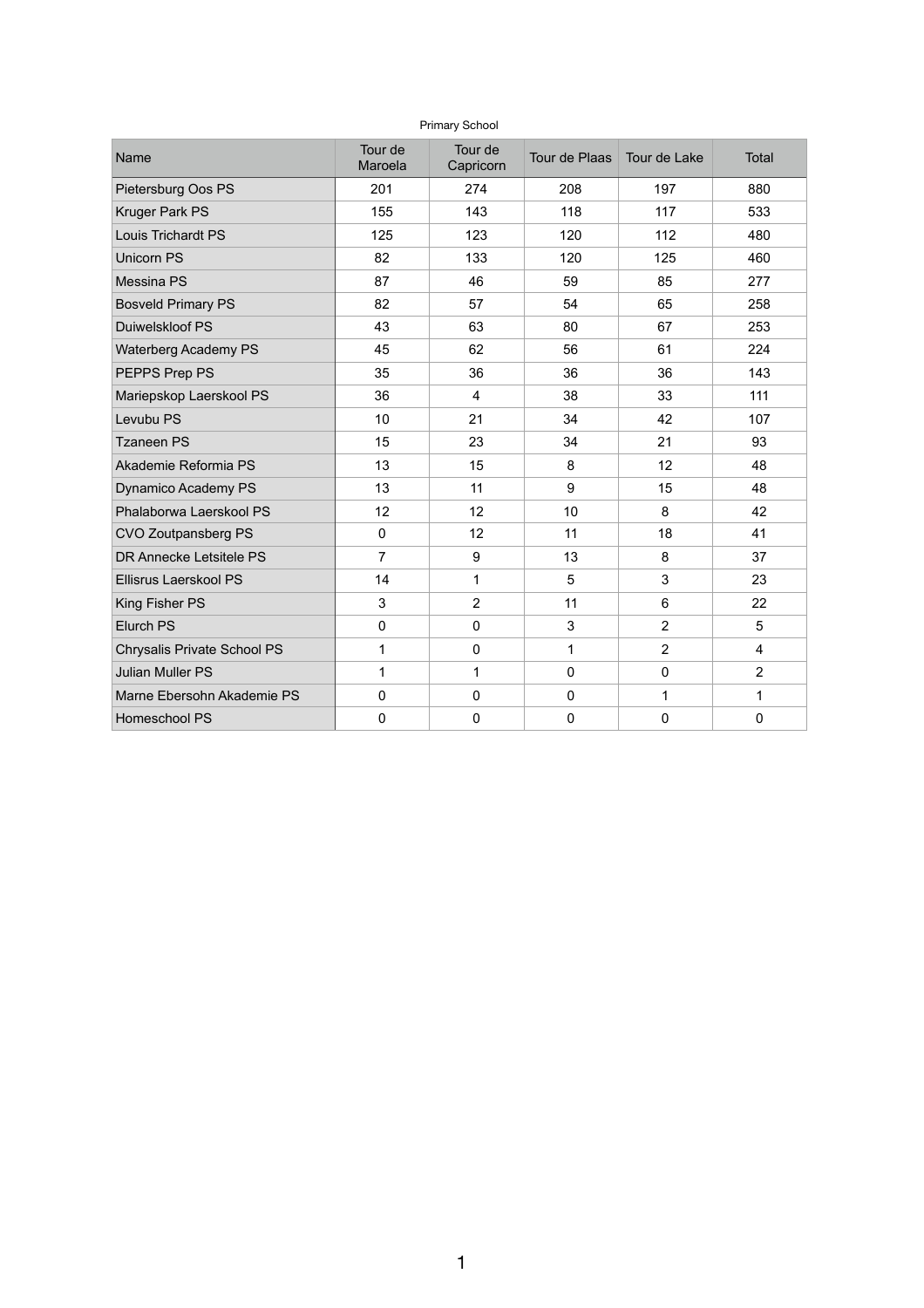| <b>High School</b>                  |                                            |                  |                              |                  |                |  |  |  |  |  |
|-------------------------------------|--------------------------------------------|------------------|------------------------------|------------------|----------------|--|--|--|--|--|
| <b>Name</b>                         | Tour de<br>Tour de<br>Maroela<br>Capricorn |                  | Tour de Plaas   Tour de Lake |                  | <b>Total</b>   |  |  |  |  |  |
| <b>Stanford Lake College HS</b>     | 127                                        | 173              | 165                          | 173              | 638            |  |  |  |  |  |
| PHS Pietersburg HS                  | 137                                        | 155              | 183                          | 143              | 618            |  |  |  |  |  |
| <b>Merensky HS</b>                  | 139                                        | 144              | 175                          | 117              | 575            |  |  |  |  |  |
| <b>Louis Trichardt HS</b>           | 105                                        | 111              | 203                          | 144              | 563            |  |  |  |  |  |
| <b>Hatfield Christian School HS</b> | 92                                         | 62               | 108                          | 95               | 357            |  |  |  |  |  |
| <b>Ellisrus HS</b>                  | 110                                        | 52               | 92                           | 46               | 300            |  |  |  |  |  |
| <b>Tielelo HS</b>                   | 27                                         | 18               | 57                           | 19               | 121            |  |  |  |  |  |
| <b>Piet Potgieter HS</b>            | 28                                         | 30               | 33                           | 28               | 119            |  |  |  |  |  |
| <b>Waterberg Academy HS</b>         | 1                                          | 28               | 28                           | 26               | 83             |  |  |  |  |  |
| <b>Chrysalis Private School HS</b>  | 21                                         | 14               | 29                           | 14               | 78             |  |  |  |  |  |
| <b>Tom Naude HS</b>                 | 16                                         | 16               | 16                           | 13               | 61             |  |  |  |  |  |
| <b>MSTS HS</b>                      | 10                                         | 10               | 26                           | 9                | 55             |  |  |  |  |  |
| <b>King Fisher HS</b>               | 15                                         | 12               | 15                           | 12 <sub>2</sub>  | 54             |  |  |  |  |  |
| <b>Ridgeway College HS</b>          | 13                                         | 2                | 17                           | 9                | 41             |  |  |  |  |  |
| <b>Ben Vorster HS</b>               | $\overline{0}$                             | 10               | 18                           | 8                | 36             |  |  |  |  |  |
| Levubu HS                           | 1                                          | 2                | $\overline{0}$               | $\overline{0}$   | $\mathfrak{S}$ |  |  |  |  |  |
| Pepps College HS                    | $\boldsymbol{0}$                           | 1                | $\boldsymbol{0}$             | $\boldsymbol{0}$ | 1              |  |  |  |  |  |
| Homeschool HS                       | $\mathbf 0$                                | $\mathbf 0$      | $\mathbf 0$                  | $\overline{0}$   | $\mathbf 0$    |  |  |  |  |  |
| <b>Florapark Comprehensive HS</b>   | $\mathbf 0$                                | $\mathbf 0$      | $\mathbf 0$                  | $\overline{0}$   | $\mathbf 0$    |  |  |  |  |  |
| Mokgapi HS                          | $\boldsymbol{0}$                           | $\boldsymbol{0}$ | $\boldsymbol{0}$             | $\boldsymbol{0}$ | $\mathbf 0$    |  |  |  |  |  |

1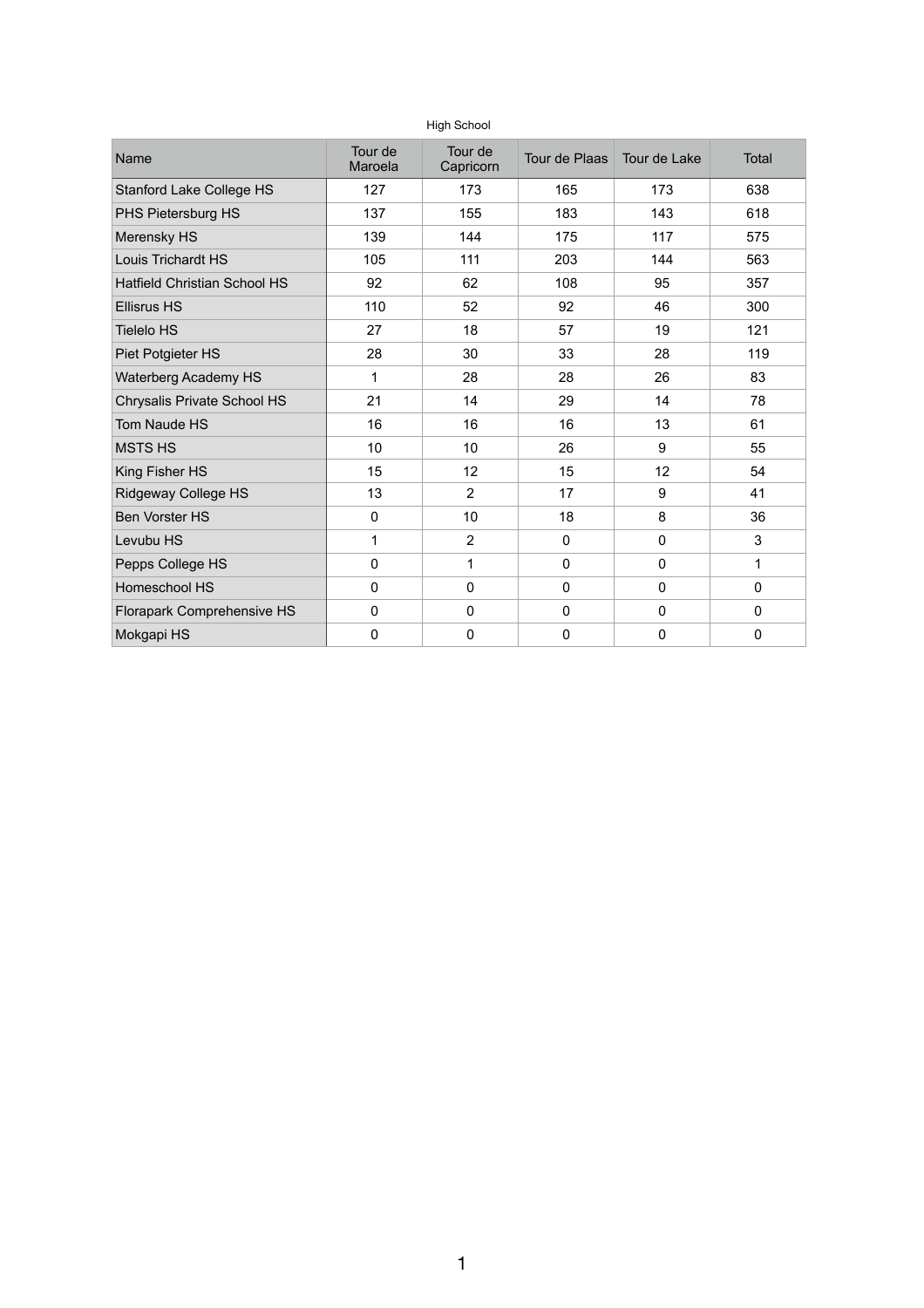## Individual Points - PS/HS Split

| <b>First Name</b>                       | <b>Surname</b>                       | <b>School</b>                                   | Category                                           | Age                 | Gender           | <b>Tour De</b><br><b>Maroela</b> | <b>Tour De</b><br>Capricorn   | <b>Tour De</b><br><b>Plaas</b>   | <b>Tour De</b><br>Lake         | <b>Total</b>                     |
|-----------------------------------------|--------------------------------------|-------------------------------------------------|----------------------------------------------------|---------------------|------------------|----------------------------------|-------------------------------|----------------------------------|--------------------------------|----------------------------------|
| <b>Aron</b>                             | <b>Van Den Borre</b>                 | Laerskool Phalaborwa                            | <b>Sub-Nipper Boys</b>                             | $\overline{7}$      | Male             | 12                               | 12                            | 10                               | 8                              | 42                               |
| <b>Alastair</b>                         | <b>Wiltshire</b>                     | <b>Unicorn Ps</b>                               | <b>Sub-Nipper Boys</b>                             | 8                   | Male             | $\mathbf 0$                      | 15                            | 15                               | 10                             | 40                               |
| <b>Aiden</b>                            | <b>Bruce</b>                         | <b>Louis Trichardt Ps</b>                       | <b>Sub-Nipper Boys</b>                             | 8                   | Male             | 15                               | $\overline{4}$                | $\overline{7}$                   | 12                             | 38                               |
| Gianmarco                               | Gualdi                               | Waterberg Academy Ps                            | <b>Sub-Nipper Boys</b>                             | 8                   | Male             | $\mathbf 0$                      | 6                             | 12                               | 15                             | 33                               |
| <b>Altus</b>                            | <b>Willemse</b>                      | Akademie Reformia Ps                            | <b>Sub-Nipper Boys</b>                             | 8                   | Male             | 10                               | 10                            | $\,6\,$                          | 5                              | 31                               |
| Josua                                   | <b>Badenhorst</b>                    | Waterberg Academy Ps                            | <b>Sub-Nipper Boys</b>                             | 7                   | Male             | $\overline{7}$                   | 8                             | 8                                | $\mathbf 0$                    | 23                               |
| Zack                                    | <b>Fourie</b>                        | Cvo Zoutpansberg Ps                             | <b>Sub-Nipper Boys</b>                             | 8                   | Male             | $\mathbf 0$                      | $\overline{7}$                | $\sqrt{5}$                       | $6\phantom{.}6$                | 18                               |
| <b>Elru</b>                             | <b>Brits</b>                         | Messina Ps                                      | <b>Sub-Nipper Boys</b>                             | $\overline{7}$      | Male             | 8                                | $\overline{1}$                | $\mathbf{1}$                     | $\mathbf{3}$                   | 13                               |
| <b>Mauritz</b>                          | <b>Meiring</b>                       | Louis Trichardt Ps                              | <b>Sub-Nipper Boys</b>                             | 6                   | Male             | $\mathbf 0$                      | 5                             | $\mathbf 0$                      | $\overline{7}$                 | 12                               |
| Ruan                                    | De Beer                              | Louis Trichardt Ps<br>Duiwelskloof Ps           | <b>Sub-Nipper Boys</b>                             | 6<br>$\overline{7}$ | Male<br>Male     | 6                                | $\overline{c}$<br>$\mathbf 1$ | $\mathbf{1}$<br>$\overline{2}$   | $\mathbf{1}$<br>$\overline{1}$ | 10<br>$\boldsymbol{9}$           |
| <b>Marko</b>                            | Liebenberg                           | Kruger Park Ps                                  | <b>Sub-Nipper Boys</b>                             | 8                   | Male             | 5<br>$\overline{4}$              | 1                             | $\mathbf 1$                      | $\mathbf 1$                    | $\overline{7}$                   |
| <b>Pierson</b><br>Joshua                | <b>Schalkwyk</b><br>Cronje           | Cvo Zoutpansberg Ps                             | <b>Sub-Nipper Boys</b>                             | 8                   | Male             | $\mathbf 0$                      | $\mathbf 1$                   | $\mathbf{1}$                     | $\overline{4}$                 | $\,6$                            |
| <b>Elrich</b>                           | De Waal                              | Pietersburg Oos Ps                              | <b>Sub-Nipper Boys</b>                             | $\overline{7}$      | Male             | $\mathbf 0$                      | 3                             | $\mathbf{1}$                     | $\mathbf 1$                    | $\mathbf 5$                      |
| <b>Aulro</b>                            | De Beer                              | <b>Tzaneen Ps</b>                               | <b>Sub-Nipper Boys</b>                             | 8                   | Male             | $\mathbf 0$                      | 0                             | $\overline{4}$                   | $\overline{1}$                 | 5                                |
| <b>Marius</b>                           | <b>Smit</b>                          | Pietersburg Oos Ps                              | <b>Sub-Nipper Boys</b>                             | $\overline{7}$      | Male             | $\overline{2}$                   | $\overline{1}$                | $\mathbf{1}$                     | $\mathbf{1}$                   | $\mathbf 5$                      |
| <b>Aleck</b>                            | <b>Willemse</b>                      | Akademie Reformia Ps                            | <b>Sub-Nipper Boys</b>                             | $\overline{7}$      | Male             | $\mathbf{1}$                     | $\overline{1}$                | $\mathbf{1}$                     | $\mathbf{1}$                   | $\overline{\mathbf{4}}$          |
| <b>Dylan</b>                            | <b>Pieterse</b>                      | Kruger Park Ps                                  | <b>Sub-Nipper Boys</b><br><b>Sub-Nipper Boys</b>   | 7                   | Male             | 1                                | 1                             | $\mathbf{1}$                     | $\overline{1}$                 | 4                                |
| Lohan                                   | <b>Van Der Walt</b>                  | Kruger Park Ps                                  | <b>Sub-Nipper Boys</b>                             | 6                   | Male             | $\mathbf{1}$                     | $\mathbf 1$                   | $\mathbf{1}$                     | $\mathbf{1}$                   | $\overline{\mathbf{4}}$          |
| <b>Xander</b>                           | <b>Lessing</b>                       | Pietersburg Oos Ps                              | <b>Sub-Nipper Boys</b>                             | 8                   | Male             | $\mathbf 0$                      | $\overline{1}$                | $\sqrt{3}$                       | $\mathbf 0$                    | $\overline{\mathbf{4}}$          |
| <b>Dylan</b>                            | <b>Fourie</b>                        | Chrysallis Private School Ps                    | <b>Sub-Nipper Boys</b>                             | $\overline{7}$      | Male             |                                  | 0                             | 1                                | -1                             | 3                                |
| <b>Caleb Wayne</b>                      | De Vos                               | Lavubu Hs                                       | <b>Sub-Nipper Boys</b>                             | 8                   | Male             | $\mathbf 0$                      | $\overline{1}$                | $\mathbf{1}$                     | $\overline{1}$                 | 3                                |
| <b>Daniel</b>                           | George                               | Louis Trichardt Ps                              | <b>Sub-Nipper Boys</b>                             | 8                   | Male             | $\mathbf 0$                      | $\overline{1}$                | $\mathbf{1}$                     | $\mathbf{1}$                   | $\mathfrak{S}$                   |
| Jac                                     | Van Wyk                              | Unicorn Ps                                      | <b>Sub-Nipper Boys</b>                             | 8                   | Male             | $\mathbf 0$                      | $\overline{1}$                | $\mathbf{1}$                     | $\mathbf 1$                    | $\mathfrak{S}$                   |
| <b>Caleb</b>                            | <b>Horak</b>                         | Louis Trichardt Ps                              | <b>Sub-Nipper Boys</b>                             | 8                   | Male             | $\mathbf 0$                      | $\overline{1}$                | $\mathbf{1}$                     | $\mathbf{1}$                   | $\mathbf{3}$                     |
| Livan                                   | Van Der Merwe                        | Pietersburg Oos Ps                              | <b>Sub-Nipper Boys</b>                             | 8                   | Male             | $\mathbf 0$                      | $\overline{1}$                | $\mathbf{1}$                     | $\mathbf{1}$                   | $\mathfrak{S}$                   |
| <b>Tristan</b>                          | <b>Els</b>                           | Pietersburg Oos Ps                              | <b>Sub-Nipper Boys</b>                             |                     | Male             | $\mathbf 0$                      | $\mathbf 1$                   | $\mathbf{1}$                     | $\mathbf 1$                    | $\mathfrak{S}$                   |
| <b>Timothy</b>                          | <b>Thompson</b>                      | Dynamico Academy Ps                             | <b>Sub-Nipper Boys</b>                             | $\overline{7}$      | Male             | $\mathbf 0$                      | $\mathbf 1$                   | $\mathbf{1}$                     | $\mathbf{1}$                   | $\mathbf{3}$                     |
| <b>Andre</b>                            | Van Der Gryp                         | Duiwelskloof Ps                                 | <b>Sub-Nipper Boys</b>                             | 8                   | Male             | $\mathbf 0$                      | $\overline{1}$                | $\mathbf{1}$                     | $\mathbf{1}$                   | $\mathfrak{S}$                   |
| <b>Danniel</b>                          | Van Wyk                              | Kruger Park Ps                                  | <b>Sub-Nipper Boys</b>                             | 8                   | Male             | $\mathbf 0$                      | $\overline{1}$                | $\mathbf{1}$                     | $\mathbf{1}$                   | $\mathfrak{S}$                   |
| <b>Douglas</b>                          | <b>Rhodes</b>                        | Waterberg Academy Ps                            | <b>Sub-Nipper Boys</b>                             | 8                   | Male             | $\mathbf{1}$                     | $\overline{1}$                | $\mathbf 0$                      | $\overline{1}$                 | $\mathbf{3}$                     |
| <b>Arno</b>                             | Farrel                               | <b>Bosveld Primary Ps</b>                       | <b>Sub-Nipper Boys</b>                             | 8                   | Male             | $\mathfrak{S}$                   | 0                             | $\mathbf 0$                      | $\mathbf 0$                    | $\mathfrak{S}$                   |
| Lian                                    | <b>Reinders</b>                      | Pietersburg Oos Ps                              | <b>Sub-Nipper Boys</b>                             | 8                   | Male             | $\mathbf 0$                      | $\mathbf 0$                   | $\mathbf 0$                      | $\overline{2}$                 | $\overline{c}$                   |
| Gurion                                  | <b>Spies</b>                         | Kruger Park Ps<br>Akedemie Reformia Ps          | <b>Sub-Nipper Boys</b>                             | 8                   | Male<br>Male     | $\mathbf{1}$                     | 0<br>$\overline{1}$           | $\mathbf 0$                      | $\overline{1}$<br>$\mathbf 1$  | $\overline{2}$                   |
| <b>Rinus</b><br><b>Alexander Hunter</b> | <b>Pretorius</b><br><b>Pretorius</b> | Pietersburg Oos Ps                              | <b>Sub-Nipper Boys</b>                             | 8                   | Male             | $\mathbf 0$<br>$\mathbf 0$       | $\mathbf 1$                   | $\mathbf 0$<br>$\mathbf 0$       | $\mathbf{1}$                   | $\overline{2}$<br>$\overline{2}$ |
| <b>Thato</b>                            | <b>Malatji</b>                       | Waterberg Academy Ps                            | <b>Sub-Nipper Boys</b>                             | 6                   | Male             | $\mathbf{1}$                     | $\mathbf 0$                   | $\mathbf{1}$                     | $\boldsymbol{0}$               | $\overline{2}$                   |
| Zjuan                                   | <b>Muller</b>                        | Pietersburg Oos Ps                              | <b>Sub-Nipper Boys</b>                             | 8                   | Male             | $\mathbf 0$                      | $\overline{1}$                | $\mathbf{1}$                     | $\mathbf 0$                    | $\overline{2}$                   |
| Ryan                                    | Van Den Heever                       | Pietersburg Oos Ps                              | <b>Sub-Nipper Boys</b>                             |                     | Male             | $\mathbf 0$                      | $\mathbf 1$                   | $\mathbf{1}$                     | $\mathbf 0$                    | $\overline{2}$                   |
| <b>Elroy</b>                            | <b>Steyn</b>                         | Duiwelskloof Ps                                 | <b>Sub-Nipper Boys</b><br><b>Sub-Nipper Boys</b>   | $\overline{7}$      | Male             | $\mathbf 0$                      | $\overline{1}$                | $\mathbf{1}$                     | $\boldsymbol{0}$               | $\overline{2}$                   |
| <b>Andries</b>                          | Van Rensburg                         | Louis Trichardt Ps                              | <b>Sub-Nipper Boys</b>                             | 8                   | Male             | $\mathbf 0$                      | $\overline{1}$                | $\mathbf{1}$                     | $\mathbf 0$                    | $\overline{2}$                   |
| <b>Alex</b>                             | <b>Buys</b>                          | <b>Bosveld Primary Ps</b>                       | <b>Sub-Nipper Boys</b>                             |                     | Male             | $\mathbf{1}$                     | $\mathbf 0$                   | $\mathbf 0$                      | $\mathbf 0$                    | $\mathbf{1}$                     |
| <b>Robert</b>                           | <b>Roets</b>                         | Pietersburg Oos Ps                              | <b>Sub-Nipper Boys</b>                             | 8                   | Male             | $\mathbf 0$                      | $\mathbf 1$                   | $\mathbf 0$                      | $\boldsymbol{0}$               | $\mathbf 1$                      |
| <b>Freek</b>                            | Van Den Berg                         | Pietersburg Oos Ps                              | <b>Sub-Nipper Boys</b>                             | 8                   | Male             | 0                                | -1                            | $\mathbf 0$                      | $\mathbf 0$                    | -1                               |
| Henrico                                 | <b>Fourie</b>                        | Pietersburg Oos Ps                              | <b>Sub-Nipper Boys</b>                             | 8                   | Male             | $\mathbf 0$                      | 1                             | $\mathbf 0$                      | $\mathbf 0$                    | $\mathbf{1}$                     |
| Joshua                                  | <b>Hopewell</b>                      | Waterberg Academy Ps                            | <b>Sub-Nipper Boys</b>                             | 8                   | Male             | $\mathbf 0$                      | $\mathbf 0$                   | $\pmb{0}$                        | $\boldsymbol{0}$               | $\pmb{0}$                        |
| Lian                                    | Van Der Westhuizen                   | Louis Trichardt Ps                              | <b>Sub-Nipper Boys</b>                             | 6                   | Male             | $\mathbf 0$                      | $\mathbf 0$                   | $\mathbf 0$                      | $\mathbf 0$                    | 0                                |
|                                         |                                      |                                                 |                                                    |                     |                  |                                  |                               |                                  |                                |                                  |
| <b>Dane</b>                             | <b>Steenkamp</b>                     | Pietersburg Oos Ps                              | <b>Sub-Nipper Girls</b>                            | 8                   | Female           | 15                               | 15                            | 12                               | $\bf 8$                        | 50                               |
| Leila                                   | <b>Van Wyngaardt</b>                 | <b>Duiwelskloof Ps</b>                          | <b>Sub-Nipper Girls</b>                            | 8                   | Female           | $\mathbf 0$                      | 10                            | 15                               | 15                             | 40                               |
| <b>Kristen</b>                          | <b>Thompson</b>                      | <b>Dynamico Academy Ps</b>                      | <b>Sub-Nipper Girls</b>                            | 8                   | Female           | 12                               | 8                             | 6                                | 10                             | 36                               |
| <b>Zelmarie</b>                         | Kotze                                | Pietersburg Oos Ps                              | <b>Sub-Nipper Girls</b>                            | 8                   | Female           | $\mathbf 0$                      | 12                            | 10                               | 12                             | 34                               |
| Mia-Lee                                 | <b>Kleynhans</b>                     | Kruger Park Ps                                  | <b>Sub-Nipper Girls</b>                            | $\overline{7}$      | Female           | 8<br>$\overline{7}$              | $\overline{c}$                | 8                                | $5\phantom{.0}$                | 23<br>22                         |
| Janli<br><b>Elouise</b>                 | <b>Bester</b><br><b>Krugel</b>       | <b>Bosveld Primary Ps</b><br>Louis Trichardt Ps | <b>Sub-Nipper Girls</b>                            | 8                   | Female<br>Female | $\mathbf 0$                      | 4<br>6                        | $\overline{5}$<br>$\overline{7}$ | 6<br>$\sqrt{3}$                | 16                               |
| <b>Esther</b>                           | <b>Katzke</b>                        | <b>Tzaneen Ps</b>                               | <b>Sub-Nipper Girls</b>                            |                     | Female           | 10                               | 5                             | $\mathbf{1}$                     | $\mathbf 0$                    | 16                               |
| <b>Aldone</b>                           | Schwerdtfeger                        | Cvo Zoutpansberg Ps                             | <b>Sub-Nipper Girls</b>                            | 8                   | Female           | $\mathbf 0$                      | 3                             | $\overline{4}$                   | $\overline{7}$                 | 14                               |
| Mia                                     | <b>Venter</b>                        | Louis Trichardt Ps                              | <b>Sub-Nipper Girls</b>                            |                     | Female           | 3                                | $\overline{7}$                | $\mathbf 0$                      | $\mathbf 0$                    | 10                               |
| <b>Sabella Giselle</b>                  | Van Zyl                              | Messina Ps                                      | <b>Sub-Nipper Girls</b><br><b>Sub-Nipper Girls</b> |                     | Female           | 6                                | 1                             | $\mathbf 0$                      | $\mathbf{1}$                   | 8                                |
| <b>Annebelle</b>                        | Jansen                               | Pietersburg Oos Ps                              | <b>Sub-Nipper Girls</b>                            | 8                   | Female           | $\mathbf 0$                      | 0                             | $\mathfrak{3}$                   | 4                              | $\overline{7}$                   |
| Zoë                                     | <b>Schmidt</b>                       | Messina Ps                                      | <b>Sub-Nipper Girls</b>                            |                     | Female           | $\overline{4}$                   | 1                             | $\mathbf{1}$                     | $\mathbf{1}$                   | $\overline{7}$                   |
| Zané                                    | Adlam                                | Louis Trichardt Ps                              | <b>Sub-Nipper Girls</b>                            | 8                   | Female           | 5                                | 1                             | $\mathbf{1}$                     | $\mathbf 0$                    | $\overline{7}$                   |
| <b>Nelda</b>                            | <b>Strijdom</b>                      | Messina Ps                                      | <b>Sub-Nipper Girls</b>                            |                     | Female           | $\mathbf 0$                      | 1                             | $\mathbf 1$                      | 2                              | $\overline{\mathbf{4}}$          |
| <b>Tilitha</b>                          | Van Der Schyff                       | <b>Bosveld Primary Ps</b>                       | <b>Sub-Nipper Girls</b>                            | 8                   | Female           | $\mathbf 0$                      | $\mathbf 1$                   | $\overline{2}$                   | $\pmb{0}$                      | 3                                |
| Elani                                   | Gerner                               | Messina Ps                                      | <b>Sub-Nipper Girls</b>                            | 6                   | Female           | $\mathbf 0$                      | $\mathbf 0$                   | $\mathbf 1$                      | $\mathbf 1$                    | $\overline{c}$                   |
| <b>Dunay</b>                            | Fourie                               | Messina Ps                                      | <b>Sub-Nipper Girls</b>                            | 8                   | Female           | 0                                | $\boldsymbol{0}$              | $\mathbf 0$                      | $\mathbf{1}$                   | $\mathbf{1}$                     |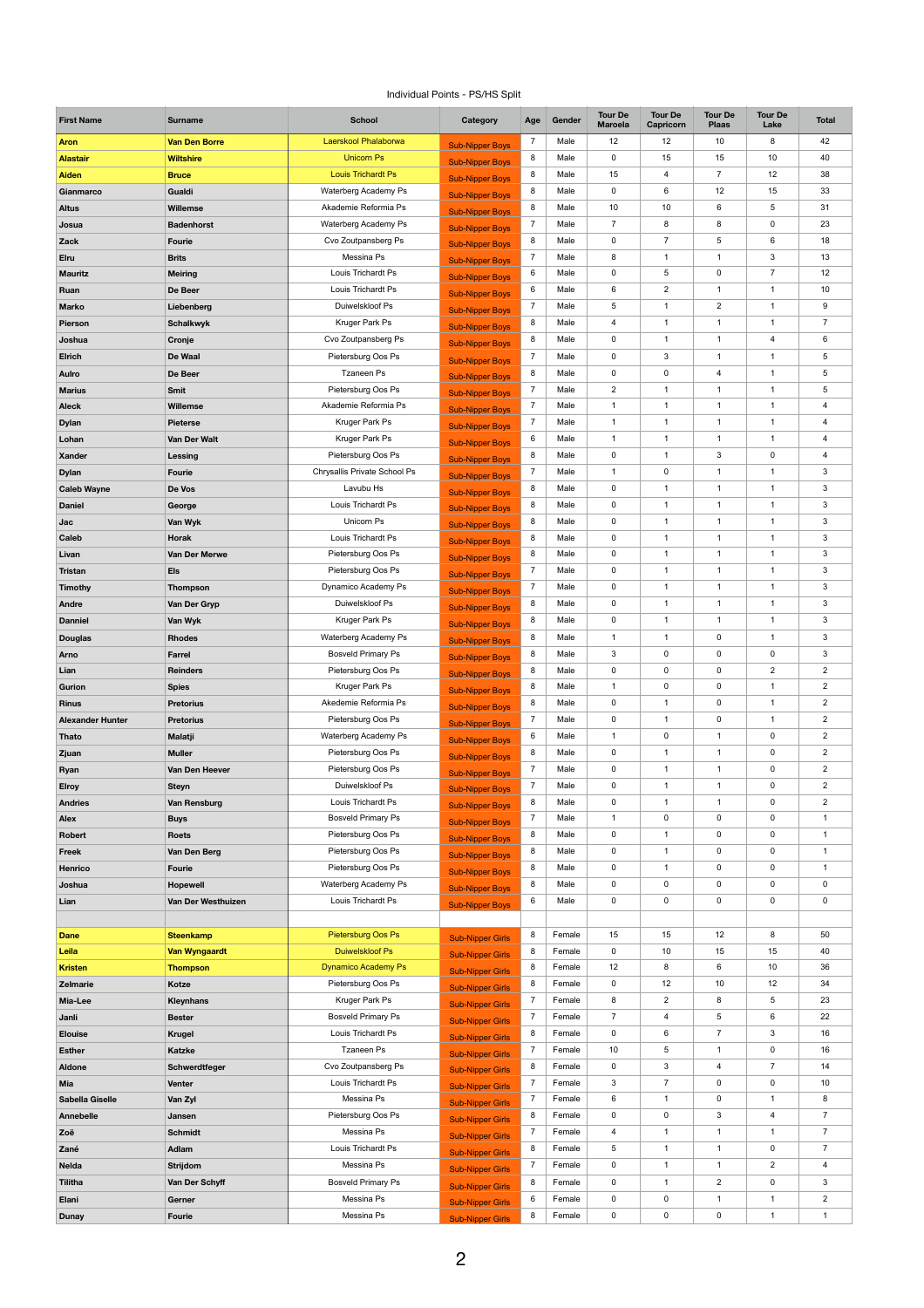| <b>First Name</b>             | <b>Surname</b>                    | <b>School</b>                                 | Category                                 | Age     | Gender       | <b>Tour De</b><br><b>Maroela</b> | <b>Tour De</b><br>Capricorn      | <b>Tour De</b><br><b>Plaas</b> | <b>Tour De</b><br>Lake        | <b>Total</b>                              |
|-------------------------------|-----------------------------------|-----------------------------------------------|------------------------------------------|---------|--------------|----------------------------------|----------------------------------|--------------------------------|-------------------------------|-------------------------------------------|
| Lienke                        | <b>Vorster</b>                    | Messina Ps                                    | <b>Sub-Nipper Girls</b>                  |         | Female       | $\mathbf 0$                      | 0                                | $\mathbf{1}$                   | $\mathbf 0$                   | $\mathbf 1$                               |
| <b>Anice</b>                  | <b>Swartz</b>                     | Elurch Ps                                     | <b>Sub-Nipper Girls</b>                  |         | Female       | $\mathsf{O}$                     | $\mathbf 0$                      | $\mathbf{1}$                   | $\mathbf 0$                   | -1                                        |
| <b>Evelyn</b>                 | <b>Shrives</b>                    | Pietersburg Oos Ps                            | <b>Sub-Nipper Girls</b>                  | 6       | Female       | $\mathsf{O}$                     | 0                                | $\mathbf 0$                    | $\mathbf 0$                   | $\pmb{0}$                                 |
| Juane                         | <b>Shrives</b>                    | Pietersburg Oos Ps                            | <b>Sub-Nipper Girls</b>                  | 8       | Female       | $\mathbf 0$                      | 0                                | $\mathbf 0$                    | $\mathbf 0$                   | $\pmb{0}$                                 |
| <b>Mvelo</b>                  | <b>Mhlanga</b>                    | Messina Ps                                    | <b>Sub-Nipper Girls</b>                  |         | Female       | $\mathbf 0$                      | $\mathbf 0$                      | $\mathbf 0$                    | $\mathbf 0$                   | $\pmb{0}$                                 |
|                               |                                   |                                               |                                          |         |              |                                  |                                  |                                |                               |                                           |
| <b>Rijandre</b>               | <b>De Bruin</b>                   | <b>Pietersburg Oos Ps</b>                     | <b>Nipper Boys</b>                       | 9       | Male         | 15                               | 15                               | 8                              | 12                            | 50                                        |
| <b>Owen</b>                   | <b>Hudson</b>                     | <b>Kruger Park Ps</b>                         | <b>Nipper Boys</b>                       | 10      | Male         | $\overline{7}$                   | $\overline{7}$                   | 15                             | $\bf 8$                       | 37                                        |
| <b>Zandru</b>                 | <b>De Bruin</b>                   | Pietersburg Oos Ps                            | <b>Nipper Boys</b>                       | 10      | Male         | 12                               | 12                               | 12                             | $\mathbf{1}$                  | 37                                        |
| Gerhard                       | Furstenberg                       | Louis Trichardt Ps                            | <b>Nipper Boys</b>                       | 10      | Male         | $\sqrt{5}$                       | 8                                | $\overline{7}$                 | 15                            | 35                                        |
| <b>Daniel</b>                 | <b>De Klerk</b>                   | <b>Bosveld Primary Ps</b>                     | <b>Nipper Boys</b>                       | 9       | Male         | 10                               | 3                                | 10                             | $\overline{5}$                | 28                                        |
| <b>Daniel</b>                 | Eagar                             | Waterberg Academy Ps                          | <b>Nipper Boys</b>                       | 10      | Male         | 6                                | 10                               | $\mathbf{1}$                   | 10                            | 27                                        |
| Liam                          | <b>Pretorius</b>                  | Pietersburg Oos Ps                            | <b>Nipper Boys</b>                       | 9       | Male         | 8                                | 6                                | $\mathbf{3}$                   | 6                             | 23                                        |
| <b>Peroux</b>                 | <b>Du Preez</b>                   | Louis Trichardt Ps                            | <b>Nipper Boys</b>                       | 10      | Male         | $\overline{4}$                   | 4                                | $\,6\,$                        | $\overline{7}$                | 21                                        |
| <b>Robert</b>                 | <b>Noel</b>                       | Unicorn Ps                                    | <b>Nipper Boys</b>                       | 10      | Male         | $\mathbf{1}$                     | 5                                | $\sqrt{5}$                     | $\overline{4}$                | 15                                        |
| Devan                         | Liebenberg                        | Duiwelskloof Ps                               | <b>Nipper Boys</b>                       | 10      | Male         | 1                                | 1                                | 4                              | $\sqrt{2}$                    | 8                                         |
| <b>Nicolas</b>                | <b>Archer</b>                     | Louis Trichardt Ps                            | <b>Nipper Boys</b>                       | 10      | Male         | 1                                | 1                                | $\mathbf{1}$                   | $\mathbf{3}$                  | $\,6$                                     |
| <b>Rossouw</b>                | <b>Wolmarans</b>                  | Kruger Park Ps                                | <b>Nipper Boys</b>                       | 10      | Male         | $\mathbf{3}$                     | $\overline{1}$                   | $\mathbf{1}$                   | $\overline{1}$                | $\,6\,$                                   |
| <b>Nick</b>                   | <b>Dando</b>                      | Unicorn Ps                                    | <b>Nipper Boys</b>                       | 10      | Male         | $\mathbf 1$<br>$\mathbf 1$       | $\overline{1}$                   | $\overline{2}$<br>$\mathbf{1}$ | -1<br>$\mathbf{1}$            | $\,$ 5 $\,$                               |
| <b>Marlo</b>                  | Van Der Walt                      | Kruger Park Ps<br>Messina Ps                  | <b>Nipper Boys</b>                       | 9<br>10 | Male<br>Male | 1                                | $\overline{c}$<br>$\overline{1}$ |                                | $\mathbf{1}$                  | $\mathbf 5$                               |
| Aidan Aj<br>Leander           | <b>Erasmus</b><br><b>Schoerie</b> | Luvubu Ps                                     | Nipper Boys                              | 10      | Male         | 1                                | $\overline{1}$                   | $\mathbf{1}$<br>$\mathbf{1}$   | -1                            | $\overline{4}$<br>$\overline{\mathbf{4}}$ |
|                               | <b>Bezuidenhout</b>               | Louis Trichardt Ps                            | <b>Nipper Boys</b>                       | 10      | Male         | $\mathbf{1}$                     | $\overline{1}$                   | $\mathbf{1}$                   | $\mathbf{1}$                  | $\overline{\mathbf{4}}$                   |
| Wian<br><b>Hanco</b>          | <b>Scholtz</b>                    | Pietersburg Oos Ps                            | <b>Nipper Boys</b>                       | 9       | Male         | $\mathbf{1}$                     | $\overline{1}$                   | $\mathbf 1$                    | $\mathbf{1}$                  | $\overline{\mathbf{4}}$                   |
| Pelo                          | <b>Makoti</b>                     | <b>Tzaneen Ps</b>                             | <b>Nipper Boys</b>                       | 9       | Male         | $\mathbf{1}$                     | $\mathbf 1$                      | $\mathbf{1}$                   | $\mathbf{1}$                  | $\overline{\mathbf{4}}$                   |
| <b>Ethan</b>                  | <b>Schmidt</b>                    | Messina Ps                                    | <b>Nipper Boys</b>                       | 9       | Male         | $\mathbf{1}$                     | $\overline{1}$                   | $\mathbf{1}$                   | $\mathbf{1}$                  | $\overline{\mathbf{4}}$                   |
| Jayden                        | Jordaan                           | Kruger Park Ps                                | <b>Nipper Boys</b>                       | 10      | Male         | $\mathbf{1}$                     | $\overline{1}$                   | $\mathbf{1}$                   | $\mathbf{1}$                  | $\overline{\mathbf{4}}$                   |
| Dewan                         | <b>Pieterse</b>                   | Kruger Park Ps                                | <b>Nipper Boys</b>                       | 9       | Male         | $\mathbf{1}$                     | $\overline{1}$                   | $\mathbf{1}$                   | $\mathbf{1}$                  | $\overline{\mathbf{4}}$                   |
| Janco                         | <b>Smit</b>                       | Pietersburg Oos Ps                            | <b>Nipper Boys</b>                       | 9       | Male         | $\mathbf{1}$                     | $\overline{1}$                   | $\mathbf{1}$                   | $\mathbf{1}$                  | $\overline{\mathbf{4}}$                   |
| <b>Isak</b>                   | Van Der Schyff                    | <b>Bosveld Primary Ps</b>                     | <b>Nipper Boys</b>                       | 10      | Male         | $\mathbf{1}$                     | $\overline{1}$                   | $\mathbf{1}$                   | $\mathbf{1}$                  | $\overline{\mathbf{4}}$                   |
| <b>Austin</b>                 | <b>Banda</b>                      | Waterberg Academy Ps                          | <b>Nipper Boys</b>                       | 10      | Male         | $\mathbf{1}$                     | $\overline{1}$                   | $\mathbf{1}$                   | $\mathbf{1}$                  | $\overline{\mathbf{4}}$                   |
| <b>Matthews</b>               | <b>Munyai</b>                     | Messina Ps                                    | <b>Nipper Boys</b><br><b>Nipper Boys</b> | 9       | Male         | $\mathbf{1}$                     | $\overline{1}$                   | $\mathbf{1}$                   | $\mathbf{1}$                  | $\overline{\mathbf{4}}$                   |
| <b>Unarie</b>                 | <b>Singo</b>                      | Messina Ps                                    | <b>Nipper Boys</b>                       | 10      | Male         | $\mathbf{1}$                     | $\overline{1}$                   | $\mathbf{1}$                   | $\mathbf 1$                   | $\overline{\mathbf{4}}$                   |
| <b>Abundance</b>              | <b>Maluleke</b>                   | King Fisher Ps                                | <b>Nipper Boys</b>                       | 10      | Male         | $\mathbf{1}$                     | $\overline{1}$                   | $\mathbf{1}$                   | $\mathbf{1}$                  | $\overline{\mathbf{4}}$                   |
| Janco                         | Jansen                            | Messina Ps                                    | <b>Nipper Boys</b>                       | 9       | Male         | $\mathbf{1}$                     | $\overline{1}$                   | $\mathbf{1}$                   | $\overline{1}$                | $\overline{\mathbf{4}}$                   |
| <b>Kyle</b>                   | <b>Steele</b>                     | Unicorn Ps                                    | <b>Nipper Boys</b>                       | 10      | Male         | $\mathbf{0}$                     | $\overline{1}$                   | $\mathbf{1}$                   | $\mathbf 1$                   | $\mathfrak{S}$                            |
| <b>Ilardus</b>                | <b>Francis</b>                    | Kruger Park Ps                                | <b>Nipper Boys</b>                       | 10      | Male         | $\mathbf 0$                      | $\overline{1}$                   | $\mathbf{1}$                   | $\overline{1}$                | $\mathfrak{S}$                            |
| <b>Ivan</b>                   | Labuschagne                       | Akademie Reformia Ps                          | <b>Nipper Boys</b>                       | 9       | Male         | $\mathbf 0$                      | 1                                | $\mathbf{1}$                   | $\mathbf{1}$                  | $\mathfrak{S}$                            |
| <b>Nathan</b>                 | <b>Horak</b>                      | Louis Trichardt Ps                            | <b>Nipper Boys</b>                       | 10      | Male         | $\mathbf{0}$                     | $\mathbf 1$                      | $\mathbf{1}$                   | $\mathbf 1$                   | $\mathfrak{S}$                            |
| Louis                         | Van Der Gryp                      | Duiwelskloof Ps                               | <b>Nipper Boys</b>                       | 9       | Male         | $\pmb{0}$                        | $\overline{1}$                   | $\mathbf{1}$                   | $\mathbf{1}$                  | $\mathsf 3$                               |
| <b>Pieter</b>                 | Schoeman                          | Messina Ps                                    | <b>Nipper Boys</b>                       | 9       | Male         | $\mathbf{1}$                     | $\pmb{0}$                        | $\mathbf{1}$                   | $\overline{1}$                | $\mathfrak{S}$                            |
| <b>John Robert</b>            | Cooper                            | Messina Ps                                    | <b>Nipper Boys</b>                       | 9       | Male         | $\mathbf{1}$                     | 0                                | $\mathbf{1}$                   | $\mathbf 1$                   | $\mathfrak{S}$                            |
| Nthambeleni                   | Nembudani                         | Messina Ps                                    | <b>Nipper Boys</b>                       | 9       | Male         | $\mathbf 1$                      | $\mathbf 1$                      | $\pmb{0}$                      | $\mathbf{1}$                  | $\mathfrak{S}$                            |
| <b>Willem Jacobus</b>         | <b>Venter</b>                     | Louis Trichardt Ps                            | <b>Nipper Boys</b>                       | 9       | Male         | $\overline{\mathbf{c}}$          | -1                               | $\mathbf 0$                    | $\pmb{0}$                     | 3                                         |
| <b>Marnus</b>                 | <b>Roux</b>                       | Pietersburg Oos Ps                            | <b>Nipper Boys</b>                       | 10      | Male         | $\mathsf{O}$                     | 0                                | $\mathbf{1}$                   | -1                            | $\sqrt{2}$                                |
| <b>Kaone</b>                  | <b>Selepe</b>                     | King Fisher Ps                                | <b>Nipper Boys</b>                       | 9       | Male         | $\mathbf 0$                      | $\mathbf 0$                      | $\mathbf{1}$                   | $\mathbf 1$                   | $\overline{2}$                            |
| Janco                         | <b>Sparks</b>                     | <b>Bosveld Primary Ps</b>                     | <b>Nipper Boys</b>                       | 10      | Male         | $\mathbf 0$                      | $\mathbf 1$                      | $\pmb{0}$                      | $\mathbf{1}$                  | $\overline{c}$                            |
| <b>Malcolm</b>                | Du Toit                           | Unicorn Ps                                    | <b>Nipper Boys</b>                       | 9       | Male         | $\mathsf{O}$                     | 1                                | $\mathbf 0$                    | $\mathbf 1$                   | $\sqrt{2}$                                |
| <b>Armand</b>                 | Van Heerden                       | Akademie Reformia Ps                          | <b>Nipper Boys</b>                       | 10      | Male         | $\mathbf 0$                      | $\mathbf 1$                      | $\pmb{0}$                      | $\overline{1}$                | $\overline{2}$                            |
| <b>Phillip</b>                | Van Heerden                       | Pietersburg Oos Ps                            | <b>Nipper Boys</b>                       | 9       | Male         | $\mathbf 0$                      | 1                                | $\mathbf{1}$                   | $\boldsymbol{0}$              | $\overline{2}$                            |
| <b>Devon</b>                  | Van Den Heever                    | Pietersburg Oos Ps<br>Laerskool Julian Muller | <b>Nipper Boys</b>                       | 10<br>9 | Male<br>Male | $\mathsf{O}$<br>$\mathbf 1$      | $\overline{1}$<br>$\mathbf 1$    | $\mathbf 1$<br>$\pmb{0}$       | $\pmb{0}$<br>$\boldsymbol{0}$ | $\sqrt{2}$<br>$\overline{c}$              |
| Reese                         | Gosling                           | Chrysalis Private School Ps                   | <b>Nipper Boys</b>                       | 9       | Male         | $\mathbf 0$                      | 0                                | $\pmb{0}$                      | $\overline{1}$                | $\mathbf{1}$                              |
| <b>Stivan</b><br><b>Tadhg</b> | Van Der Heyde<br>Egan             | Unicorn Ps                                    | <b>Nipper Boys</b>                       | 9       | Male         | $\mathbf 0$                      | 0                                | $\mathbf 0$                    | $\mathbf 1$                   | $\mathbf 1$                               |
| Jaco                          | De Jager                          | Louis Trichardt Ps                            | <b>Nipper Boys</b>                       | 9       | Male         | $\mathbf 0$                      | 0                                | $\pmb{0}$                      | $\overline{1}$                | $\mathbf{1}$                              |
| Lefa                          | <b>Seruba</b>                     | King Fisher Ps                                | <b>Nipper Boys</b>                       | 9       | Male         | $\mathbf 0$                      | 0                                | $\pmb{0}$                      | $\overline{1}$                | $\mathbf{1}$                              |
| <b>Kgotso</b>                 | <b>Mpangane</b>                   | King Fisher Ps                                | <b>Nipper Boys</b>                       | 9       | Male         | $\mathbf 0$                      | $\mathbf 0$                      | $\mathbf 0$                    | $\mathbf{1}$                  | -1                                        |
| Regardt                       | <b>Els</b>                        | Pietersburg Oos Ps                            | <b>Nipper Boys</b>                       | 10      | Male         | $\mathbf 0$                      | $\mathbf 0$                      | $\mathbf 0$                    | $\mathbf{1}$                  | $\mathbf 1$                               |
| <b>Armand</b>                 | <b>Theron</b>                     | <b>Tzaneen Ps</b>                             | <b>Nipper Boys</b>                       | 10      | Male         | $\pmb{0}$                        | 0                                | $\pmb{0}$                      | $\mathbf{1}$                  | $\mathbf 1$                               |
| Louis                         | De Souza                          | Pietersburg Oos Ps                            | Nipper Boys                              | 10      | Male         | $\mathbf 0$                      | $\mathbf 0$                      | $\mathbf{1}$                   | $\mathbf 0$                   | $\mathbf 1$                               |
| Keegan                        | Joubert                           | Unicorn Ps                                    | <b>Nipper Boys</b>                       | 10      | Male         | $\mathbf 0$                      | $\mathbf 0$                      | $\mathbf{1}$                   | $\mathbf 0$                   | $\mathbf 1$                               |
| <b>Wickus</b>                 | <b>Roux</b>                       | <b>Tzaneen Ps</b>                             | <b>Nipper Boys</b><br>Nipper Boys        | 10      | Male         | $\mathbf 0$                      | 0                                | $\mathbf 1$                    | $\boldsymbol{0}$              | $\mathbf 1$                               |
| Omphile                       | <b>Mochaki</b>                    | King Fisher Ps                                | <b>Nipper Boys</b>                       | 9       | Male         | $\mathbf 0$                      | 0                                | $\mathbf{1}$                   | $\mathbf 0$                   | $\mathbf 1$                               |
| Siyabonga                     | <b>Mtsenga</b>                    | King Fisher Ps                                | <b>Nipper Boys</b>                       | 10      | Male         | $\mathbf 0$                      | 0                                | $\mathbf{1}$                   | $\mathbf 0$                   | $\mathbf 1$                               |
| <b>Maile</b>                  | <b>Seruba</b>                     | King Fisher Ps                                | <b>Nipper Boys</b>                       | 9       | Male         | $\mathbf 0$                      | 0                                | $\mathbf 1$                    | $\boldsymbol{0}$              | $\mathbf 1$                               |
| Josua                         | <b>Allers</b>                     | Pietersburg Oos Ps                            | Nipper Boys                              | 9       | Male         | 0                                | 1                                | $\pmb{0}$                      | $\pmb{0}$                     |                                           |
| <b>Pieter</b>                 | O'reilly                          | Pietersburg Oos Ps                            | <b>Nipper Boys</b>                       | 10      | Male         | $\mathbf 0$                      | $\overline{1}$                   | $\mathbf 0$                    | $\mathbf 0$                   | $\mathbf{1}$                              |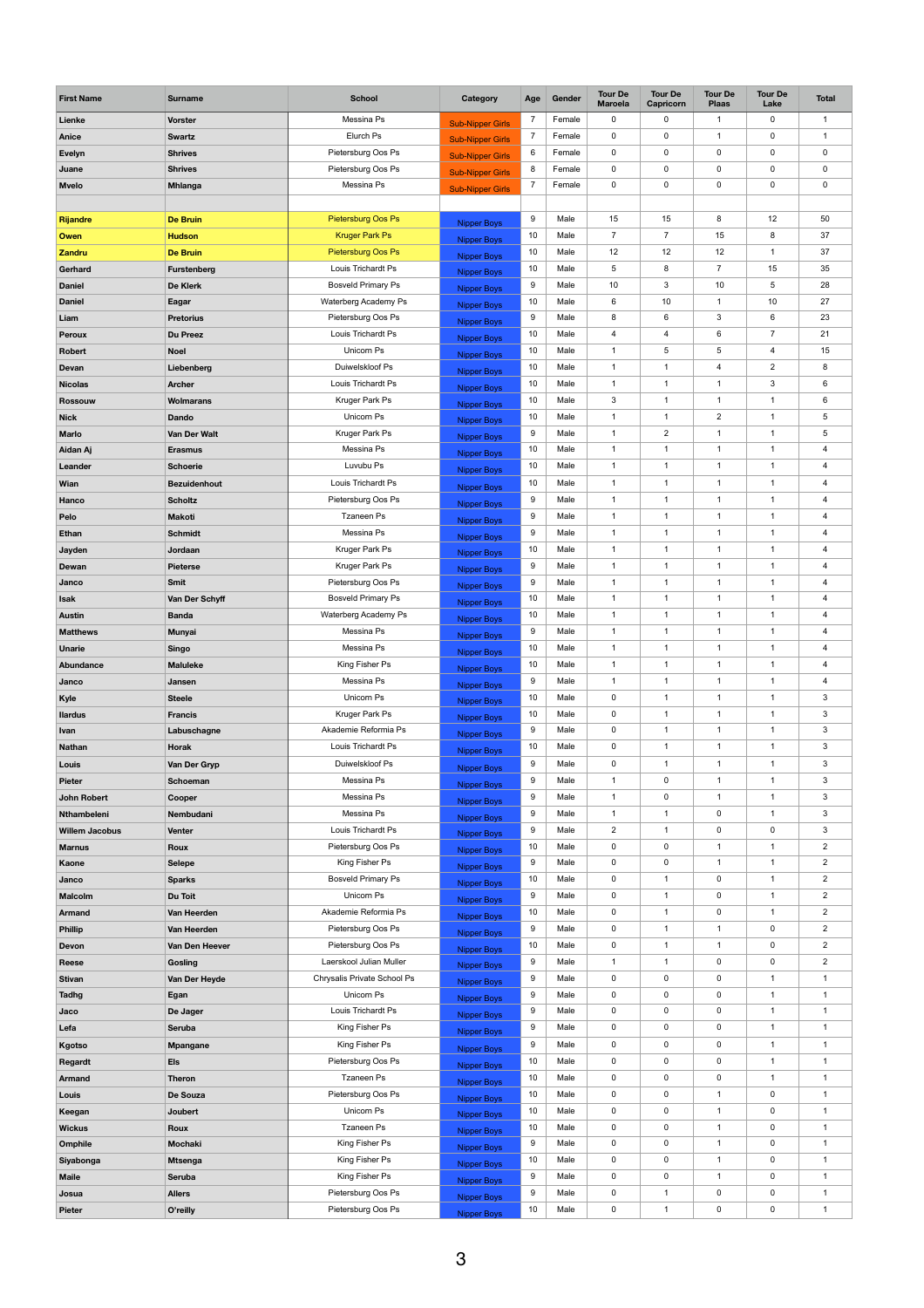| <b>First Name</b>      | <b>Surname</b>          | <b>School</b>                            | Category                                   | Age              | Gender           | <b>Tour De</b><br><b>Maroela</b> | <b>Tour De</b><br><b>Capricorn</b> | <b>Tour De</b><br><b>Plaas</b> | <b>Tour De</b><br>Lake | <b>Total</b>               |
|------------------------|-------------------------|------------------------------------------|--------------------------------------------|------------------|------------------|----------------------------------|------------------------------------|--------------------------------|------------------------|----------------------------|
| Lehan                  | <b>Roets</b>            | Pietersburg Oos Ps                       | <b>Nipper Boys</b>                         | 10               | Male             | 0                                | $\mathbf{1}$                       | $\mathbf 0$                    | $\mathbf 0$            | $\mathbf{1}$               |
| Ruhulani               | <b>Thakhani</b>         | Lavubu Ps                                | <b>Nipper Boys</b>                         | 10               | Male             | $\mathbf 0$                      | $\mathbf 1$                        | $\mathbf 0$                    | $\mathbf 0$            | $\mathbf{1}$               |
| Rebotile               | Mojapelo                | Lavubu Ps                                | <b>Nipper Boys</b>                         | 10               | Male             | $\mathbf 0$                      | $\mathbf{1}$                       | $\mathbf 0$                    | $\mathbf 0$            | $\mathbf{1}$               |
| Gurion                 | <b>Spies</b>            | Kruger Park Ps                           | <b>Nipper Boys</b>                         | 8                | Male             | $\mathbf 0$                      | $\mathbf{1}$                       | $\mathbf 0$                    | 0                      | $\mathbf{1}$               |
| <b>Schalk</b>          | Eagar                   | Pietersburg Oos Ps                       | <b>Nipper Boys</b>                         | 10               | Male             | $\mathbf 0$                      | 1                                  | $\mathbf 0$                    | $\mathbf 0$            | $\mathbf{1}$               |
| Joshua                 | O'callaghan             | Messina Ps                               | <b>Nipper Boys</b>                         | 10               | Male             | $\mathbf{1}$                     | $\mathbf 0$                        | $\mathbf 0$                    | $\mathbf 0$            | $\mathbf{1}$               |
| Ryan                   | <b>Buys</b>             | <b>Bosveld Primary Ps</b>                | <b>Nipper Boys</b>                         | 10               | Male             | $\mathbf{1}$                     | $\mathbf 0$                        | $\mathbf 0$                    | 0                      | $\mathbf{1}$               |
| <b>Jacobus Nicolas</b> | <b>Swart</b>            | Ellisrus Laerskool Ps                    | <b>Nipper Boys</b>                         | 9                | Male             | $\mathbf 1$                      | $\mathbf 0$                        | $\mathbf 0$                    | $\mathbf 0$            | $\mathbf{1}$               |
| Jaru                   | <b>Van Seventer</b>     | <b>Bosveld Primary Ps</b>                | <b>Nipper Boys</b>                         | 9                | Male             | $\mathbf{1}$                     | $\mathbf 0$                        | $\mathbf 0$                    | $\mathbf 0$            | $\mathbf{1}$               |
| <b>Pieter</b>          | <b>Schoeman</b>         | Messina Ps                               | <b>Nipper Boys</b>                         | 9                | Male             | $\mathbf 0$                      | $\mathbf 0$                        | $\mathbf 0$                    | 0                      | $\mathbf 0$                |
| Jurie                  | <b>Strijdom</b>         | Duiwelskloof Ps                          | <b>Nipper Boys</b>                         | 9                | Male             | $\mathbf 0$                      | $\mathbf 0$                        | $\mathbf 0$                    | 0                      | $\mathbf 0$                |
|                        |                         |                                          |                                            |                  |                  |                                  |                                    |                                |                        |                            |
| Lohane                 | <b>Ehlers</b>           | <b>Pietersburg Oos Ps</b>                |                                            | $\boldsymbol{9}$ | Female           | 15                               | 15                                 | 15                             | 12                     | 57                         |
| Cara                   | <b>Bruce</b>            | <b>Louis Trichardt Ps</b>                | <b>Nipper Girls</b><br><b>Nipper Girls</b> | 9                | Female           | 12                               | 12                                 | 12                             | 10                     | 46                         |
| <b>Chantelle</b>       | <b>Gouws</b>            | <b>Kruger Park Ps</b>                    | <b>Nipper Girls</b>                        | 10               | Female           | 10                               | 8                                  | 6                              | 8                      | 32                         |
| <b>Michelle</b>        | <b>Gouws</b>            | Kruger Park Ps                           |                                            | 10               | Female           | 8                                | 10                                 | 8                              | 5                      | 31                         |
| Karina                 | <b>Swanepoel</b>        | Luvubu Ps                                | <b>Nipper Girls</b>                        | 9                | Female           | $6\phantom{.}6$                  | 6                                  | $\overline{\mathbf{4}}$        | $\overline{7}$         | 23                         |
| Ane                    | Snyman                  | Louis Trichardt Ps                       | <b>Nipper Girls</b>                        | 9                | Female           | $\mathsf{O}\xspace$              | $\overline{7}$                     | 10                             | 6                      | 23                         |
| Carla                  | <b>Breytenbach</b>      | Louis Trichardt Ps                       | <b>Nipper Girls</b>                        | 10               | Female           | $\mathbf 0$                      | $\mathbf 0$                        | $\overline{7}$                 | 15                     | 22                         |
| Rachael                | <b>Mcintosh</b>         | Mariepskop Laerskool Ps                  | <b>Nipper Girls</b>                        | 10               | Female           | $\overline{4}$                   | 4                                  | 5                              | 4                      | 17                         |
| Elané                  | <b>Visser</b>           | Messina Ps                               | <b>Nipper Girls</b>                        | 9                | Female           | $\overline{7}$                   | 5                                  | $\mathbf 0$                    | $\overline{1}$         | 13                         |
| Jonea                  | <b>Pretorius</b>        | Messina Ps                               | <b>Nipper Girls</b>                        | 10               | Female           | $\overline{5}$                   | 1                                  | $\mathbf 0$                    | $\mathbf 1$            | $\overline{7}$             |
| Juane                  | Lensley                 | Pietersburg Oos Ps                       | <b>Nipper Girls</b>                        | 10               | Female           | $\mathbf 0$                      | $\mathbf 0$                        | $\mathfrak{S}$                 | 3                      | 6                          |
| <b>Amelie</b>          | <b>Pretorius</b>        | Unicorn Ps                               | <b>Nipper Girls</b>                        | 9                | Female           | $\overline{2}$                   | $\mathbf{2}$                       | 1                              | -1                     | $\,6\,$                    |
|                        | <b>Cordewener</b>       | Pietersburg Oos Ps                       | <b>Nipper Girls</b>                        | 10               | Female           | $\mathbf 0$                      | 3                                  | $\overline{2}$                 | 1                      | $\,6\,$                    |
| <b>Meya</b>            |                         | Messina Ps                               | <b>Nipper Girls</b>                        | 9                | Female           | 3                                | $\mathbf 0$                        | 1                              | $\mathbf 1$            | $5\phantom{.0}$            |
| <b>Marina</b>          | Gerner                  | Messina Ps                               | Nipper Girls                               | 10               | Female           | $\mathbf 1$                      | 0                                  | -1                             | $\overline{c}$         | $\overline{4}$             |
| Sunique                | <b>Coetzee</b>          | Kruger Park Ps                           | <b>Nipper Girls</b>                        | 10               | Female           | $\mathbf{1}$                     | 1                                  | $\mathbf 1$                    | $\mathbf 1$            | $\overline{4}$             |
| Kayla                  | <b>Potgieter</b>        | Pietersburg Oos Ps                       | <b>Nipper Girls</b>                        | 9                | Female           | $\mathbf 0$                      | $\mathbf{1}$                       | 1                              | $\mathbf 1$            |                            |
| <b>Annebelle</b>       | Swanepoel               |                                          | <b>Nipper Girls</b>                        | 10               | Female           |                                  |                                    | -1                             | $\overline{1}$         | $\mathbf{3}$               |
| Jessica                | Cronje                  | Cvo Zoutpansberg Ps<br><b>Tzaneen Ps</b> | <b>Nipper Girls</b>                        | 9                |                  | $\mathbf 0$<br>$\mathbf{1}$      | $\mathbf{1}$<br>1                  | $\mathbf 1$                    | $\mathbf 0$            | $\mathbf{3}$<br>$\sqrt{3}$ |
| Anin                   | <b>Katzke</b>           | Akademie Reformia Ps                     | <b>Nipper Girls</b>                        | 10               | Female<br>Female |                                  | $\mathbf{1}$                       |                                | $\mathbf 1$            |                            |
| <b>Nienke</b>          | <b>Pretorius</b>        |                                          | <b>Nipper Girls</b>                        |                  |                  | $\mathbf 0$                      |                                    | $\mathbf 0$                    |                        | $\overline{2}$             |
| Natasja                | Van Waveren             | Pietersburg Oos Ps                       | <b>Nipper Girls</b>                        | 9                | Female           | $\mathbf 0$                      | $\mathbf{1}$                       | $\mathbf 0$                    | $\mathbf 1$            | $\overline{2}$             |
| Elizabeth              | <b>Lessing</b>          | Pietersburg Oos Ps                       | <b>Nipper Girls</b>                        | 10               | Female           | $\mathbf 0$                      | 1                                  | $\mathbf 1$                    | $\mathbf 0$            | $\overline{2}$             |
| <b>Elene</b>           | Knoetze                 | Dr Annecke Letsitele Ps                  | Nipper Girls                               | 9                | Female           | $\mathbf 0$                      | $\mathbf{1}$                       | 1                              | $\mathbf 0$            | $\overline{2}$             |
| Renette                | <b>Nel</b>              | Louis Trichardt Ps                       | <b>Nipper Girls</b>                        | 10               | Female           | $\mathbf 0$                      | 0                                  | $\mathbf 0$                    | $\mathbf 1$            | $\mathbf{1}$               |
| Sethembouhle           | Khumalo                 | King Fisher Ps                           | <b>Nipper Girls</b>                        | 10               | Female           | $\mathbf 0$                      | $\pmb{0}$                          | $\mathbf{1}$                   | $\mathbf 0$            | $\mathbf{1}$               |
| Laila                  | Eagar                   | Pietersburg Oos Ps                       | Nipper Girls                               | 10               | Female           | $\mathbf 0$                      | $\mathbf{1}$                       | $\mathbf 0$                    | 0                      | $\mathbf{1}$               |
| Anja                   | Roux                    | Pietersburg Oos Ps                       | <b>Nipper Girls</b>                        | 9                | Female           | $\mathbf 0$                      | $\mathbf{1}$                       | $\mathbf 0$                    | 0                      | $\mathbf{1}$               |
| <b>Isabel</b>          | <b>Du Plessis</b>       | <b>Bosveld Primary Ps</b>                | <b>Nipper Girls</b>                        | 9                | Female           | $\mathbf{1}$                     | 0                                  | $\mathbf 0$                    | 0                      | $\mathbf{1}$               |
| <b>Elanie</b>          | <b>Smit</b>             | Duiwelskloof Ps                          | <b>Nipper Girls</b>                        | 10               | Female           | $\mathbf{1}$                     | $\mathbf 0$                        | $\mathbf 0$                    | 0                      | $\mathbf{1}$               |
| <b>Mienke</b>          | Van Dyk                 | Pietersburg Oos Ps                       | Nipper Girls                               | 9                | Female           | $\mathbf 0$                      | 0                                  | $\mathbf 0$                    | 0                      | $\mathbf 0$                |
| <b>Thene</b>           | De Beer                 | Pietersburg Oos Ps                       | <b>Nipper Girls</b>                        | 10               | Female           | $\mathbf 0$                      | 0                                  | $\mathbf 0$                    | 0                      | $\mathbf 0$                |
|                        |                         |                                          |                                            |                  |                  |                                  |                                    |                                |                        |                            |
| <b>John-Ross</b>       | <b>Donovan</b>          | Pepps Prep Ps                            | <b>Sprog Boys</b>                          | 12               | Male             | 35                               | 35                                 | 35                             | 35                     | 140                        |
| <b>Henro</b>           | <b>Van Der Walt</b>     | <b>Kruger Park Ps</b>                    | <b>Sprog Boys</b>                          | 11               | Male             | 30                               | 32                                 | 28                             | 32                     | 122                        |
| <b>Gordon</b>          | <b>Noel</b>             | <b>Unicorn Ps</b>                        | <b>Sprog Boys</b>                          | 12               | Male             | 28                               | 30                                 | 30                             | 30                     | 118                        |
| Hanro                  | <b>Ehlers</b>           | Pietersburg Oos Ps                       | <b>Sprog Boys</b>                          | 11               | Male             | 26                               | 26                                 | 18                             | 24                     | 94                         |
| <b>Nicolaas</b>        | <b>Willemse</b>         | Pietersburg Oos Ps                       | <b>Sprog Boys</b>                          | 11               | Male             | 24                               | 28                                 | 20                             | 22                     | 94                         |
| <b>Samuel</b>          | <b>Mcintosh</b>         | Mariepskop Laerskool Ps                  | <b>Sprog Boys</b>                          | 12               | Male             | 32                               | $\mathbf 0$                        | 32                             | 28                     | 92                         |
| Zach                   | <b>Pretorius</b>        | Pietersburg Oos Ps                       | <b>Sprog Boys</b>                          | 11               | Male             | 20                               | 18                                 | 26                             | 26                     | 90                         |
| <b>Tristan</b>         | <b>Hudson</b>           | Kruger Park Ps                           | <b>Sprog Boys</b>                          | 12               | Male             | 22                               | 22                                 | 24                             | 20                     | 88                         |
| <b>Matthew</b>         | <b>Scriven</b>          | Unicorn Ps                               | <b>Sprog Boys</b>                          | 11               | Male             | 17                               | 20                                 | 22                             | 17                     | 76                         |
| <b>Brendan</b>         | <b>Bruce</b>            | Louis Trichardt Ps                       | <b>Sprog Boys</b>                          | 12               | Male             | 18                               | 24                                 | 17                             | $\mathbf 0$            | 59                         |
| Jan                    | <b>Pretorius</b>        | Unicorn Ps                               | <b>Sprog Boys</b>                          | 11               | Male             | 12                               | 15                                 | 14                             | 16                     | 57                         |
| Adriaan                | <b>Janse V Rensburg</b> | Duiwelskloof Ps                          | <b>Sprog Boys</b>                          | 12               | Male             | 16                               | 17                                 | 9                              | 13                     | 55                         |
| <b>Matthew</b>         | Lee                     | Louis Trichardt Ps                       | <b>Sprog Boys</b>                          | 12               | Male             | 14                               | 13                                 | 12                             | 6                      | 45                         |
| Robert                 | <b>Ooms</b>             | Louis Trichardt Ps                       | <b>Sprog Boys</b>                          | 12               | Male             | 11                               | $\overline{7}$                     | 10                             | 11                     | 39                         |
| <b>Erick</b>           | <b>Smit</b>             | Pietersburg Oos Ps                       | <b>Sprog Boys</b>                          | 11               | Male             | 15                               | 14                                 | $\overline{7}$                 | $\overline{c}$         | 38                         |
| <b>Basson</b>          | <b>Wolmarans</b>        | Kruger Park Ps                           | <b>Sprog Boys</b>                          | 11               | Male             | 13                               | 16                                 | $\mathbf 0$                    | 8                      | 37                         |
| Aeden                  | <b>Anderson</b>         | Messina Ps                               | <b>Sprog Boys</b>                          | 11               | Male             | $\overline{2}$                   | $\mathbf{1}$                       | 16                             | 15                     | 34                         |
| <b>Xandrich</b>        | <b>Schoerie</b>         | Luvubu Ps                                | <b>Sprog Boys</b>                          | 12               | Male             | $\mathbf{1}$                     | $\ensuremath{\mathsf{3}}$          | 15                             | 14                     | 33                         |
| <b>Nicholas</b>        | <b>Boyum</b>            | Unicorn Ps                               | <b>Sprog Boys</b>                          | 12               | Male             | $\mathbf 0$                      | 8                                  | 13                             | 10                     | 31                         |
| <b>Maximilian</b>      | <b>Drewett</b>          | Unicorn Ps                               | <b>Sprog Boys</b>                          | 12               | Male             | $\mathbf 0$                      | 12                                 | $\mathbf 0$                    | 18                     | 30                         |
| Henru                  | Snyman                  | Luvubu Ps                                | <b>Sprog Boys</b>                          | 12               | Male             | $\mathbf 1$                      | $\mathbf{1}$                       | 11                             | 12                     | 25                         |
| Jovan                  | <b>Steenkamp</b>        | Pietersburg Oos Ps                       | <b>Sprog Boys</b>                          | 12               | Male             | 4                                | 10                                 | 8                              | 0                      | 22                         |
| <b>Bruce Wayne</b>     | <b>Swarts</b>           | Messina Ps                               | <b>Sprog Boys</b>                          | 11               | Male             | 10                               | 6                                  | $\mathbf{1}$                   | $\overline{4}$         | 21                         |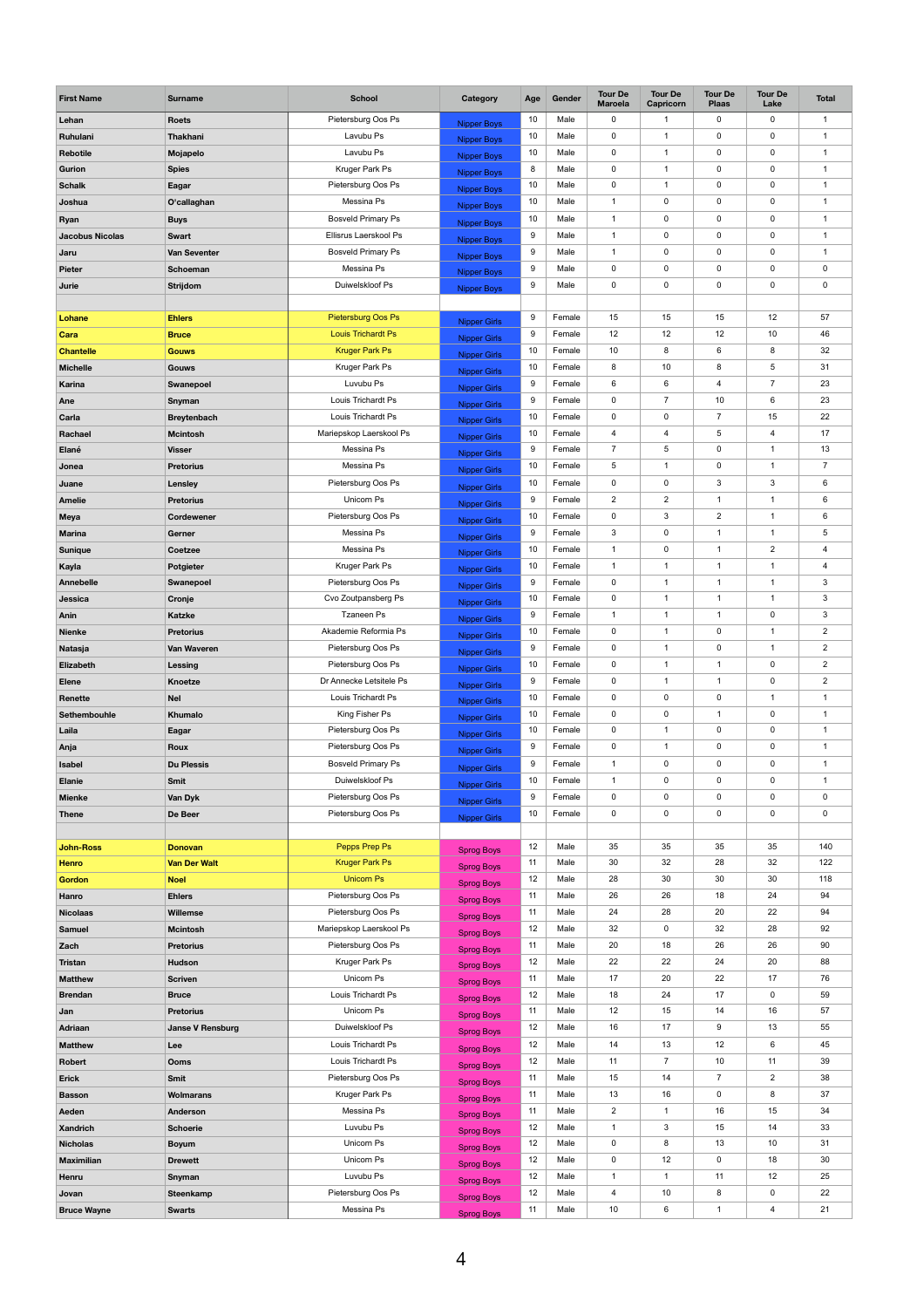| <b>First Name</b>     | <b>Surname</b>    | <b>School</b>                         | Category          | Age      | Gender       | <b>Tour De</b><br><b>Maroela</b> | <b>Tour De</b><br><b>Capricorn</b> | <b>Tour De</b><br><b>Plaas</b> | <b>Tour De</b><br>Lake | <b>Total</b>             |
|-----------------------|-------------------|---------------------------------------|-------------------|----------|--------------|----------------------------------|------------------------------------|--------------------------------|------------------------|--------------------------|
| Jayson                | <b>Muller</b>     | Unicorn Ps                            | <b>Sprog Boys</b> | 12       | Male         | $\overline{7}$                   | 9                                  | $\overline{2}$                 | $\mathsf 3$            | 21                       |
| <b>Christopher</b>    | <b>Oosthuysen</b> | <b>Bosveld Primary Ps</b>             | <b>Sprog Boys</b> | 12       | Male         | 6                                | 4                                  | 1                              | 9                      | 20                       |
| <b>Sias</b>           | <b>Du Plessis</b> | Ellisrus Laerskool Ps                 | <b>Sprog Boys</b> | 11       | Male         | $\boldsymbol{9}$                 | $\mathbf 1$                        | 3                              | 1                      | 14                       |
| <b>Albert</b>         | <b>Swanepoel</b>  | Luvubu Ps                             | <b>Sprog Boys</b> | 11       | Male         | $\mathbf{1}$                     | 5                                  | $\mathbf 0$                    | $\overline{7}$         | 13                       |
| <b>Francois</b>       | Engelbrecht       | Duiwelskloof Ps                       | <b>Sprog Boys</b> | 12       | Male         | $\mathbf{1}$                     | 1                                  | 6                              | 5                      | 13                       |
| <b>Bart</b>           | <b>Theron</b>     | Kruger Park Ps                        | <b>Sprog Boys</b> | 11       | Male         | $\mathbf{1}$                     | 11                                 | $\mathbf 0$                    | 1                      | 13                       |
| <b>Daniel</b>         | Lee               | Louis Trichardt Ps                    |                   | 12       | Male         | $\bf 8$                          | $\mathbf 1$                        | 1                              | -1                     | 11                       |
| <b>Mathew</b>         | Van Heerden       | Kruger Park Ps                        | <b>Sprog Boys</b> | 11       | Male         | $\sqrt{5}$                       | $\overline{1}$                     | 1                              |                        | 8                        |
| <b>Steven</b>         | <b>Thompson</b>   | Unicorn Ps                            | <b>Sprog Boys</b> | 12       | Male         | $\pmb{0}$                        | 1                                  | $\,$ 5 $\,$                    | 1                      | $\overline{7}$           |
| Johan                 | <b>Scholtz</b>    | Pietersburg Oos Ps                    | <b>Sprog Boys</b> | 11       | Male         | $\mathbf{1}$                     | 0                                  | $\overline{4}$                 | 1                      | 6                        |
| <b>Theunis</b>        | <b>Botha</b>      | Unicorn Ps                            | <b>Sprog Boys</b> | 11       | Male         | $\mathbf 1$                      | $\overline{c}$                     | 1                              |                        | $\sqrt{5}$               |
| Kian                  | <b>Du Plessis</b> | Kruger Park Ps                        | <b>Sprog Boys</b> | 12       | Male         | $\mathbf{3}$                     | 1                                  | $\pmb{0}$                      | 1                      | $\sqrt{5}$               |
| <b>Bernard</b>        | Louw              | Dr Annecke Letsitele Ps               | <b>Sprog Boys</b> | 11       | Male         | $\mathbf{1}$                     | $\mathbf 1$                        | $\mathbf 1$                    | 1                      | 4                        |
| <b>Deward</b>         | <b>Maritz</b>     | Kruger Park Ps                        | <b>Sprog Boys</b> | 11       | Male         | $\mathbf 1$                      | $\mathbf 1$                        | 1                              | 1                      | $\overline{4}$           |
| Jowan                 | Robbertze         | Pietersburg Oos Ps                    | <b>Sprog Boys</b> | 11       | Male         | $\mathbf{1}$                     | $\mathbf{1}$                       | 1                              | 1                      | $\overline{4}$           |
| Ruben                 | Hugo              | <b>Kruger Park Ps</b>                 | <b>Sprog Boys</b> | 11       | Male         | $\mathbf{1}$                     | $\mathbf 1$                        | 1                              | 1                      | 4                        |
| <b>Deacon</b>         | <b>Booyse</b>     | Kruger Park Ps                        | <b>Sprog Boys</b> | 12       | Male         | $\mathbf 1$                      | $\mathbf 1$                        | 1                              | 1                      | $\overline{4}$           |
|                       |                   | Waterberg Academy Ps                  | <b>Sprog Boys</b> | 11       | Male         | $\mathbf{1}$                     | $\mathbf 1$                        | 1                              | 1                      | $\overline{\mathbf{4}}$  |
| <b>Thuto Rantladi</b> | <b>Malatji</b>    | Duiwelskloof Ps                       | <b>Sprog Boys</b> | 11       | Male         | $\mathbf 0$                      | $\mathbf 1$                        | 1                              | 1                      | $\sqrt{3}$               |
| <b>Nauta</b>          | Van Der Gryp      |                                       | <b>Sprog Boys</b> |          |              |                                  | $\mathbf 1$                        | 1                              |                        |                          |
| <b>Pieter</b>         | <b>Drotskie</b>   | Pietersburg Oos Ps<br>Duiwelskloof Ps | <b>Sprog Boys</b> | 11<br>12 | Male<br>Male | $\mathbf 0$<br>0                 | 1                                  | 1                              | 1                      | $\sqrt{3}$<br>$\sqrt{3}$ |
| <b>Stiaan</b>         | <b>Malherbe</b>   |                                       | <b>Sprog Boys</b> |          |              |                                  |                                    |                                |                        |                          |
| <b>Zander</b>         | <b>Knoetze</b>    | <b>Tzaneen Ps</b>                     | <b>Sprog Boys</b> | 11       | Male         | $\pmb{0}$                        | $\mathbf 1$                        | $\mathbf{1}$                   | $\mathbf 1$            | $\sqrt{3}$               |
| Wernich               | <b>Steyn</b>      | <b>Tzaneen Ps</b>                     | <b>Sprog Boys</b> | 11       | Male         | $\mathbf 0$                      | $\mathbf{1}$                       | $\mathbf{1}$                   | 1                      | $\mathbf{3}$             |
| <b>Bian</b>           | <b>Meintjes</b>   | Marne Ebersohn Akademie Ps            | <b>Sprog Boys</b> | 12       | Male         | $\mathbf 0$                      | $\mathbf{1}$                       | 1                              | 1                      | $\sqrt{3}$               |
| <b>Matthew Kevin</b>  | <b>Phillips</b>   | <b>Tzaneen Ps</b>                     | <b>Sprog Boys</b> | 12       | Male         | $\pmb{0}$                        | $\mathbf{1}$                       | $\mathbf{1}$                   | 1                      | $\mathbf{3}$             |
| <b>Kristen</b>        | Swanepoel         | Kruger Park Ps                        | <b>Sprog Boys</b> | 11       | Male         | $\mathbf{1}$                     | 0                                  | $\mathbf{1}$                   | 1                      | $\mathbf{3}$             |
| Johanno               | Van Tonder        | Kruger Park Ps                        | <b>Sprog Boys</b> | 12       | Male         | $\mathbf{1}$                     | 0                                  | $\mathbf{1}$                   | 1                      | $\sqrt{3}$               |
| Jade                  | Du Toit           | <b>Bosveld Primary Ps</b>             | <b>Sprog Boys</b> | 12       | Male         | $\mathbf{1}$                     | $\mathbf 1$                        | $\mathbf 0$                    | 1                      | $\mathbf{3}$             |
| Cw                    | <b>Sparks</b>     | <b>Bosveld Primary Ps</b>             | <b>Sprog Boys</b> | 12       | Male         | $\mathbf{1}$                     | $\mathbf 1$                        | $\pmb{0}$                      | 1                      | $\mathbf{3}$             |
| <b>Brent</b>          | <b>Vorster</b>    | Messina Ps                            | <b>Sprog Boys</b> | 11       | Male         | $\mathbf{1}$                     | $\mathbf 1$                        | $\mathsf{O}$                   | 1                      | $\sqrt{3}$               |
| <b>Tiaan</b>          | <b>Roets</b>      | <b>Bosveld Primary Ps</b>             | <b>Sprog Boys</b> | 11       | Male         | $\mathbf{1}$                     | $\mathbf 1$                        | $\mathbf 0$                    | 1                      | $\mathbf{3}$             |
| Vaughn                | <b>Scheepers</b>  | Pietersburg Oos Ps                    | <b>Sprog Boys</b> | 12       | Male         | $\mathbf{1}$                     | $\mathbf{1}$                       | $\mathbf{1}$                   | $\mathbf 0$            | $\mathbf{3}$             |
| <b>Amiel</b>          | Robbertze         | Pietersburg Oos Ps                    | <b>Sprog Boys</b> | 12       | Male         | $\mathbf{1}$                     | $\mathbf{1}$                       | $\mathbf 1$                    | $\mathbf 0$            | $\sqrt{3}$               |
| Joshua                | Welthagen         | <b>Tzaneen Ps</b>                     | <b>Sprog Boys</b> | 12       | Male         | $\mathbf{1}$                     | $\mathbf{1}$                       | $\mathbf{1}$                   | $\pmb{0}$              | $\mathbf{3}$             |
| Juwan                 | Jansen            | Ellisrus Laerskool Ps                 | <b>Sprog Boys</b> | 11       | Male         | $\mathbf 0$                      | $\mathbf 0$                        | $\mathbf{1}$                   | 1                      | $\overline{2}$           |
| Duan                  | De Waal           | Pietersburg Oos Ps                    | <b>Sprog Boys</b> | 11       | Male         | $\mathbf 0$                      | 0                                  | $\mathbf{1}$                   | 1                      | $\overline{2}$           |
| <b>Dewald</b>         | <b>Visagie</b>    | Dr Annecke Letsitele Ps               | <b>Sprog Boys</b> | 11       | Male         | $\mathbf 0$                      | 0                                  | $\mathbf{1}$                   | 1                      | $\overline{2}$           |
| <b>Petrus</b>         | Swanepoel         | Pietersburg Oos Ps                    | <b>Sprog Boys</b> | 11       | Male         | $\pmb{0}$                        | $\mathbf{1}$                       | $\mathbf 0$                    | 1                      | $\overline{2}$           |
| <b>Dylan</b>          | Purdon            | Unicorn Ps                            | <b>Sprog Boys</b> | 11       | Male         | $\pmb{0}$                        | $\mathbf{1}$                       | $\mathsf{O}$                   | 1                      | $\overline{2}$           |
| Ferdi                 | <b>Viviers</b>    | Akademie Reformia Ps                  | <b>Sprog Boys</b> | 11       | Male         | $\mathbf{1}$                     | 0                                  | $\mathsf{O}$                   | 1                      | $\overline{2}$           |
| Ruan                  | <b>Meintjes</b>   | Pietersburg Oos Ps                    | <b>Sprog Boys</b> | 12       | Male         | $\pmb{0}$                        | $\mathbf{1}$                       | 1                              | $\mathbf 0$            | $\overline{2}$           |
| <b>Justin</b>         | <b>Lessing</b>    | Pietersburg Oos Ps                    | <b>Sprog Boys</b> | 12       | Male         | $\mathbf 0$                      | $\mathbf 1$                        | $\mathbf{1}$                   | $\mathbf 0$            | $\overline{2}$           |
| <b>Willie</b>         | De Beer           | Other                                 | <b>Sprog Boys</b> | 11       | Male         | $\mathbf 0$                      | $\mathbf 1$                        |                                | $\mathbf 0$            | $\sqrt{2}$               |
| <b>Xander</b>         | Henekom           | Pietersburg Oos Ps                    | <b>Sprog Boys</b> | 11       | Male         | 0                                | $\mathbf{1}$                       |                                | $\mathbf 0$            | $\overline{2}$           |
| <b>Marno</b>          | <b>Moller</b>     | Pietersburg Oos Ps                    | <b>Sprog Boys</b> | 12       | Male         | $\pmb{0}$                        | $\mathbf 1$                        | $\mathbf 1$                    | 0                      | $\overline{2}$           |
| Lian                  | De Beer           | Pietersburg Oos Ps                    | Sprog Boys        | 12       | Male         | $\mathbf 0$                      | $\mathbf 1$                        |                                | $\mathbf 0$            | $\overline{2}$           |
| <b>Vhugala</b>        | Sevhugwana        | Louis Trichardt Ps                    | <b>Sprog Boys</b> | 12       | Male         | $\mathbf 0$                      | 1                                  | $\mathbf{1}$                   | $\mathbf 0$            | $\overline{2}$           |
| Rinaldo               | <b>Bornman</b>    | <b>Tzaneen Ps</b>                     | <b>Sprog Boys</b> | 12       | Male         | $\mathbf 0$                      | $\mathbf{1}$                       | $\mathbf{1}$                   | 0                      | $\overline{2}$           |
| <b>Molepo</b>         | <b>Nhlane</b>     | <b>Tzaneen Ps</b>                     | Sprog Boys        | 11       | Male         | $\mathbf 0$                      | 0                                  | $\pmb{0}$                      | 1                      | $\mathbf{1}$             |
| Craig                 | <b>Walker</b>     | <b>Tzaneen Ps</b>                     | <b>Sprog Boys</b> | 12       | Male         | $\mathbf 0$                      | 0                                  | $\pmb{0}$                      | 1                      | $\overline{1}$           |
| Juan                  | Van Heerden       | <b>Tzaneen Ps</b>                     | <b>Sprog Boys</b> | 12       | Male         | $\mathbf 0$                      | 0                                  | $\mathsf{O}$                   | $\mathbf 1$            | $\mathbf{1}$             |
| <b>Markus</b>         | <b>Steyn</b>      | Duiwelskloof Ps                       | Sprog Boys        | 11       | Male         | $\mathbf 0$                      | 0                                  |                                | $\mathbf 0$            | $\overline{1}$           |
| <b>Xander</b>         | <b>Schoeman</b>   | <b>Tzaneen Ps</b>                     | <b>Sprog Boys</b> | 12       | Male         | $\mathbf 0$                      | 0                                  | $\mathbf{1}$                   | $\mathbf 0$            | $\mathbf{1}$             |
| <b>Tommie</b>         | <b>Strydom</b>    | Duiwelskloof Ps                       | <b>Sprog Boys</b> | 12       | Male         | $\mathbf 0$                      | 0                                  | $\mathbf{1}$                   | 0                      | $\mathbf{1}$             |
| <b>Anrich</b>         | Engelbrecht       | <b>Tzaneen Ps</b>                     | <b>Sprog Boys</b> | 12       | Male         | $\mathbf 0$                      | 0                                  | 1                              | $\mathbf 0$            | $\mathbf{1}$             |
| <b>Marnus</b>         | Van Heerden       | Pietersburg Oos Ps                    | <b>Sprog Boys</b> | 12       | Male         | $\mathbf 0$                      | 0                                  | $\mathbf{1}$                   | $\mathbf 0$            | $\mathbf 1$              |
| <b>Brent</b>          | <b>Vorster</b>    | Messina Ps                            | <b>Sprog Boys</b> | 11       | Male         | $\mathbf 0$                      | 0                                  | $\mathbf 1$                    | $\mathbf 0$            | $\overline{1}$           |
| <b>Julius</b>         | <b>Mussmann</b>   | Pietersburg Oos Ps                    | <b>Sprog Boys</b> | 12       | Male         | $\mathbf 0$                      | 0                                  | $\mathbf{1}$                   | $\mathbf 0$            | $\mathbf{1}$             |
| <b>Andreas</b>        | Jansen            | Pietersburg Oos Ps                    | <b>Sprog Boys</b> | 11       | Male         | $\pmb{0}$                        | 0                                  | $\mathbf 1$                    | $\mathbf 0$            | $\mathbf 1$              |
| Ruan                  | <b>Steenberg</b>  | Pietersburg Oos Ps                    | <b>Sprog Boys</b> | 12       | Male         | $\mathbf 0$                      | 1                                  | $\mathsf{O}$                   | $\mathbf 0$            | $\overline{1}$           |
| <b>Marnus</b>         | Van Heerden       | Pietersburg Oos Ps                    | Sprog Boys        | 12       | Male         | $\mathbf 0$                      | $\mathbf 1$                        | $\mathsf{O}$                   | $\mathbf 0$            | $\mathbf{1}$             |
| Aj                    | <b>Galloway</b>   | Pietersburg Oos Ps                    | <b>Sprog Boys</b> | 11       | Male         | $\pmb{0}$                        | 1                                  | $\mathsf{O}$                   | $\mathbf 0$            | $\mathbf 1$              |
| <b>Estian</b>         | Van Wyk           | Kruger Park Ps                        | <b>Sprog Boys</b> | 12       | Male         | $\mathbf 0$                      | 1                                  | $\mathsf{O}$                   | $\mathbf 0$            | $\mathbf{1}$             |
| <b>Alex</b>           | <b>Marais</b>     | Pietersburg Oos Ps                    | <b>Sprog Boys</b> | 12       | Male         | $\mathbf 0$                      | $\mathbf{1}$                       | $\mathsf{O}$                   | $\mathbf 0$            | $\mathbf{1}$             |
| Stephan-John          | Du Toit           | Unicorn Ps                            | <b>Sprog Boys</b> | 11       | Male         | $\pmb{0}$                        | 1                                  | $\pmb{0}$                      | $\pmb{0}$              | $\mathbf 1$              |
| <b>Stephan</b>        | <b>Potgieter</b>  | Pietersburg Oos Ps                    | <b>Sprog Boys</b> | 11       | Male         | 0                                |                                    | 0                              | 0                      |                          |
| Gordon                | O'callaghan       | Messina Ps                            | <b>Sprog Boys</b> | 12       | Male         | $\mathbf{1}$                     | $\mathbf 0$                        | $\mathbf 0$                    | $\mathbf 0$            | $\mathbf{1}$             |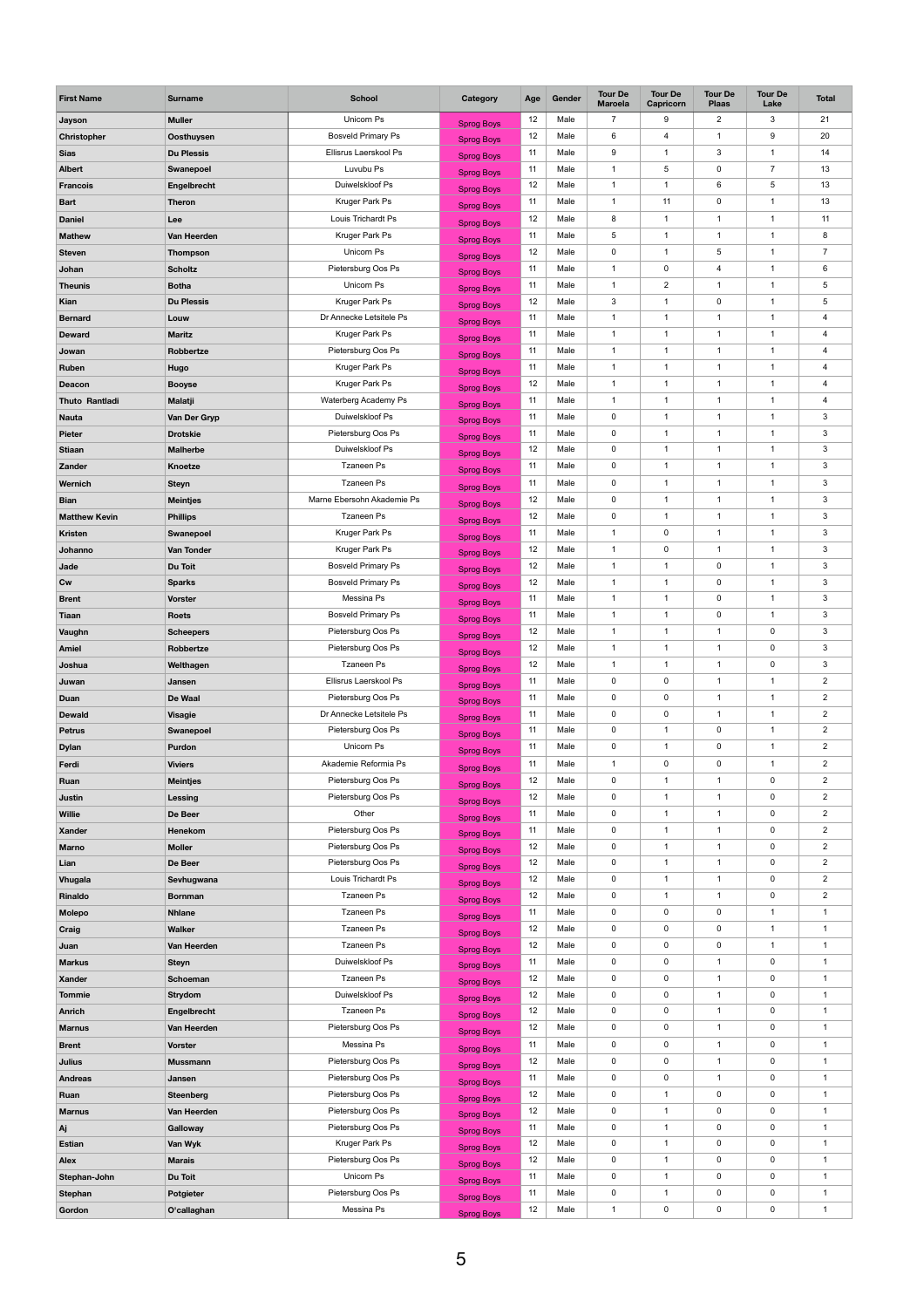| <b>First Name</b>               | <b>Surname</b>                   | <b>School</b>                              | <b>Category</b>            | Age      | Gender           | <b>Tour De</b><br><b>Maroela</b> | <b>Tour De</b><br>Capricorn | <b>Tour De</b><br><b>Plaas</b> | <b>Tour De</b><br>Lake | <b>Total</b>                     |
|---------------------------------|----------------------------------|--------------------------------------------|----------------------------|----------|------------------|----------------------------------|-----------------------------|--------------------------------|------------------------|----------------------------------|
| Sj                              | <b>Schoeman</b>                  | Messina Ps                                 | <b>Sprog Boys</b>          | 11       | Male             | -1                               | 0                           | $\mathsf{O}$                   | $\mathbf 0$            | $\mathbf{1}$                     |
| Eduan                           | <b>Mostert</b>                   | <b>Bosveld Primary Ps</b>                  | <b>Sprog Boys</b>          | 11       | Male             | $\mathbf 1$                      | 0                           | $\mathsf{O}$                   | $\mathbf 0$            | -1                               |
| Alwyn                           | Du Toit                          | <b>Bosveld Primary Ps</b>                  | <b>Sprog Boys</b>          | 12       | Male             | $\mathbf{1}$                     | 0                           | $\mathbf 0$                    | $\mathbf 0$            | $\mathbf{1}$                     |
| Ethan                           | <b>Venter</b>                    | Pietersburg Oos Ps                         | <b>Sprog Boys</b>          | 11       | Male             | $\mathbf 0$                      | 0                           | $\mathsf{O}$                   | $\mathbf 0$            | $\pmb{0}$                        |
| <b>Corne</b>                    | Van Rooijen                      | Pietersburg Oos Ps                         | <b>Sprog Boys</b>          | 12       | Male             | $\mathbf 0$                      | 0                           | $\mathsf{O}$                   | 0                      | $\mathsf{O}$                     |
| Liam                            | Van Der Bank                     | Pietersburg Oos Ps                         | <b>Sprog Boys</b>          | 11       | Male             | $\mathbf 0$                      | 0                           | $\mathbf 0$                    | 0                      | $\pmb{0}$                        |
| <b>Marcus</b>                   | Le Grance                        | Pietersburg Oos Ps                         |                            | 12       | Male             | $\mathbf 0$                      | 0                           | $\mathbf 0$                    | 0                      | $\mathbf 0$                      |
| Dean                            | Otto                             | Pietersburg Oos Ps                         | <b>Sprog Boys</b>          | 12       | Male             | $\mathbf 0$                      | 0                           | $\mathbf 0$                    | $\mathbf 0$            | $\mathbf 0$                      |
| Clayton                         | <b>Tilburn</b>                   | Pietersburg Oos Ps                         | <b>Sprog Boys</b>          | 12       | Male             | $\pmb{0}$                        | 0                           | $\pmb{0}$                      | 0                      | $\pmb{0}$                        |
| Jan Adriaan                     | <b>Venter</b>                    | Pietersburg Oos Ps                         | <b>Sprog Boys</b>          | 12       | Male             | $\mathbf 0$                      | 0                           | $\mathbf 0$                    | 0                      | $\mathbf 0$                      |
|                                 |                                  |                                            | <b>Sprog Boys</b>          |          |                  |                                  |                             |                                |                        |                                  |
| <b>Ninke</b>                    | <b>De Klerk</b>                  | <b>Bosveld Primary Ps</b>                  |                            | 11       | Female           | 15                               | 12                          | 15                             | 15                     | 57                               |
| Jana                            | <b>Kotze</b>                     | Pietersburg Oos Ps                         | <b>Sprog Girls</b>         | 11       | Female           | 12                               | 15                          | 12                             | 12                     | 51                               |
| <b>Chantene</b>                 | <b>Van Wyngaardt</b>             | <b>Duiwelskloof Ps</b>                     | <b>Sprog Girls</b>         | 12       | Female           | 6                                | 10                          | 10                             | 10                     | 36                               |
| Inge                            | <b>Von Ronge</b>                 | <b>Bosveld Primary Ps</b>                  | <b>Sprog Girls</b>         | 11       | Female           | 10                               | $\overline{7}$              | 6                              | 8                      | 31                               |
| <b>Mikayla</b>                  | <b>Bester</b>                    | <b>Bosveld Primary Ps</b>                  | <b>Sprog Girls</b>         | 11       | Female           | 8                                | 8                           | 8                              | $\overline{7}$         | 31                               |
| Dané                            | <b>Strijdom</b>                  | Messina Ps                                 | <b>Sprog Girls</b>         | 11       | Female           | $\sqrt{5}$                       | 4                           | 5                              | 6                      | 20                               |
| Layah                           | <b>Mahomed</b>                   | Unicorn Ps                                 | Sprog Girls                | 11       | Female           | $\overline{7}$                   | 6                           | $\overline{7}$                 | $\mathbf 0$            | 20                               |
| <b>Mikyla</b>                   | Gerner                           | Messina Ps                                 | <b>Sprog Girls</b>         | 11       | Female           | $\mathfrak{S}$                   | 0                           | 3                              | $\overline{4}$         | 10                               |
| Mi-Ne                           | <b>Verster</b>                   | Messina Ps                                 | <b>Sprog Girls</b>         | 12       | Female           | $\overline{4}$                   | 0                           | $\mathbf 0$                    | 5                      | 9                                |
| <b>Niki</b>                     | <b>Pretorius</b>                 | Pietersburg Oos Ps                         | <b>Sprog Girls</b>         | 11       | Female           | $\mathbf 1$                      | 3                           | $\overline{4}$                 | 1                      | $\boldsymbol{9}$                 |
| Lianell                         |                                  | Dynamico Academy Ps                        | <b>Sprog Girls</b>         | 11       | Female           | $\mathbf{1}$                     | $\overline{2}$              | $\overline{2}$                 | $\mathbf{3}$           | 8                                |
|                                 | <b>Thompson</b>                  | Waterberg Academy Ps                       | <b>Sprog Girls</b>         | 11       | Female           | $\mathbf{1}$                     | 5                           | $\pmb{0}$                      | $\mathbf 0$            | 6                                |
| <b>Tyler</b>                    | Le Sar                           |                                            | <b>Sprog Girls</b>         |          |                  |                                  |                             | $\mathbf 1$                    |                        |                                  |
| <b>Melissa</b>                  | Laubscher                        | Messina Ps<br>Duiwelskloof Ps              | Sprog Girls                | 12<br>11 | Female<br>Female | $\mathbf{1}$<br>$\mathbf{1}$     | 0<br>$\mathbf{1}$           | $\mathbf{1}$                   | $\overline{2}$<br>1    | $\overline{4}$<br>$\overline{4}$ |
| Luandie                         | <b>Marx</b>                      |                                            | <b>Sprog Girls</b>         |          |                  |                                  | $\mathbf{1}$                |                                | $\mathbf{1}$           |                                  |
| <b>Marie-Louise</b>             | Le Roux                          | Kruger Park Ps                             | <b>Sprog Girls</b>         | 12       | Female           | $\overline{2}$                   |                             | $\mathsf{O}$                   |                        | $\overline{4}$                   |
| <b>Nicole</b>                   | <b>White</b>                     | Kruger Park Ps                             | <b>Sprog Girls</b>         | 11       | Female           | $\mathbf{1}$                     | $\mathbf{1}$                | $\mathsf{O}$                   | $\mathbf 1$            | $\sqrt{3}$                       |
| <b>Samantha</b>                 | <b>Rhodes</b>                    | Waterberg Academy Ps                       | <b>Sprog Girls</b>         | 11       | Female           | $\mathbf{1}$                     | $\overline{1}$              | $\pmb{0}$                      | 1                      | $\mathbf{3}$                     |
| <b>Kiara</b>                    | Van Breda                        | <b>Tzaneen Ps</b>                          | <b>Sprog Girls</b>         | 11       | Female           | $\mathbf{1}$                     | $\mathbf{1}$                | $\mathbf{1}$                   | $\mathbf 0$            | $\mathbf{3}$                     |
| <b>Liesel</b>                   | Van Helsdingen                   | Mariepskop Laerskool Ps                    | Sprog Girls                | 11       | Female           | $\mathbf 0$                      | 0                           | $\mathbf 1$                    | 1                      | $\overline{2}$                   |
| <b>Sumike</b>                   | <b>Malherbe</b>                  | Duiwelskloof Ps                            | <b>Sprog Girls</b>         | 11       | Female           | $\mathbf 0$                      | 0                           | $\mathbf{1}$                   | 1                      | $\overline{2}$                   |
| Kylie                           | Wall                             | <b>Tzaneen Ps</b>                          | <b>Sprog Girls</b>         | 12       | Female           | $\mathbf 0$                      | 0                           | $\mathbf{1}$                   | $\mathbf{1}$           | $\overline{2}$                   |
| Sophia                          | Van Wyk                          | Unicorn Ps                                 | <b>Sprog Girls</b>         | 12       | Female           | $\mathbf 0$                      | $\mathbf{1}$                | $\mathsf{O}$                   | 1                      | $\sqrt{2}$                       |
| <b>Jennifer</b>                 | <b>Fourie</b>                    | Messina Ps                                 | <b>Sprog Girls</b>         | 11       | Female           | $\mathbf 0$                      | 0                           | $\mathbf 0$                    | $\mathbf{1}$           | $\mathbf{1}$                     |
| <b>Mary Lydia</b>               | De Souza                         | Duiwelskloof Ps                            | <b>Sprog Girls</b>         | 11       | Female           | $\mathbf 0$                      | $\mathbf 0$                 | $\mathbf{1}$                   | $\mathbf 0$            | $\mathbf{1}$                     |
| <b>Mignon</b>                   | <b>Smit</b>                      | <b>Tzaneen Ps</b>                          | Sprog Girls                | 12       | Female           | $\mathbf 0$                      | 0                           | 1                              | $\mathbf 0$            | $\mathbf{1}$                     |
| <b>Abigail</b>                  | <b>Gouws</b>                     | <b>Tzaneen Ps</b>                          | <b>Sprog Girls</b>         | 12       | Female           | $\mathbf 0$                      | 0                           | $\mathbf{1}$                   | $\mathbf 0$            | $\mathbf{1}$                     |
| <b>Ciska</b>                    | Ferreira                         | <b>Tzaneen Ps</b>                          | <b>Sprog Girls</b>         | 11       | Female           | $\mathbf 0$                      | 0                           | $\overline{1}$                 | $\mathbf 0$            | $\mathbf{1}$                     |
| Jade                            | <b>Brighton</b>                  | King Fisher Ps                             | Sprog Girls                | 12       | Female           | $\mathbf 0$                      | 0                           | $\mathbf 1$                    | $\mathbf 0$            | $\mathbf{1}$                     |
| <b>Nikita</b>                   | Laubscher                        | Duiwelskloof Ps                            | <b>Sprog Girls</b>         | 11       | Female           | $\mathbf 0$                      | 0                           |                                | $\mathbf 0$            | $\mathbf{1}$                     |
| <b>Dine</b>                     | <b>Booyse</b>                    | Duiwelskloof Ps                            | <b>Sprog Girls</b>         | 11       | Female           | $\mathbf 0$                      | 0                           | $\mathbf{1}$                   | $\mathbf 0$            | $\mathbf{1}$                     |
| Gabby                           | <b>Erasmus</b>                   | Pietersburg Oos Ps                         | <b>Sprog Girls</b>         | 11       | Female           | $\mathbf 0$                      | $\mathbf 1$                 | $\mathsf{O}$                   | $\mathbf 0$            | $\mathbf{1}$                     |
| <b>Myra</b>                     | <b>Steyn</b>                     | Duiwelskloof Ps                            | <b>Sprog Girls</b>         | 12       | Female           | $\mathbf 0$                      | 1                           | $\mathsf{O}$                   | $\mathbf 0$            | -1                               |
| <b>Chaney</b>                   | <b>Bouwer</b>                    | Louis Trichardt Ps                         | <b>Sprog Girls</b>         | 12       | Female           | 0                                | 1                           | $\mathbf 0$                    | $\mathbf 0$            |                                  |
| <b>Tasia</b>                    | <b>Potgieter</b>                 | Pietersburg Oos Ps                         | <b>Sprog Girls</b>         | 12       | Female           | $\pmb{0}$                        | $\mathbf 1$                 | $\mathsf{O}$                   | 0                      | $\mathbf{1}$                     |
| <b>Marli</b>                    | <b>Bronkhorst</b>                | Pietersburg Oos Ps                         | <b>Sprog Girls</b>         | 12       | Female           | $\mathbf 0$                      | 1<br>1                      | $\mathbf 0$                    | $\mathbf 0$            | $\mathbf{1}$<br>$\mathbf 1$      |
| Surika-Mari                     | <b>Bronkhorst</b>                | Pietersburg Oos Ps                         | <b>Sprog Girls</b>         | 12       | Female           | $\mathbf 0$                      |                             | $\mathsf{O}$                   | $\mathbf 0$            |                                  |
| Jean-Mari                       | Van Coppenhagen                  | Pietersburg Oos Ps                         | <b>Sprog Girls</b>         | 12       | Female           | $\pmb{0}$                        | 1                           | $\mathsf{O}$                   | 0                      | $\mathbf{1}$                     |
| <b>Zanelle</b>                  | <b>Strijdom</b>                  | Duiwelskloof Ps                            | <b>Sprog Girls</b>         | 11       | Female           | $\mathbf 0$                      | 0                           | $\mathsf{O}$                   | $\mathbf 0$            | $\mathsf{O}$                     |
| Megan                           | Lechner                          | Pietersburg Oos Ps                         | Sprog Girls                | 11       | Female           | $\mathbf 0$                      | 0                           | $\mathsf{O}$                   | 0                      | $\mathsf{O}$                     |
| <b>Maria</b>                    | <b>Selolo</b>                    | Pietersburg Oos Ps                         | <b>Sprog Girls</b>         | 11       | Female           | 0                                | 0                           | $\mathsf{O}$                   | 0                      | $\mathsf{O}$                     |
| <b>Danika</b>                   | <b>Oosthuizen</b>                | Pietersburg Oos Ps                         | <b>Sprog Girls</b>         | 12       | Female           | 0                                | 0                           | $\mathsf{O}$                   | $\mathbf 0$            | $\mathbf 0$                      |
| <b>Zineddine</b>                | <b>Mengouchi</b>                 | Pietersburg Oos Ps                         |                            | 13       | Male             | 15                               | 15                          | 15                             | 15                     | 60                               |
|                                 |                                  | <b>Waterberg Academy Ps</b>                | <b>Sub-Junior Boys P/S</b> |          | Male             | 10                               | 10                          | 12                             | 12                     | 44                               |
| <b>Bradley</b><br><b>Albert</b> | <b>Eagar</b><br><b>Von Ronge</b> | <b>Bosveld Primary Ps</b>                  | Sub-Junior Boys P/S        | 13<br>13 | Male             | 12                               | 12                          | 6                              | 10                     | 40                               |
|                                 |                                  |                                            | Sub-Junior Boys P/S        |          |                  |                                  |                             |                                |                        |                                  |
| <b>Hardus</b>                   | Louw                             | Dr Annecke Letsitele Ps<br>Kruger Park Ps  | Sub-Junior Boys P/S        | 13       | Male<br>Male     | 6<br>$\overline{7}$              | $\overline{7}$<br>8         | 10<br>$\overline{7}$           | 6<br>$5\phantom{.0}$   | 29<br>27                         |
| Jan-Hendrik                     | <b>Hietbrink</b>                 | Messina Ps                                 | Sub-Junior Boys P/S        | 13       | Male             | $\mathbf{1}$                     | 5                           |                                | $\overline{7}$         | 21                               |
| Hanre                           | Van Den Berg                     |                                            | Sub-Junior Boys P/S        | 13       |                  | $\sqrt{5}$                       |                             | 8                              | 3                      | 16                               |
| L-Dean                          | <b>Kruger</b>                    | Kruger Park Ps                             | Sub-Junior Boys P/S        | 13       | Male             |                                  | 6                           | $\overline{2}$                 |                        |                                  |
| Waldo                           | Strijdom                         | Messina Ps                                 | Sub-Junior Boys P/S        | 13       | Male             | $\mathbf{1}$                     | $\mathbf{3}$                | 3                              | 8                      | 15                               |
| <b>Ethan</b>                    | Gualdi                           | Waterberg Academy Ps<br>Louis Trichardt Ps | Sub-Junior Boys P/S        | 13       | Male             | $\mathbf{1}$                     | 4                           | 5                              | 4                      | 14                               |
| <b>Jacques</b>                  | <b>Du Preez</b>                  |                                            | Sub-Junior Boys P/S        | 14       | Male             | 8                                | $\overline{2}$              | $\mathsf{O}$                   | $\overline{2}$         | 12                               |
| <b>Success</b>                  | <b>Maluleke</b>                  | King Fisher Ps                             | Sub-Junior Boys P/S        | 13       | Male             | $\overline{2}$                   | $\overline{1}$              | $\overline{\mathbf{4}}$        | 1                      | 8                                |
| Evan                            | <b>Pretorius</b>                 | Kruger Park Ps                             | Sub-Junior Boys P/S        | 13       | Male             | $\mathfrak{S}$                   | $\mathbf{1}$                | $\mathbf 1$                    | 1                      | $\,6$                            |
| <b>Clifton</b>                  | <b>Classen</b>                   | Ellisrus Laerskool Ps                      | Sub-Junior Boys P/S 13     |          | Male             | 4                                | 0                           | $\mathbf 0$                    | 0                      | $\overline{\mathbf{4}}$          |
| <b>Simon</b>                    | Van Den Berg                     | Pepps Prep Ps                              | Sub-Junior Boys P/S        | 13       | Male             | $\mathbf 0$                      | -1                          |                                | -1                     | $\mathbf{3}$                     |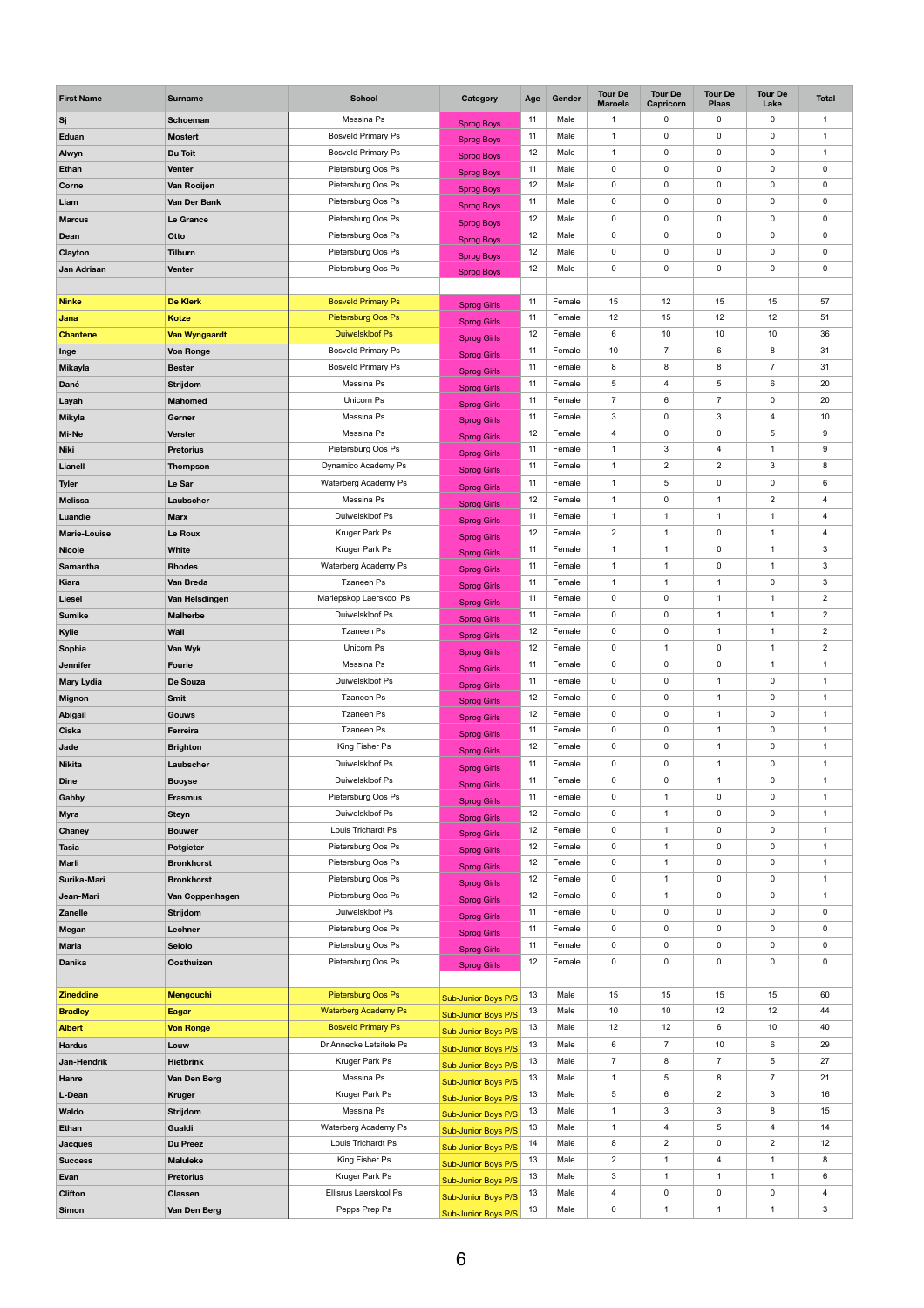| <b>First Name</b>       | <b>Surname</b>        | <b>School</b>              | Category                                          | Age | Gender | <b>Tour De</b><br><b>Maroela</b> | <b>Tour De</b><br>Capricorn | <b>Tour De</b><br><b>Plaas</b> | <b>Tour De</b><br>Lake | <b>Total</b>         |
|-------------------------|-----------------------|----------------------------|---------------------------------------------------|-----|--------|----------------------------------|-----------------------------|--------------------------------|------------------------|----------------------|
| Zander                  | <b>Krugel</b>         | Louis Trichardt Ps         | Sub-Junior Boys P/S                               | 13  | Male   | $\pmb{0}$                        | $\mathbf{1}$                | 1                              | $\mathbf 1$            | $\mathbf{3}$         |
| Kamogelo                | <b>Monyela</b>        | <b>Tzaneen Ps</b>          | Sub-Junior Boys P/S                               | 13  | Male   | $\pmb{0}$                        | 1                           | $\mathbf 1$                    | 1                      | $\sqrt{3}$           |
| <b>Boikano</b>          | <b>Machaba</b>        | <b>Tzaneen Ps</b>          | Sub-Junior Boys P/S                               | 13  | Male   | $\mathbf 0$                      | 1                           | 1                              | 1                      | $\mathbf{3}$         |
| Kamogelo                | <b>Monyela</b>        | <b>Tzaneen Ps</b>          | Sub-Junior Boys P/S                               | 13  | Male   | $\mathbf{1}$                     | 1                           | 0                              | 1                      | $\mathbf{3}$         |
| Ruben                   | <b>Venter</b>         | <b>Tzaneen Ps</b>          | Sub-Junior Boys P/S                               | 13  | Male   | $\mathbf 0$                      | 0                           | $\mathbf{1}$                   | 1                      | $\overline{2}$       |
| Jaydee                  | Jansen                | Ellisrus Laerskool Ps      | Sub-Junior Boys P/S                               | 14  | Male   | $\mathbf 0$                      | 0                           | 1                              | 1                      | $\overline{2}$       |
| <b>Thavha</b>           | <b>Matsila</b>        | Elurch Ps                  | Sub-Junior Boys P/S                               | 13  | Male   | $\pmb{0}$                        | 0                           | 1                              | 1                      | $\overline{2}$       |
| Riwan                   | Van Der Merwe         | <b>Tzaneen Ps</b>          | Sub-Junior Boys P/S                               | 13  | Male   | $\pmb{0}$                        | $\pmb{0}$                   | $\mathbf{1}$                   | 1                      | $\sqrt{2}$           |
| <b>Nantus</b>           | De Preez              | Duiwelskloof Ps            | Sub-Junior Boys P/S                               | 14  | Male   | $\mathbf 0$                      | 0                           | $\mathbf{1}$                   | $\mathbf 1$            | $\overline{2}$       |
| <b>Finn</b>             | Straughan             | Unicorn Ps                 | <b>Sub-Junior Boys P/S</b>                        | 13  | Male   | $\pmb{0}$                        | 1                           | $\mathbf 0$                    | 1                      | $\overline{2}$       |
| <b>Lukas</b>            | Van Ree               | Akademie Reformia Ps       | <b>Sub-Junior Boys P/S</b>                        | 13  | Male   | $\mathbf{1}$                     | 0                           | $\pmb{0}$                      | 1                      | $\sqrt{2}$           |
| <b>Christo</b>          | Ferreira              | <b>Tzaneen Ps</b>          | Sub-Junior Boys P/S                               | 13  | Male   | $\mathbf 0$                      | $\mathbf{1}$                | $\mathbf{1}$                   | $\pmb{0}$              | $\overline{2}$       |
| <b>Boitumelo</b>        | <b>Nkuna</b>          | Messina Ps                 | Sub-Junior Boys P/S                               | 13  | Male   | $\mathbf{1}$                     | 1                           | $\mathbf 0$                    | $\mathbf 0$            | $\overline{2}$       |
| <b>Alec</b>             | <b>Bester</b>         | <b>Bosveld Primary Ps</b>  | Sub-Junior Boys P/S                               | 13  | Male   | $\mathbf{1}$                     | $\mathbf{1}$                | $\mathbf 0$                    | 0                      | $\sqrt{2}$           |
| <b>Thato</b>            | Moleya                | King Fisher Ps             | Sub-Junior Boys P/S                               | 14  | Male   | $\boldsymbol{0}$                 | 0                           | $\mathbf 0$                    | $\mathbf 1$            | $\mathbf{1}$         |
| Zian                    | <b>Grobler</b>        | Messina Ps                 | Sub-Junior Boys P/S                               | 13  | Male   | $\mathbf 0$                      | 0                           | $\mathbf 0$                    | 1                      | $\overline{1}$       |
| <b>Schalk</b>           | <b>Breytenbach</b>    | Louis Trichardt Ps         | Sub-Junior Boys P/S                               | 13  | Male   | $\mathbf 0$                      | 0                           | $\mathbf 0$                    | $\mathbf 1$            | $\mathbf{1}$         |
| Dean                    | De Wet                | <b>Tzaneen Ps</b>          | Sub-Junior Boys P/S                               | 13  | Male   | $\pmb{0}$                        | $\pmb{0}$                   | $\mathbf{1}$                   | $\pmb{0}$              | $\mathbf{1}$         |
| <b>Attie</b>            | <b>Briel</b>          | Duiwelskloof Ps            | Sub-Junior Boys P/S                               | 13  | Male   | $\mathbf 0$                      | 0                           | 1                              | $\mathbf 0$            | $\overline{1}$       |
| Alexander               | Laubscher             | Duiwelskloof Ps            | Sub-Junior Boys P/S                               | 13  | Male   | $\mathbf 0$                      | 0                           | $\mathbf 1$                    | $\mathbf 0$            | $\mathbf{1}$         |
| <b>Dewand</b>           | <b>Roos</b>           | <b>Tzaneen Ps</b>          | Sub-Junior Boys P/S                               | 14  | Male   | $\mathbf 0$                      | 0                           |                                | 0                      | $\mathbf 1$          |
| Ruben                   | <b>Venter</b>         | <b>Tzaneen Ps</b>          | Sub-Junior Boys P/S                               | 13  | Male   | $\mathbf 0$                      | $\mathbf{1}$                | $\mathbf 0$                    | $\mathbf 0$            | 1                    |
| <b>Tiaan</b>            | <b>Bouwer</b>         | Pietersburg Oos Ps         | <b>Sub-Junior Boys P/S</b>                        | 13  | Male   | $\mathbf 0$                      | 1                           | $\mathbf 0$                    | $\mathbf 0$            | $\mathbf{1}$         |
| <b>Heinrich</b>         | <b>Meiring</b>        | Pietersburg Oos Ps         | Sub-Junior Boys P/S                               | 13  | Male   | $\mathbf 0$                      | $\mathbf{1}$                | $\mathbf 0$                    | $\mathbf 0$            | $\mathbf{1}$         |
| <b>Jannes</b>           | Koekmoer              | Homeschool                 | Sub-Junior Boys P/S                               | 13  | Male   | $\mathbf 0$                      | 0                           | $\mathbf 0$                    | $\mathbf 0$            | $\mathbf 0$          |
| <b>Christo</b>          | <b>Van Niekerk</b>    | <b>Tzaneen Ps</b>          |                                                   | 13  | Male   | $\mathbf 0$                      | 0                           | $\mathbf 0$                    | $\pmb{0}$              | $\mathbf 0$          |
|                         |                       |                            | Sub-Junior Boys P/S                               |     |        |                                  |                             |                                |                        |                      |
| <b>Ruben</b>            | <b>Van Tonder</b>     | <b>Piet Potgieter Hs</b>   |                                                   | 14  | Male   | 15                               | 15                          | 12                             | 15                     | 57                   |
| <b>Willie</b>           | <b>Willemse</b>       | <b>Tom Naude Hs</b>        | Sub-Junior Boys H/S                               | 14  | Male   | 10                               | 10                          | 10                             | 10                     | 40                   |
| <b>Andani</b>           | Raphalalani           | <b>Ridgeway College Hs</b> | <b>Sub-Junior Boys H/S</b>                        | 14  | Male   | 12                               | 0                           | 15                             | 8                      | 35                   |
| Andre                   | <b>Van Deventer</b>   | Merensky Hs                | Sub-Junior Boys H/S                               | 14  | Male   | $\bf 8$                          | 12                          | 8                              | $\overline{7}$         | 35                   |
| Kian                    | Noné                  | Stanford Lake College Hs   | Sub-Junior Boys H/S                               | 14  | Male   | 4                                | 0                           | $\overline{7}$                 | 12                     | 23                   |
| <b>Benjamin</b>         | <b>Verster</b>        | Merensky Hs                | Sub-Junior Boys H/S                               | 14  | Male   | $\mathbf 1$                      | 8                           | $\mathbf{3}$                   | 5                      | 17                   |
| Lethabo                 | Leromo                | Tielelo Hs                 | Sub-Junior Boys H/S                               | 14  | Male   | $\overline{2}$                   | 6                           | $\overline{5}$                 | 4                      | 17                   |
| Jaco                    | Le Roux               | Piet Potgieter Hs          | Sub-Junior Boys H/S                               | 14  | Male   | 3                                | $\overline{7}$              | $\mathbf 0$                    | 6                      | 16                   |
| Josua                   | <b>Retief</b>         | Merensky Hs                | Sub-Junior Boys H/S<br>Sub-Junior Boys H/S        | 14  | Male   | $\,6$                            | 0                           | 6                              | $\mathbf 0$            | 12                   |
| Ruben                   | <b>Marais</b>         | Phs Pietersburg Hs         | Sub-Junior Boys H/S                               | 14  | Male   | $\mathbf 0$                      | 5                           | $\mathbf{2}$                   | $\mathbf{3}$           | 10                   |
| <b>Nathan</b>           | Van Heerden           | Piet Potgieter Hs          | <b>Sub-Junior Boys H/S</b>                        | 14  | Male   | $\mathbf 1$                      | 4                           | $\mathbf{1}$                   | $\mathbf 1$            | $\overline{7}$       |
| Peet                    | <b>Botha</b>          | <b>Ellisrus Hs</b>         | Sub-Junior Boys H/S                               | 14  | Male   | $\overline{7}$                   | 0                           | $\mathbf 0$                    | $\mathbf 0$            | $\overline{7}$       |
| Ruben                   | Van Ree               | Phs Pietersburg Hs         | <b>Sub-Junior Boys H/S</b>                        | 14  | Male   | $\mathbf 0$                      | 0                           | $\overline{4}$                 | 1                      | $5\phantom{.0}$      |
| Willem J. S.            | <b>Smit</b>           | Merensky Hs                |                                                   | 14  | Male   | 5                                | 0                           | $\pmb{0}$                      | $\pmb{0}$              | $5\phantom{.0}$      |
| <b>Duncan</b>           | <b>James</b>          | Merensky Hs                | <b>Sub-Junior Boys H/S</b>                        | 14  | Male   | $\mathbf 1$                      | 3                           | 1                              | $\mathbf 0$            | $\overline{5}$       |
| <b>Willem Gerhardus</b> | <b>De Villiers</b>    | Louis Trichardt Hs         | Sub-Junior Boys H/S<br>Sub-Junior Boys H/S        | 14  | Male   | 1                                | 1                           | 1                              | 1                      | 4                    |
| Joshua                  | <b>Jacobs</b>         | Merensky Hs                |                                                   | 14  | Male   | 0                                | 0                           |                                | $\overline{2}$         | $\mathbf{3}$         |
| <b>Tshose</b>           | Setlalekgosi          | Stanford Lake College Hs   | Sub-Junior Boys H/S                               | 14  | Male   | $\pmb{0}$                        | 1                           |                                |                        | $\mathbf{3}$         |
| <b>Morwa</b>            | Ramaite               | Louis Trichardt Hs         | <b>Sub-Junior Boys H/S</b>                        | 14  | Male   | $\mathbf{1}$                     | 0                           | $\mathbf 1$                    | 1                      | $\mathbf{3}$         |
| <b>Markus</b>           | <b>Theron</b>         | Merensky Hs                | <b>Sub-Junior Boys H/S</b>                        | 14  | Male   | $\mathbf 0$                      | 0                           | $\mathbf{1}$                   | $\mathbf 1$            | $\overline{2}$       |
| Owen                    | <b>Parker</b>         | <b>Ellisras Hs</b>         | Sub-Junior Boys H/S                               | 14  | Male   | $\mathbf 0$                      | 0                           | $\mathbf 1$                    | 1                      | $\overline{2}$       |
| Nhlayiseko              | Hlavangani            | Ridgeway College Hs        | Sub-Junior Boys H/S                               | 13  | Male   | $\mathbf 0$                      | 0                           | $\mathbf{1}$                   | 1                      | $\overline{2}$       |
| Thabang                 | <b>Gift Masalesa</b>  | Louis Trichardt Hs         | Sub-Junior Boys H/S                               | 14  | Male   | $\mathbf{1}$                     | 0                           | $\mathbf{1}$                   | $\mathbf 0$            | $\overline{2}$       |
| lan                     | <b>Du Plessis</b>     | Louis Trichardt Hs         | Sub-Junior Boys H/S                               | 14  | Male   | $\mathbf 1$                      | 0                           | $\mathbf 1$                    | $\mathbf 0$            | $\overline{2}$       |
| <b>That</b>             | <b>Mabsila</b>        | Lavubu Hs                  | Sub-Junior Boys H/S<br><b>Sub-Junior Boys H/S</b> | 14  | Male   | $\mathbf 0$                      | $\overline{2}$              | $\mathbf 0$                    | $\mathbf 0$            | $\overline{2}$       |
| <b>Tiard</b>            | <b>Thompson</b>       | Dynamico Academy Ps        |                                                   | 14  | Male   | $\boldsymbol{0}$                 | 0                           | 0                              | 1                      | $\blacktriangleleft$ |
| lan                     | <b>Du Plessis</b>     | Louis Trichardt Hs         | Sub-Junior Boys H/S                               | 14  | Male   | $\mathbf 0$                      | 0                           | $\mathbf 0$                    | 1                      | $\mathbf{1}$         |
| lggy                    | Lindgue               | Stanford Lake College Hs   | Sub-Junior Boys H/S                               | 14  | Male   | $\mathbf 0$                      | 0                           | $\mathbf 0$                    | 1                      | $\mathbf{1}$         |
| <b>Connor</b>           | Veldsman              | Stanford Lake College Hs   | Sub-Junior Boys H/S                               | 13  | Male   | $\mathbf 0$                      | 0                           | 0                              | 1                      | $\blacktriangleleft$ |
| <b>Barend</b>           | <b>Du Plessis</b>     | Ellisras Hs                | Sub-Junior Boys H/S                               | 14  | Male   | $\mathbf 0$                      | 0                           | $\mathbf 0$                    | 1                      | $\overline{1}$       |
| <b>Marco</b>            | <b>De Vasconcelos</b> | Louis Trichardt Hs         | <b>Sub-Junior Boys H/S</b>                        | 14  | Male   | $\mathbf 0$                      | $\mathbf 0$                 | $\pmb{0}$                      | 1                      | 1                    |
| <b>Pierre</b>           | <b>Nel</b>            | Louis Trichardt Hs         | <b>Sub-Junior Boys H/S</b>                        | 14  | Male   | $\mathbf 0$                      | 0                           | 0                              | 1                      | $\mathbf{1}$         |
| <b>Michael</b>          | Van Heerden           | Tom Naude Hs               | Sub-Junior Boys H/S                               | 14  | Male   | $\mathbf 0$                      | 0                           | $\mathbf 0$                    | 1                      | $\overline{1}$       |
| <b>Marc</b>             | <b>Day</b>            | Stanford Lake College Hs   | Sub-Junior Boys H/S                               | 14  | Male   | $\mathbf 0$                      | 0                           | $\pmb{0}$                      | 1                      | $\mathbf 1$          |
| Euan                    | <b>Chidecensi</b>     | Stanford Lake College Hs   | <b>Sub-Junior Boys H/S</b>                        | 14  | Male   | $\mathbf 0$                      | 0                           | 0                              | 1                      | $\mathbf{1}$         |
| <b>Jody</b>             | <b>Buys</b>           | Louis Trichardt Hs         | Sub-Junior Boys H/S                               | 14  | Male   | $\mathbf 0$                      | 0                           | $\mathbf 0$                    | 1                      | $\overline{1}$       |
| Keegan                  | <b>Mocke</b>          | Louis Trichardt Hs         | Sub-Junior Boys H/S                               | 14  | Male   | $\mathbf 0$                      | 0                           | $\pmb{0}$                      | $\mathbf{1}$           | $\mathbf 1$          |
| Liam                    | <b>Jacobs</b>         | Merensky Hs                | Sub-Junior Boys H/S                               | 14  | Male   | $\mathbf 0$                      | 0                           | $\mathbf 1$                    | $\mathbf 0$            | $\mathbf{1}$         |
| <b>Xander</b>           | Perry                 | Merensky Hs                | Sub-Junior Boys H/S                               | 14  | Male   | 0                                | 0                           |                                | $\mathbf 0$            |                      |
| Deon                    | <b>Eckard</b>         | Merensky Hs                | Sub-Junior Boys H/S                               | 14  | Male   | $\mathbf 0$                      | $\mathbf 0$                 | $\mathbf{1}$                   | $\mathbf 0$            | $\mathbf{1}$         |
|                         |                       |                            | Sub-Junior Boys H/S                               |     |        |                                  |                             |                                |                        |                      |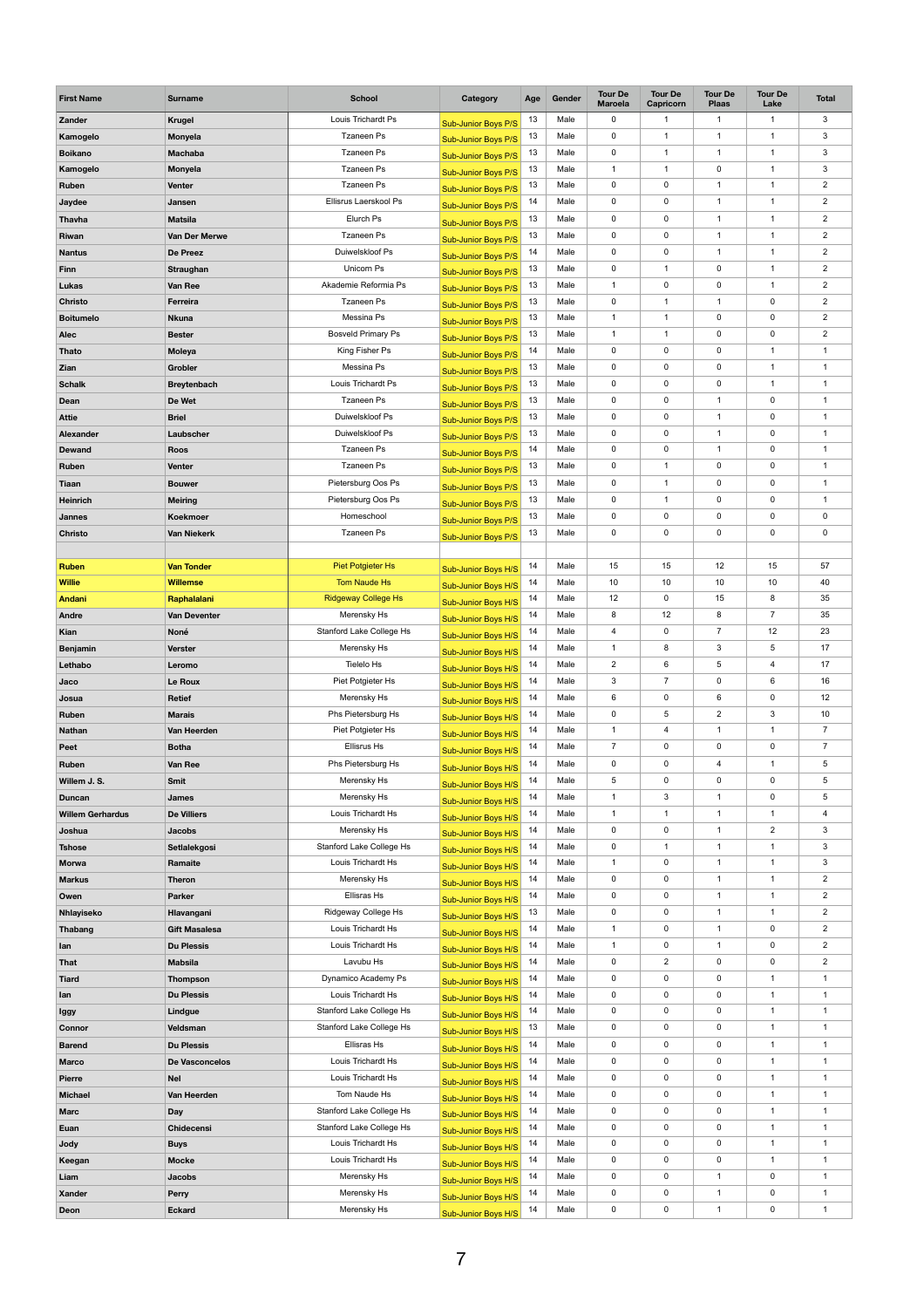| <b>First Name</b>      | <b>Surname</b>                      | <b>School</b>                            | Category                                                   | Age      | Gender           | <b>Tour De</b><br><b>Maroela</b> | <b>Tour De</b><br><b>Capricorn</b> | <b>Tour De</b><br><b>Plaas</b>   | <b>Tour De</b><br>Lake        | <b>Total</b>                |
|------------------------|-------------------------------------|------------------------------------------|------------------------------------------------------------|----------|------------------|----------------------------------|------------------------------------|----------------------------------|-------------------------------|-----------------------------|
| <b>Jacobus</b>         | <b>Nel</b>                          | Phs Pietersburg Hs                       | Sub-Junior Boys H/S                                        | 14       | Male             | 0                                | $\mathbf{1}$                       | $\mathbf 0$                      | $\mathbf 0$                   | $\mathbf{1}$                |
| <b>Drikus</b>          | Liebenberg                          | Phs Pietersburg Hs                       | Sub-Junior Boys H/S                                        | 14       | Male             | $\mathbf 0$                      | -1                                 | $\mathbf 0$                      | $\mathbf 0$                   | $\mathbf{1}$                |
| <b>Divan</b>           | <b>Malan</b>                        | <b>Ellisrus Hs</b>                       | <b>Sub-Junior Boys H/S</b>                                 | 14       | Male             | $\mathbf 1$                      | $\mathbf 0$                        | $\mathbf 0$                      | $\mathbf 0$                   | $\mathbf{1}$                |
| <b>Xander</b>          | Loubser                             | <b>Ellisrus Hs</b>                       | Sub-Junior Boys H/S                                        | 14       | Male             | $\mathbf{1}$                     | $\mathbf 0$                        | $\mathbf 0$                      | $\mathbf 0$                   | $\mathbf{1}$                |
| Larry                  | Ramabulana                          | Louis Trichardt Hs                       | Sub-Junior Boys H/S                                        | 14       | Male             | $\mathbf 1$                      | $\mathbf 0$                        | $\mathbf 0$                      | $\mathbf 0$                   | $\mathbf{1}$                |
| <b>Albert</b>          | <b>Du Plessis</b>                   | <b>Ellisrus Hs</b>                       | <b>Sub-Junior Boys H/S</b>                                 | 14       | Male             | $\mathbf{1}$                     | $\mathbf 0$                        | $\mathbf 0$                      | $\mathbf 0$                   | $\mathbf{1}$                |
| <b>Andy</b>            | <b>Musekene</b>                     | Louis Trichardt Hs                       | Sub-Junior Boys H/S                                        | 14       | Male             | $\mathbf{1}$                     | $\pmb{0}$                          | $\mathbf 0$                      | 0                             | $\mathbf{1}$                |
| <b>Manu</b>            | <b>Van Sevenster</b>                | <b>Ellisrus Hs</b>                       | Sub-Junior Boys H/S                                        | 14       | Male             | $\mathbf{1}$                     | $\mathbf 0$                        | $\mathbf 0$                      | $\mathbf 0$                   | $\mathbf{1}$                |
| <b>Dawie</b>           | Louw                                | <b>Ellisrus Hs</b>                       | Sub-Junior Boys H/S                                        | 14       | Male             | $\mathbf 0$                      | $\mathbf 0$                        | $\mathbf 0$                      | $\pmb{0}$                     | $\mathbf 0$                 |
| <b>Erhard</b>          | <b>Geyser</b>                       | <b>Ellisrus Hs</b>                       | Sub-Junior Boys H/S                                        | 14       | Male             | $\mathbf 0$                      | $\mathbf 0$                        | $\mathbf 0$                      | 0                             | $\mathbf 0$                 |
| Lo'ever                | <b>Madzhie</b>                      | Louis Trichardt Hs                       | Sub-Junior Boys H/S                                        | 14       | Male             | $\mathbf 0$                      | $\mathbf 0$                        | $\mathbf 0$                      | $\mathbf 0$                   | $\mathbf 0$                 |
| <b>Martin</b>          | <b>Meynhard</b>                     | <b>Ellisrus Hs</b>                       | Sub-Junior Boys H/S                                        | 14       | Male             | $\mathbf 0$                      | $\mathbf 0$                        | $\mathbf 0$                      | $\mathbf 0$                   | $\pmb{0}$                   |
| <b>Niel</b>            | <b>Smit</b>                         | <b>Ellisrus Hs</b>                       | Sub-Junior Boys H/S                                        | 14       | Male             | $\mathbf 0$                      | $\mathbf 0$                        | $\mathbf 0$                      | 0                             | $\mathbf 0$                 |
| <b>Ulrich</b>          | <b>Pepler</b>                       | <b>Ellisrus Hs</b>                       | Sub-Junior Boys H/S                                        | 14       | Male             | $\mathbf 0$                      | $\mathbf 0$                        | $\mathbf 0$                      | $\mathbf 0$                   | $\mathbf 0$                 |
| Aj                     | <b>Pretorius</b>                    | Phs Pietersburg Hs                       | <b>Sub-Junior Boys H/S</b>                                 | 14       | Male             | $\mathbf 0$                      | $\mathbf 0$                        | $\mathbf 0$                      | $\mathbf 0$                   | $\pmb{0}$                   |
| Jaun                   | <b>Coetzee</b>                      | Other                                    | Sub-Junior Boys H/S                                        | 14       | Male             | $\mathbf 0$                      | $\mathbf 0$                        | $\mathbf 0$                      | 0                             | $\mathbf 0$                 |
| Andy                   | <b>Musekene</b>                     | Louis Trichardt Hs                       | Sub-Junior Boys H/S                                        | 14       | Male             | $\mathbf 0$                      | $\mathbf 0$                        | $\mathbf 0$                      | $\mathbf 0$                   | $\mathbf 0$                 |
| Henry                  | <b>Fletcher</b>                     | Louis Trichardt Hs                       | Sub-Junior Boys H/S                                        | 14       | Male             | $\mathbf 0$                      | $\mathbf 0$                        | $\mathbf 0$                      | 0                             | $\mathbf 0$                 |
| Joshua                 | <b>Jacobs</b>                       | Merensky Hs                              | Sub-Junior Boys H/S                                        | 14       | Male             | $\mathbf 0$                      | 0                                  | $\mathbf 0$                      | 0                             | $\mathbf 0$                 |
|                        |                                     |                                          |                                                            |          |                  |                                  |                                    |                                  |                               |                             |
| <b>Carla</b>           | <b>Jansen Van Vuuren</b>            | <b>Waterberg Academy Ps</b>              | <b>Sub-Junior Girls P/S</b>                                | 13       | Female           | 15                               | 15                                 | 15                               | 15                            | 60                          |
| <b>Anke</b>            | <b>Rood</b>                         | <b>Duiwelskloof Ps</b>                   | <b>Sub-Junior Girls P/S</b>                                | 13       | Female           | 12                               | 12                                 | 12                               | 12                            | 48                          |
| <b>Tashane</b>         | <b>Ehlers</b>                       | Pietersburg Oos Ps                       | <b>Sub-Junior Girls P/S</b>                                | 13       | Female           | 10                               | 10                                 | 10                               | 10                            | 40                          |
| Geane                  | <b>Anderson</b>                     | Messina Ps                               | <b>Sub-Junior Girls P/S</b>                                | 13       | Female           | 7 <sup>1</sup>                   | $\overline{7}$                     | $\overline{7}$                   | $\overline{7}$                | 28                          |
| <b>Eleen</b>           | <b>Furstenberg</b>                  | Louis Trichardt Ps                       | <b>Sub-Junior Girls P/S</b>                                | 13       | Female           | 8                                | 6                                  | 8                                | $\mathbf 0$                   | 22                          |
| Catelyn                | De Beer                             | Louis Trichardt Ps                       | <b>Sub-Junior Girls P/S</b>                                | 13       | Female           | $\overline{4}$                   | 4                                  | 6                                | 5                             | 19                          |
| Elri                   | <b>Jansen Van Vuuren</b>            | Pietersburg Oos Ps                       | <b>Sub-Junior Girls P/S</b>                                | 13       | Female           | $\mathbf 0$                      | 8                                  | $\mathbf 0$                      | 8                             | 16                          |
| <b>Shane</b>           | Van Den Heever                      | <b>Tzaneen Ps</b>                        | <b>Sub-Junior Girls P/S</b>                                | 13       | Female           | $\mathbf 0$                      | 5                                  | 5                                | 3                             | 13                          |
| <b>Klara</b>           | <b>Pretorius</b>                    | Unicorn Ps<br>Duiwelskloof Ps            | <b>Sub-Junior Girls P/S</b>                                | 13       | Female           | 6                                | $\mathbf 0$                        | $\mathbf 0$                      | 6                             | 12                          |
| Anita                  | <b>Stoltz</b>                       | <b>Kruger Park Ps</b>                    | Sub-Junior Girls P/S                                       | 13<br>13 | Female<br>Female | $\mathbf 0$<br>$5\phantom{.0}$   | 3<br>$\mathbf 0$                   | $\overline{4}$<br>$\mathfrak{S}$ | $\overline{2}$<br>$\mathbf 0$ | 9<br>8                      |
| Kara<br><b>Claire</b>  | Swanepoel<br><b>Collins</b>         | <b>Tzaneen Ps</b>                        | <b>Sub-Junior Girls P/S</b>                                | 14       | Female           | $\mathbf 0$                      | $\mathbf{1}$                       | $\mathbf{1}$                     | 4                             | 6                           |
| <b>Nikita</b>          | Gerner                              | Messina Ps                               | Sub-Junior Girls P/S                                       | 13       | Female           | $\overline{2}$                   | $\mathbf 0$                        | $\mathbf 1$                      | $\overline{1}$                | $\overline{4}$              |
| <b>Serea</b>           | <b>Pretorius</b>                    | Messina Ps                               | Sub-Junior Girls P/S                                       | 13       | Female           | $\mathbf{1}$                     | $\overline{2}$                     | $\mathbf 0$                      | $\mathbf 1$                   | $\overline{4}$              |
| Veané                  | <b>Scheepers</b>                    | Pietersburg Oos Ps                       | <b>Sub-Junior Girls P/S</b>                                | 14       | Female           | $\mathbf{1}$                     | $\mathbf{1}$                       | $\mathbf{1}$                     | $\mathbf 0$                   | $\mathbf{3}$                |
| Geneviéve              | O'callaghan                         | Messina Ps                               | <b>Sub-Junior Girls P/S</b>                                | 13       | Female           | 3                                | $\mathbf 0$                        | $\mathbf 0$                      | $\mathbf 0$                   | $\mathbf{3}$                |
| <b>Cailyn Ilze</b>     | <b>Helberg</b>                      | Duiwelskloof Ps                          | <b>Sub-Junior Girls P/S</b><br><b>Sub-Junior Girls P/S</b> | 13       | Female           | $\mathbf 0$                      | $\mathbf 0$                        | $\overline{2}$                   | $\mathbf 0$                   | $\overline{2}$              |
| <b>Khano R</b>         | Ramabulana                          | Lavubu Ps                                | <b>Sub-Junior Girls P/S</b>                                | 13       | Female           | $\mathbf 0$                      | $\mathbf{1}$                       | $\mathbf{1}$                     | $\mathbf 0$                   | $\overline{2}$              |
| <b>Isla</b>            | <b>Cambel</b>                       | Levubu Hs                                | <b>Sub-Junior Girls P/S</b>                                | 13       | Female           | $\mathbf 0$                      | $\mathbf{1}$                       | $\mathbf 1$                      | $\mathbf 0$                   | $\overline{2}$              |
| <b>Emmerentia</b>      | De Souza                            | Duiwelskloof Ps                          | Sub-Junior Girls P/S                                       | 13       | Female           | $\mathbf 0$                      | $\mathbf{1}$                       | 1                                | $\mathbf 0$                   | $\overline{2}$              |
| <b>Claire</b>          | Coppen                              | <b>Tzaneen Ps</b>                        | <b>Sub-Junior Girls P/S</b>                                | 13       | Female           | $\mathbf 0$                      | $\mathbf 0$                        | 1                                | $\mathbf 0$                   | $\mathbf{1}$                |
| Juzelle                | <b>Strijdom</b>                     | Duiwelskloof Ps                          | <b>Sub-Junior Girls P/S</b>                                | 13       | Female           | $\mathbf 0$                      | 0                                  | $\mathbf 0$                      | $\mathbf 0$                   | $\mathbf 0$                 |
|                        |                                     |                                          |                                                            |          |                  |                                  |                                    |                                  |                               |                             |
| Lilian                 | <b>Baber</b>                        | <b>Hatfield Christian School Hs</b>      | <b>Sub-Junior Girls H/S</b>                                | 14       | Female           | 15                               | 15                                 | 15                               | 15                            | 60                          |
| <b>Lianke</b>          | <b>Fourie</b>                       | <b>Stanford Lake College Hs</b>          | <b>Sub-Junior Girls H/S</b>                                | 14       | Female           | 12                               | 12                                 | 12                               | 12                            | 48                          |
| <b>Karla</b>           | <b>Durant</b>                       | <b>Phs Pietersburg Hs</b>                | Sub-Junior Girls H/S                                       | 14       | Female           | 10                               | $\overline{7}$                     | 8                                | $\overline{7}$                | 32                          |
| Yvonne                 | <b>Botha</b>                        | Ben Vorster Hs                           | <b>Sub-Junior Girls H/S</b>                                | 14       | Female           | $\mathbf 0$                      | 10                                 | 10                               | 8                             | 28                          |
| Olivia                 | <b>Drewett</b>                      | Stanford Lake College Hs                 | <b>Sub-Junior Girls H/S</b>                                | 14       | Female           | $\mathbf 0$                      | 8                                  | 6                                | 10                            | 24                          |
| <b>Mieke</b>           | Veldman                             | Louis Trichardt Hs                       | Sub-Junior Girls H/S                                       | 14       | Female           | 8                                | 4                                  | $\overline{4}$                   | 5                             | 21                          |
| Jessica                | <b>Brandt</b>                       | Louis Trichardt Hs                       | <b>Sub-Junior Girls H/S</b>                                | 14       | Female           | $\mathbf{1}$                     | 6                                  | $\overline{7}$                   | 6                             | 20                          |
| <b>Taylor</b>          | <b>Stanley</b>                      | Merensky Hs                              | <b>Sub-Junior Girls H/S</b>                                | 14       | Female           | $\overline{5}$                   | 5                                  | 5                                | 4                             | 19                          |
| Jessica                | <b>Taylor</b>                       | Merensky Hs                              | Sub-Junior Girls H/S                                       | 14       | Female           | $\overline{7}$                   | $\overline{2}$                     | 1                                | 3                             | 13                          |
| <b>Marika</b>          | Steenkamp                           | Phs Pietersburg Hs                       | <b>Sub-Junior Girls H/S</b>                                | 14       | Female           | 6                                | 3                                  | $\mathbf 0$                      | $\overline{1}$                | 10                          |
| Isabella               | <b>Jones</b>                        | Louis Trichardt Hs                       | <b>Sub-Junior Girls H/S</b>                                | 14       | Female           | $\mathbf 0$                      | $\mathbf 1$                        | $\overline{2}$                   | $\overline{2}$                | $5\phantom{.0}$             |
| Simoné                 | <b>De Villiers</b>                  | Phs Pietersburg Hs                       | <b>Sub-Junior Girls H/S</b>                                | 14       | Female           | $\mathbf 1$                      | 1                                  | 1                                | 1                             | $\overline{4}$              |
| <b>Charmaine</b>       | <b>Modikwa</b>                      | Msts Hs                                  | <b>Sub-Junior Girls H/S</b>                                | 13       | Female           | $\mathbf 1$                      | $\mathbf{1}$                       | $\mathbf{1}$                     | $\mathbf 1$                   | 4                           |
| <b>Simone</b>          | Steenekamp                          | <b>Ellisrus Hs</b>                       | <b>Sub-Junior Girls H/S</b>                                | 14       | Female           | 4                                | $\mathbf 0$                        | $\mathbf 0$                      | $\mathbf 0$                   | $\overline{4}$              |
| Lane                   | <b>Kasselman</b>                    | Merensky Hs                              | Sub-Junior Girls H/S                                       | 14       | Female           | $\mathbf 0$                      | $\mathbf 0$                        | 3                                | $\mathbf 0$                   | 3                           |
| Leo-Nell               | Holmwood                            | <b>Ellisrus Hs</b>                       | Sub-Junior Girls H/S                                       | 14       | Female           | 3                                | $\mathbf 0$                        | $\mathbf 0$                      | 0                             | $\mathfrak{S}$              |
| Zia                    | <b>Spies</b>                        | Piet Potgieter Hs                        | Sub-Junior Girls H/S                                       | 14       | Female           | $\mathbf{1}$                     | $\mathbf 0$                        | $\mathbf 0$                      | $\mathbf 1$                   | $\overline{2}$              |
| <b>Klara</b>           | Grieshaber                          | <b>Ellisrus Hs</b>                       | <b>Sub-Junior Girls H/S</b>                                | 14       | Female           | $\overline{2}$                   | $\mathbf 0$                        | $\mathbf 0$                      | $\mathbf 0$                   | $\overline{2}$              |
| <b>Bronwyn</b>         | Van Rooyen                          | <b>Ellisrus Hs</b><br><b>Ellisrus Hs</b> | Sub-Junior Girls H/S                                       | 14<br>14 | Female<br>Female | $\mathbf 0$<br>$\mathbf 0$       | $\mathbf 0$<br>$\mathbf 0$         | $\mathbf 0$<br>$\mathbf 0$       | $\mathbf 0$<br>$\mathbf 0$    | $\mathsf{O}$<br>$\mathbf 0$ |
| Chrismari              | <b>Benade</b>                       | <b>Ellisrus Hs</b>                       | <b>Sub-Junior Girls H/S</b>                                | 14       | Female           | $\mathbf 0$                      | $\mathbf 0$                        | $\mathbf 0$                      | $\mathbf 0$                   | $\mathsf{O}$                |
| Lenika                 | <b>Vd Bergh</b>                     | <b>Ellisrus Hs</b>                       | <b>Sub-Junior Girls H/S</b>                                | 14       | Female           | $\mathbf 0$                      | $\mathbf 0$                        | $\mathbf 0$                      | $\mathbf 0$                   | $\mathbf 0$                 |
| <b>Malebo</b>          | Ledwaba                             | Ellisrus Hs                              | Sub-Junior Girls H/S                                       | 14       | Female           | 0                                | 0                                  | $\mathbf 0$                      | 0                             | $\mathbf 0$                 |
| <b>Nicole</b><br>Rinah | <b>Vd Merwe</b><br><b>Molebatsi</b> | <b>Ellisrus Hs</b>                       | Sub-Junior Girls H/S                                       | 14       | Female           | $\boldsymbol{0}$                 | $\boldsymbol{0}$                   | $\mathbf 0$                      | $\mathbf 0$                   | $\mathsf{O}$                |
|                        |                                     |                                          | Sub-Junior Girls H/S                                       |          |                  |                                  |                                    |                                  |                               |                             |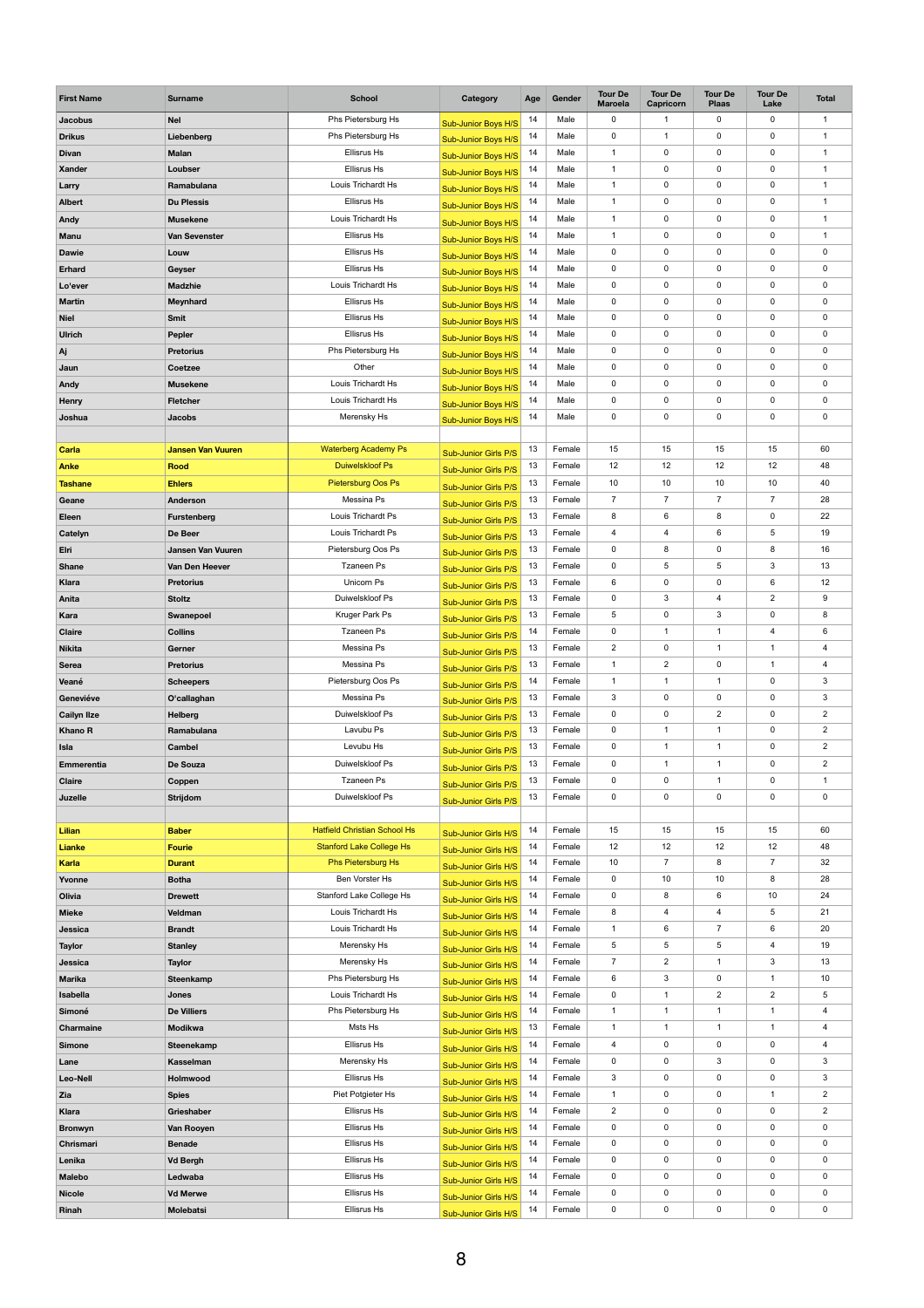| <b>First Name</b>                         | <b>Surname</b>                | <b>School</b>                                  | <b>Category</b>             | Age      | Gender       | <b>Tour De</b><br><b>Maroela</b> | <b>Tour De</b><br><b>Capricorn</b> | <b>Tour De</b><br><b>Plaas</b> | <b>Tour De</b><br>Lake         | <b>Total</b>                                       |
|-------------------------------------------|-------------------------------|------------------------------------------------|-----------------------------|----------|--------------|----------------------------------|------------------------------------|--------------------------------|--------------------------------|----------------------------------------------------|
| <b>Sorina</b>                             | <b>Nortjie</b>                | <b>Ellisrus Hs</b>                             | <b>Sub-Junior Girls H/S</b> | 14       | Female       | $\mathbf 0$                      | $\mathbf 0$                        | $\mathbf 0$                    | $\mathbf 0$                    | 0                                                  |
| <b>Herman</b>                             | <b>Fourie</b>                 | <b>Stanford Lake College Hs</b>                |                             | 16       | Male         | 35                               | 35                                 | 35                             | 32                             | 137                                                |
| <b>Joshua</b>                             | <b>Baber</b>                  | <b>Hatfield Christian School Hs</b>            | <b>Youth Boys</b>           | 16       | Male         | 30                               | 32                                 | 26                             | 30                             | 118                                                |
| <b>Gunther</b>                            | <b>Katzke</b>                 | <b>Stanford Lake College Hs</b>                | <b>Youth Boys</b>           | 16       | Male         | 28                               | 30                                 | 30                             | 28                             | 116                                                |
| <b>Ruan</b>                               | <b>Jansen Van Vuuren</b>      | <b>Hatfield Christian School Hs</b>            | <b>Youth Boys</b>           | 15       | Male         | 32                               | $\mathbf 0$                        | 32                             | 35                             | 99                                                 |
| <b>Dewald</b>                             | Kampman                       | Merensky Hs                                    | <b>Youth Boys</b>           | 16       | Male         | 26                               | 24                                 | 24                             | 24                             | 98                                                 |
| Livingston                                | <b>Banda</b>                  | Waterberg Academy Hs                           | <b>Youth Boys</b>           | 16       | Male         | $\mathbf{1}$                     | 28                                 | 28                             | 26                             | 83                                                 |
| <b>Tyrone</b>                             | <b>Anders</b>                 | <b>Phs Pietersburg Hs</b>                      | <b>Youth Boys</b>           | 15       | Male         | 22                               | 20                                 | 20                             | 14                             | 76                                                 |
| Janco                                     | <b>Von Ronge</b>              | <b>Ellisrus Hs</b>                             | <b>Youth Boys</b>           | 16       | Male         | 24                               | 18                                 | 14                             | 16                             | 72                                                 |
| <b>Reinhard</b>                           | <b>Jansen Van Vuuren</b>      | <b>Phs Pietersburg Hs</b>                      | <b>Youth Boys</b>           | 15       | Male         | $\mathbf 0$                      | 26                                 | 22                             | 22                             | 70                                                 |
| <b>Wessel</b>                             | <b>Furstenberg</b>            | Phs Pietersburg Hs                             | <b>Youth Boys</b>           | 15       | Male         | 17                               | 17                                 | 18                             | 18                             | 70                                                 |
| <b>Jacques</b>                            | <b>Van Bommel</b>             | Chrysallis Private School Hs                   | <b>Youth Boys</b>           | 16       | Male         | 20                               | 13                                 | 15                             | 13                             | 61                                                 |
| Jarryd                                    | Gosling                       | Stanford Lake College Hs                       | <b>Youth Boys</b>           | 16       | Male         | 18                               | 22                                 | $\mathbf 0$                    | 20                             | 60                                                 |
| <b>Jurgens</b>                            | <b>Spaumer</b>                | Merensky Hs                                    | <b>Youth Boys</b>           | 15       | Male         | 12                               | 14                                 | 16                             | 15                             | 57                                                 |
| <b>Björn</b>                              | <b>Nel</b>                    | Phs Pietersburg Hs                             | <b>Youth Boys</b>           | 16       | Male         | 15                               | $\overline{1}$                     | 17                             | 17                             | 50                                                 |
| <b>Ethan</b>                              | <b>Erasmus</b>                | Phs Pietersburg Hs                             | <b>Youth Boys</b>           | 16       | Male         | 11                               | 15                                 | 10                             | 12                             | 48                                                 |
| Jaco-Hein                                 | <b>Botes</b>                  | <b>Ellisrus Hs</b>                             | <b>Youth Boys</b>           | 15       | Male         | 14                               | 16                                 | $\mathbf{1}$                   | 10                             | 41                                                 |
| <b>Trevor</b>                             | De Beer                       | Merensky Hs                                    | <b>Youth Boys</b>           | 16       | Male         | 8                                | 12                                 | 12                             | 9                              | 41                                                 |
| <b>Michael</b>                            | <b>Scriven</b>                | Stanford Lake College Hs                       | <b>Youth Boys</b>           | 15       | Male         | 13                               | 11                                 | 11                             | $\overline{1}$                 | 36                                                 |
| <b>Charlden</b>                           | <b>Nel</b>                    | Phs Pietersburg Hs                             | <b>Youth Boys</b>           | 15       | Male         | 16                               | 4                                  | $\mathbf{3}$                   | 11                             | 34                                                 |
| <b>Stephan</b>                            | <b>Jansen Van Rensburg</b>    | Merensky Hs                                    | Youth Boys                  | 15       | Male         | 9                                | 9                                  | 8                              | $6\phantom{.}6$                | 32                                                 |
| Carlo                                     | <b>Drotskie</b>               | Phs Pietersburg Hs                             | <b>Youth Boys</b>           | 15       | Male         | $\mathsf{O}\xspace$              | 10                                 | 13                             | $\mathbf 0$                    | 23                                                 |
| Herman                                    | Veldman                       | Louis Trichardt Hs                             | <b>Youth Boys</b>           | 15       | Male         | $\overline{4}$                   | $\mathbf 1$                        | 4                              | $\bf 8$                        | 17                                                 |
|                                           | <b>Strydom</b>                | Louis Trichardt Hs                             | <b>Youth Boys</b>           | 16       | Male         | $\overline{c}$                   | 3                                  | $\overline{5}$                 | $\overline{7}$                 | 17                                                 |
| Lj<br><b>Johannes Jacobus</b>             | Van Der Merwe                 | Merensky Hs                                    | <b>Youth Boys</b>           | 15       | Male         | 5                                | 8                                  | $\overline{2}$                 | $\overline{1}$                 | 16                                                 |
|                                           |                               | Merensky Hs                                    | <b>Youth Boys</b>           | 16       | Male         | $\overline{7}$                   | $\overline{7}$                     | $\mathbf{1}$                   | $\overline{1}$                 | 16                                                 |
| Henri                                     | <b>Benadie</b>                | Louis Trichardt Hs                             | <b>Youth Boys</b>           | 16       | Male         | 6                                | 6                                  | $\mathbf{1}$                   | $\mathbf{1}$                   | 14                                                 |
| <b>Brandon</b>                            | <b>Kruger</b>                 | <b>Ellisrus Hs</b>                             | <b>Youth Boys</b>           | 15       | Male         | 10                               | $\overline{2}$                     | $\mathbf{1}$                   | $\overline{1}$                 | 14                                                 |
| <b>Jarred</b>                             | Watridge                      |                                                | <b>Youth Boys</b>           |          |              |                                  | 5                                  | $\overline{7}$                 | $\mathbf 0$                    | 13                                                 |
| Salmo J                                   | <b>Helberg</b>                | Merensky Hs                                    | <b>Youth Boys</b>           | 15<br>16 | Male<br>Male | $\mathbf{1}$                     | $\mathbf 0$                        |                                | $\boldsymbol{0}$               |                                                    |
| <b>Stephan</b>                            | <b>Terblanché</b>             | Merensky Hs<br>Louis Trichardt Hs              | <b>Youth Boys</b>           | 16       | Male         | $\mathbf 0$                      | $\mathbf 0$                        | $\boldsymbol{9}$               | $\overline{2}$                 | $\boldsymbol{9}$                                   |
| <b>Jordan</b>                             | <b>Mocke</b>                  |                                                | <b>Youth Boys</b>           |          |              | $\ensuremath{\mathsf{3}}$        | $\pmb{0}$                          | $\mathbf{1}$                   | $\boldsymbol{0}$               | $\,6\,$                                            |
| <b>John Robert</b>                        | <b>Honiball</b>               | Merensky Hs<br>Louis Trichardt Hs              | <b>Youth Boys</b>           | 16<br>16 | Male<br>Male | $\mathbf 0$<br>$\mathbf 0$       | $\mathbf 0$                        | $\,6\,$<br>$\mathbf 0$         | $\sqrt{5}$                     | 6                                                  |
| Johan                                     | De Bruyn                      | Stanford Lake College Hs                       | <b>Youth Boys</b>           | 16       | Male         |                                  | $\mathbf 0$                        | $\mathbf 0$                    | $\overline{4}$                 | $\mathbf 5$                                        |
| Reuben                                    | <b>Middleton</b>              | Tielelo Hs                                     | <b>Youth Boys</b>           |          |              | $\mathsf{O}\xspace$              | 1                                  |                                | $\mathbf 1$                    | $\overline{\mathbf{4}}$                            |
| <b>Mahua</b>                              | <b>Matlou</b>                 |                                                | <b>Youth Boys</b>           | 16<br>16 | Male<br>Male | 1<br>$\mathbf{1}$                | $\overline{1}$                     | $\mathbf{1}$<br>$\mathbf{1}$   | $\mathbf{1}$                   | $\overline{\mathbf{4}}$                            |
| <b>Marnus</b>                             | Van Helsdingen                | Merensky Hs<br>Piet Potgieter Hs               | <b>Youth Boys</b>           | 15       | Male         | $\mathbf{1}$                     | $\overline{1}$                     | $\mathbf{1}$                   | $\overline{1}$                 | $\overline{\mathbf{4}}$<br>$\overline{\mathbf{4}}$ |
| Sj                                        | Van Heerden                   | Tielelo Hs                                     | <b>Youth Boys</b>           | 16       | Male         | $\mathbf 1$                      | 1                                  | $\mathbf 1$                    | $\mathbf 1$                    | $\overline{\mathbf{4}}$                            |
| Peter                                     | Motlogela                     |                                                | <b>Youth Boys</b>           |          |              |                                  |                                    |                                |                                |                                                    |
| Gideon                                    | Morumudi                      | Msts Hs<br><b>Ellisrus Hs</b>                  | <b>Youth Boys</b>           | 16<br>16 | Male<br>Male | $\mathbf 1$<br>$\mathbf{1}$      | $\mathbf 1$<br>$\overline{1}$      | $\mathbf{1}$                   | $\mathbf{1}$<br>$\overline{1}$ | $\overline{\mathbf{4}}$                            |
| <b>Niandre</b>                            | Van Zyl                       | Louis Trichardt Hs                             | <b>Youth Boys</b>           | 16       | Male         | $\mathbf{1}$                     | $\mathbf 1$                        | $\mathbf{1}$<br>$\mathbf{1}$   | $\mathbf 1$                    | $\overline{\mathbf{4}}$                            |
| <b>Eugene</b>                             | <b>Tlou</b>                   | Msts Hs                                        | <b>Youth Boys</b>           |          |              | $\mathbf 1$                      |                                    |                                |                                | $\overline{\mathbf{4}}$                            |
| Joshua                                    | <b>Magwai</b>                 |                                                | <b>Youth Boys</b>           | 15       | Male         |                                  | -1                                 | $\mathbf{1}$                   | $\mathbf{1}$                   | $\overline{\mathbf{4}}$                            |
| <b>Albert</b>                             | <b>Morolong</b>               | Msts Hs                                        | <b>Youth Boys</b>           | 16       | Male         | -1                               | -1                                 | -1                             | $\overline{1}$                 | 4                                                  |
| <b>Krause</b>                             | <b>Botha</b>                  | Phs Pietersburg Hs                             | <b>Youth Boys</b>           | 15       | Male         | 1                                | $\mathbf 1$                        | 1                              | -1                             | $\overline{\mathbf{4}}$                            |
| <b>Shaun</b>                              | De Beer                       | Louis Trichardt Hs                             | <b>Youth Boys</b>           | 16       | Male         | $\mathbf 0$                      | $\mathbf 1$                        | $\mathbf{1}$                   | $\mathbf{1}$                   | 3                                                  |
| <b>Dilan</b>                              | <b>Rossouw</b>                | Louis Trichardt Hs                             | <b>Youth Boys</b>           | 16       | Male         | $\mathbf 0$                      | $\mathbf 1$<br>1                   | $\mathbf 1$                    | $\overline{1}$                 | $\mathfrak{S}$                                     |
| <b>Ethan</b>                              | <b>Hitchins</b>               | <b>Stanford Lake College Hs</b>                | <b>Youth Boys</b>           | 15       | Male         | $\mathbf 0$                      | $\mathbf 1$                        | $\mathbf 1$                    | $\mathbf 1$<br>$\mathbf{1}$    | 3                                                  |
| <b>Rassie</b>                             | <b>Bosch</b>                  | Merensky Hs<br><b>Stanford Lake College Hs</b> | <b>Youth Boys</b>           | 15<br>15 | Male<br>Male | $\mathbf 0$                      | $\mathbf 1$                        | $\mathbf{1}$<br>$\mathbf{1}$   | $\overline{1}$                 | $\mathfrak{S}$                                     |
| <b>Benno</b>                              | Kotze                         |                                                | <b>Youth Boys</b>           | 15       | Male         | $\mathbf 0$                      | $\mathbf 1$                        | $\mathbf 1$                    | $\mathbf 1$                    | $\mathfrak{S}$                                     |
| <b>Aiden</b>                              | <b>Mckenzie</b>               | Stanford Lake College Hs<br>Louis Trichardt Hs | <b>Youth Boys</b>           | 15       | Male         | $\mathbf 0$<br>$\mathbf 1$       | $\mathbf 0$                        | $\mathbf{1}$                   | $\mathbf 1$                    | $\ensuremath{\mathsf{3}}$<br>$\mathfrak{S}$        |
| Joshua                                    | <b>Swart</b>                  | Louis Trichardt Hs                             | <b>Youth Boys</b>           | 16       | Male         | $\mathbf{1}$                     | $\mathbf 0$                        | $\mathbf{1}$                   | $\overline{1}$                 | $\mathfrak{S}$                                     |
| <b>Dauglas Dean</b><br><b>Jean Pierre</b> | <b>Piorek</b><br><b>Spies</b> | Piet Potgieter Hs                              | <b>Youth Boys</b>           | 16       | Male         | 1                                | $\mathbf 0$                        | $\mathbf 1$                    | $\mathbf 1$                    | 3                                                  |
|                                           |                               |                                                | <b>Youth Boys</b>           | 15       | Male         |                                  | $\mathbf 0$                        | $\mathbf{1}$                   | $\mathbf 1$                    | $\mathfrak{S}$                                     |
| <b>Willem Stephanus</b>                   | Du Toit                       | Merensky Hs<br>Piet Potgieter Hs               | <b>Youth Boys</b>           | 15       | Male         | $\mathbf{1}$<br>$\mathbf 1$      | $\mathbf 0$                        | $\mathbf{1}$                   | $\overline{1}$                 | $\mathfrak{S}$                                     |
| <b>Danyell</b>                            | <b>Swanepoel</b>              | Piet Potgieter Hs                              | <b>Youth Boys</b>           | 16       | Male         | $\mathbf 1$                      | $\mathbf 0$                        | $\mathbf{1}$                   | $\mathbf{1}$                   | $\mathfrak{S}$                                     |
| Nico-Ria                                  | Lebepe                        | Piet Potgieter Hs                              | <b>Youth Boys</b>           | 15       | Male         | $\mathbf{1}$                     | $\overline{1}$                     | $\mathbf{1}$                   | $\mathbf 0$                    | $\mathfrak{S}$                                     |
| <b>Armand</b>                             | <b>Pienaar</b>                | Phs Pietersburg Hs                             | <b>Youth Boys</b>           | 15       | Male         | $\mathbf 0$                      | $\pmb{0}$                          | $\mathbf 1$                    | $\mathbf 1$                    | $\overline{c}$                                     |
| Robert                                    | O'reilly                      | Louis Trichardt Hs                             | <b>Youth Boys</b>           | 15       | Male         | $\mathbf 0$                      | $\mathbf 0$                        | $\mathbf{1}$                   | $\mathbf{1}$                   | $\overline{c}$                                     |
| <b>Wulf</b>                               | Schwerdtfeger                 |                                                | <b>Youth Boys</b>           | 16       |              |                                  |                                    |                                |                                |                                                    |
| <b>Ashton</b>                             | <b>Stevens</b>                | Merensky Hs                                    | <b>Youth Boys</b>           |          | Male         | $\mathbf 0$                      | $\mathbf 0$                        | $\mathbf{1}$<br>$\mathbf 1$    | $\overline{1}$<br>$\mathbf 1$  | $\overline{2}$                                     |
| Ronan                                     | <b>Stevens</b>                | Merensky Hs                                    | <b>Youth Boys</b>           | 16       | Male         | $\mathbf 0$                      | $\pmb{0}$                          |                                |                                | $\overline{2}$                                     |
| <b>Tiaan</b>                              | Joubert                       | Merensky Hs                                    | <b>Youth Boys</b>           | 15       | Male         | $\mathbf 0$                      | $\mathbf 0$                        | $\mathbf{1}$                   | $\mathbf{1}$                   | $\overline{\mathbf{c}}$                            |
| Robbie                                    | De Klerk                      | Ellisras Hs                                    | <b>Youth Boys</b>           | 15       | Male         | $\mathbf 0$                      | $\mathbf 1$                        | $\mathbf 0$                    | $\mathbf 1$                    | $\overline{2}$                                     |
| <b>Stefan</b>                             | <b>Hacker</b>                 | Stanford Lake College Hs                       | <b>Youth Boys</b>           | 15       | Male         | 1                                | 0                                  | $\pmb{0}$                      | $\mathbf 1$                    | $\overline{2}$                                     |
| <b>Mitchell</b>                           | <b>Van Deventer</b>           | Louis Trichardt Hs                             | <b>Youth Boys</b>           | 16       | Male         |                                  | 0                                  | 1                              | $\boldsymbol{0}$               | $\sqrt{2}$                                         |
| <b>Robbie</b>                             | De Klerk                      | <b>Ellisrus Hs</b>                             | <b>Youth Boys</b>           | 15       | Male         | $\mathbf{1}$                     | $\mathbf 0$                        | $\mathbf{1}$                   | $\mathbf 0$                    | $\overline{2}$                                     |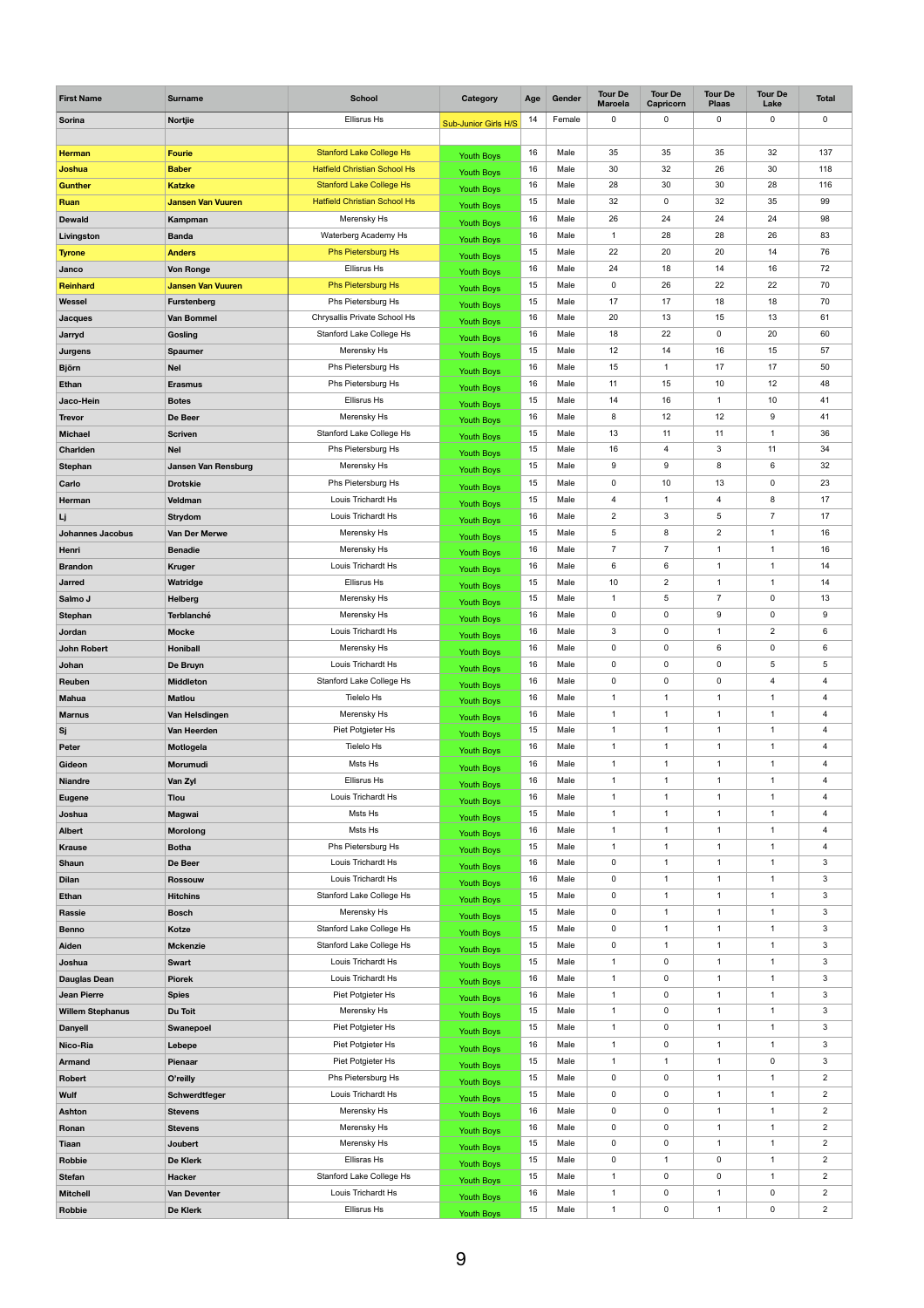| <b>First Name</b>       | <b>Surname</b>                 | <b>School</b>                                         | Category                                 | Age      | Gender           | <b>Tour De</b><br><b>Maroela</b> | <b>Tour De</b><br><b>Capricorn</b> | <b>Tour De</b><br><b>Plaas</b> | <b>Tour De</b><br>Lake | <b>Total</b>   |
|-------------------------|--------------------------------|-------------------------------------------------------|------------------------------------------|----------|------------------|----------------------------------|------------------------------------|--------------------------------|------------------------|----------------|
| <b>Marthinus</b>        | <b>Viviers</b>                 | Tom Naude Hs                                          | <b>Youth Boys</b>                        | 15       | Male             | -1                               | 0                                  | $\mathbf 1$                    | $\mathbf 0$            | $\overline{2}$ |
| <b>Schalk</b>           | <b>Jansen Van Rensburg</b>     | Tom Naude Hs                                          | <b>Youth Boys</b>                        | 16       | Male             | $\mathbf 1$                      | $\mathbf 1$                        | $\mathsf{O}$                   | 0                      | $\sqrt{2}$     |
| <b>Duncan</b>           | Perucatti                      | Louis Trichardt Hs                                    | <b>Youth Boys</b>                        | 15       | Male             | $\mathbf 0$                      | 0                                  | $\mathsf{O}$                   | 1                      | $\mathbf{1}$   |
| Farai                   | <b>Munyenyiwa</b>              | Stanford Lake College Hs                              | <b>Youth Boys</b>                        | 15       | Male             | $\mathbf 0$                      | 0                                  | 0                              | 1                      | $\mathbf{1}$   |
| <b>Smit</b>             | <b>Tallen</b>                  | Stanford Lake College Hs                              | <b>Youth Boys</b>                        | 15       | Male             | $\mathbf 0$                      | 0                                  | $\pmb{0}$                      | 1                      | $\mathbf{1}$   |
| <b>Pieter</b>           | <b>Bronkhorst</b>              | Phs Pietersburg Hs                                    | <b>Youth Boys</b>                        | 16       | Male             | $\mathbf 0$                      | 0                                  | $\mathsf{O}$                   | 1                      | $\mathbf{1}$   |
| <b>Riekert</b>          | <b>De Villiers</b>             | Louis Trichardt Hs                                    | <b>Youth Boys</b>                        | 16       | Male             | $\mathbf 0$                      | 0                                  | 0                              | 1                      | -1             |
| Ruan                    | <b>Van Deventer</b>            | Merensky Hs                                           | <b>Youth Boys</b>                        | 15       | Male             | $\mathbf 0$                      | 0                                  | $\mathbf 1$                    | 0                      | $\mathbf{1}$   |
| Clayton                 | <b>Stols</b>                   | Ben Vorster Hs                                        | <b>Youth Boys</b>                        | 15       | Male             | $\pmb{0}$                        | 0                                  | $\mathbf{1}$                   | 0                      | $\overline{1}$ |
| Ruben                   | <b>Erasmus</b>                 | Merensky Hs                                           | <b>Youth Boys</b>                        | 15       | Male             | $\mathbf 0$                      | 0                                  | 1                              | 0                      | -1             |
| <b>Max</b>              | <b>Duffel</b>                  | Stanford Lake College Hs                              | <b>Youth Boys</b>                        | 15       | Male             | $\mathbf 0$                      | $\mathbf 1$                        | $\mathsf{O}$                   | $\mathbf 0$            | $\mathbf{1}$   |
| Kyle                    | <b>Bridger</b>                 | Phs Pietersburg Hs                                    | <b>Youth Boys</b>                        | 16       | Male             | $\pmb{0}$                        | 1                                  | $\pmb{0}$                      | 0                      | $\overline{1}$ |
| <b>Jacques</b>          | <b>Pennells</b>                | Phs Pietersburg Hs                                    | <b>Youth Boys</b>                        | 15       | Male             | $\mathbf 0$                      | $\mathbf{1}$                       | 0                              | 0                      | -1             |
| <b>Jethro</b>           | <b>Clowes</b>                  | Stanford Lake College Hs                              | <b>Youth Boys</b>                        | 15       | Male             | $\mathbf{1}$                     | 0                                  | $\mathsf{O}$                   | $\mathbf 0$            | $\mathbf{1}$   |
| <b>Jacques</b>          | <b>Oberholzer</b>              | Ellisras Hs                                           | <b>Youth Boys</b>                        | 16       | Male             | $\mathbf{1}$                     | 0                                  | $\pmb{0}$                      | 0                      | $\mathbf{1}$   |
| Jandre                  | <b>Stanz</b>                   | <b>Ellisrus Hs</b>                                    | <b>Youth Boys</b>                        | 15       | Male             | $\mathbf{1}$                     | 0                                  | 0                              | 0                      | $\overline{1}$ |
| Liam                    | Lemboe                         | <b>Ellisrus Hs</b>                                    | <b>Youth Boys</b>                        | 15       | Male             | $\mathbf{1}$                     | 0                                  | $\mathbf 0$                    | $\mathbf 0$            | $\mathbf{1}$   |
| <b>Branden</b>          | <b>Perrier</b>                 | Ellisras Hs                                           | <b>Youth Boys</b>                        | 16       | Male             | $\mathbf{1}$                     | $\mathbf 0$                        | 0                              | 0                      | $\mathbf{1}$   |
| <b>Dawie</b>            | Engelbreght                    | Ellisras Hs                                           | <b>Youth Boys</b>                        | 16       | Male             | $\mathbf{1}$                     | 0                                  | 0                              | 0                      | $\overline{1}$ |
| <b>Estiaan</b>          | <b>Higgo</b>                   | Ellisras Hs                                           | <b>Youth Boys</b>                        | 16       | Male             | $\mathbf{1}$                     | 0                                  | $\mathbf 0$                    | $\mathbf 0$            | $\mathbf{1}$   |
| <b>Stefan</b>           | Van Der Westhuizen             | Tom Naude Hs                                          | Youth Boys                               | 16       | Male             | $\mathbf 1$                      | 0                                  | 0                              | 0                      | 1              |
| Juan                    | <b>Farrell</b>                 | <b>Ellisrus Hs</b>                                    | <b>Youth Boys</b>                        | 15       | Male             | 1                                | 0                                  | $\mathbf 0$                    | $\mathbf 0$            | $\mathbf{1}$   |
| <b>Danie</b>            | <b>Botha</b>                   | Tom Naude Hs                                          | <b>Youth Boys</b>                        | 16       | Male             | $\mathbf 0$                      | 0                                  | $\overline{0}$                 | $\mathbf 0$            | $\mathbf 0$    |
| Johan                   | Van Den Heever                 | Merensky Hs                                           | <b>Youth Boys</b>                        | 15       | Male             | $\mathbf 0$                      | 0                                  | $\mathsf{O}$                   | 0                      | $\mathbf 0$    |
| Salmo Joshua            | <b>Helberg</b>                 | Merensky Hs                                           | <b>Youth Boys</b>                        | 15       | Male             | $\mathbf 0$                      | 0                                  | $\mathbf 0$                    | $\mathbf 0$            | $\mathbf 0$    |
| <b>Wessel</b>           | <b>Pelsar</b>                  | <b>Ellisrus Hs</b>                                    | <b>Youth Boys</b>                        | 16       | Male             | $\mathbf 0$                      | 0                                  | $\mathbf 0$                    | $\mathbf 0$            | $\mathbf 0$    |
| Lesedi                  | <b>Mohlala</b>                 | Mokgapi Hs                                            | <b>Youth Boys</b>                        | 16       | Male             | $\mathbf 0$                      | 0                                  | $\mathsf{O}$                   | $\mathbf 0$            | $\mathbf 0$    |
| <b>Riley</b>            | <b>Filen</b>                   | Stanford Lake College Hs                              | <b>Youth Boys</b>                        | 16       | Male             | $\mathbf 0$                      | 0                                  | $\mathbf 0$                    | $\mathbf 0$            | $\mathbf 0$    |
| <b>Onkatile</b>         | <b>Tshele</b>                  | Sime Academy Ps                                       | <b>Youth Boys</b>                        | 15       | Male             | $\mathbf 0$                      | 0                                  | $\mathsf{O}$                   | $\mathbf 0$            | $\mathbf 0$    |
| <b>Nkateko</b>          | <b>Baloyi</b>                  | Sime Academy Ps                                       | <b>Youth Boys</b>                        | 15       | Male             | $\mathbf 0$                      | 0                                  | $\mathsf{O}$                   | $\mathbf 0$            | $\mathbf 0$    |
| <b>Alistair</b>         | Howarth                        | Stanford Lake College Hs                              | <b>Youth Boys</b>                        | 16       | Male             | $\mathbf 0$                      | 0                                  | $\mathbf 0$                    | $\mathbf 0$            | $\mathbf 0$    |
| John-Robert             | <b>Honiball</b>                | Merensky Hs                                           | Youth Boys                               | 16       | Male             | $\mathbf 0$                      | 0                                  | $\mathsf{O}$                   | $\mathbf 0$            | $\mathbf 0$    |
|                         |                                |                                                       |                                          |          |                  |                                  |                                    |                                |                        |                |
| <b>Eliz-Mari</b>        | <b>Pretorius</b>               | <b>Louis Trichardt Hs</b>                             | <b>Youth Girls</b>                       | 16       | Female           | 12                               | 15                                 | 12                             | 15                     | 54             |
| Jani                    | <b>Jordaan</b>                 | <b>King Fisher Hs</b>                                 | <b>Youth Girls</b>                       | 16       | Female           | 15                               | 12                                 | 15                             | 12                     | 54             |
| <b>Janke</b>            | <b>Joubert</b>                 | <b>Merensky Hs</b>                                    | <b>Youth Girls</b>                       | 15       | Female           | $\bf 8$                          | 10                                 | 10                             | 8                      | 36             |
| <b>Amilia</b>           | <b>Goosen</b>                  | <b>Phs Pietersburg Hs</b>                             | <b>Youth Girls</b>                       | 16<br>15 | Female<br>Female | 10                               | 8<br>$\overline{7}$                | $\overline{7}$                 | 10<br>$\overline{7}$   | 35<br>22       |
| <b>Isabella</b>         | <b>Drewett</b>                 | <b>Stanford Lake College Hs</b>                       | <b>Youth Girls</b>                       | 16       | Female           | $\mathbf 0$<br>$\overline{7}$    | 3                                  | 8                              | $\overline{4}$         | 19             |
| <b>Annalene</b>         | <b>Rood</b>                    | Merensky Hs                                           | <b>Youth Girls</b>                       |          |                  |                                  |                                    | 5                              |                        | 18             |
| Rachael                 | <b>Thompson</b>                | <b>Stanford Lake College Hs</b><br>Phs Pietersburg Hs | <b>Youth Girls</b>                       | 15<br>16 | Female<br>Female | $\mathbf 0$<br>3                 | 6<br>5                             | 6<br>$\overline{\mathbf{4}}$   | 6<br>$5\phantom{.0}$   | 17             |
| Danja                   | <b>Pretorius</b>               | Louis Trichardt Hs                                    | <b>Youth Girls</b>                       | 15       | Female           | 5                                | 4                                  | 3                              | $\mathbf{3}$           | 15             |
| <b>Michelle</b>         | <b>Steyn</b>                   | Tielelo Hs                                            | <b>Youth Girls</b>                       | 16       | Female           | $\,6\,$                          | $\mathbf 1$                        | $\mathbf 1$                    | 1                      | 9              |
| <b>Dipuo</b>            | <b>Molemisi</b>                | Louis Trichardt Hs                                    | <b>Youth Girls</b>                       | 15       | Female           | 4                                | $\overline{1}$                     |                                | 1                      | $\overline{7}$ |
| <b>Danelle</b><br>Heidi | <b>Venter</b><br><b>Katzke</b> | <b>Stanford Lake College Hs</b>                       | <b>Youth Girls</b>                       | 15       | Female           | 1                                | 1                                  | $\overline{2}$                 | $\overline{c}$         | $\,6$          |
| <b>Michaela</b>         |                                | Stanford Lake College Hs                              | <b>Youth Girls</b>                       | 15       | Female           | $\overline{2}$                   | $\overline{2}$                     | $\mathbf 1$                    | 1                      | 6              |
| Julia                   | Gosling<br><b>Prins</b>        | Phs Pietersburg Hs                                    | <b>Youth Girls</b>                       | 16       | Female           | $\mathbf{1}$                     | 1                                  | $\mathbf{1}$                   | $\mathbf 1$            | $\overline{4}$ |
| Carla                   | <b>Enslin</b>                  | Louis Trichardt Hs                                    | <b>Youth Girls</b>                       | 15       | Female           | $\mathbf{1}$                     | $\mathbf{1}$                       | $\mathbf 1$                    | 1                      | 4              |
| <b>Cherise</b>          | <b>Swartz</b>                  | Tom Naude Hs                                          | <b>Youth Girls</b>                       | 15       | Female           | $\mathbf{1}$                     | $\mathbf{1}$                       | $\mathbf 1$                    | 1                      | $\overline{4}$ |
| <b>Thoko</b>            | <b>Mahlalela</b>               | Msts Hs                                               | <b>Youth Girls</b>                       | 15       | Female           | $\mathbf{1}$                     | $\mathbf{1}$                       | $\mathbf{1}$                   | $\mathbf 1$            | $\overline{4}$ |
| <b>Dinco</b>            | <b>Montshiwa</b>               | Msts Hs                                               | <b>Youth Girls</b>                       | 15       | Female           | $\mathbf{1}$                     | $\mathbf{1}$                       | $\mathbf 1$                    | 1                      | $\overline{4}$ |
| Leola                   | <b>Visagie</b>                 | Merensky Hs                                           | <b>Youth Girls</b>                       | 16       | Female           | $\mathbf{1}$                     | 0                                  | $\mathbf{1}$                   | 1                      | $\mathbf{3}$   |
| <b>Clara</b>            | Werhann                        | Stanford Lake College Hs                              | <b>Youth Girls</b>                       | 15       | Female           | $\mathbf 0$                      | 1                                  | $\mathsf{O}$                   | $\mathbf{1}$           | $\overline{2}$ |
| Aicha                   | Mengouchi                      | Phs Pietersburg Hs                                    | <b>Youth Girls</b><br><b>Youth Girls</b> | 15       | Female           | $\mathbf{1}$                     | 1                                  | $\mathbf 0$                    | $\mathbf 0$            | $\overline{2}$ |
| <b>Tineke</b>           | <b>Fisser</b>                  | Louis Trichardt Hs                                    | <b>Youth Girls</b>                       | 15       | Female           | $\mathbf 0$                      | 0                                  | $\mathsf{O}$                   | 1                      | $\mathbf{1}$   |
| Liechne                 | <b>Van Dventer</b>             | Louis Trichardt Hs                                    | <b>Youth Girls</b>                       | 16       | Female           | $\mathbf 0$                      | 0                                  | $\mathsf{O}$                   | 1                      | $\mathbf{1}$   |
| <b>Masechaba</b>        | <b>Madonsela</b>               | Stanford Lake College Hs                              | <b>Youth Girls</b>                       | 16       | Female           | $\mathbf 0$                      | 0                                  | $\mathbf 0$                    | 1                      | $\mathbf{1}$   |
| Jolene                  | Cordier                        | Ben Vorster Hs                                        | <b>Youth Girls</b>                       | 16       | Female           | $\mathbf 0$                      | 0                                  | $\mathbf{1}$                   | $\mathbf 0$            | 1              |
| Cara                    | <b>Prinsloo</b>                | Stanford Lake College Hs                              | <b>Youth Girls</b>                       | 15       | Female           | $\mathbf 0$                      | $\mathbf 1$                        | $\mathsf{O}$                   | 0                      | $\mathbf 1$    |
| Ayesha                  | <b>Dawood</b>                  | Ridgeway College Hs                                   | <b>Youth Girls</b>                       | 15       | Female           | $\mathbf 0$                      | $\mathbf 1$                        | 0                              | 0                      | $\mathbf{1}$   |
| <b>Bernice</b>          | Van Der Linde                  | Phs Pietersburg Hs                                    | <b>Youth Girls</b>                       | 15       | Female           | $\mathbf 0$                      | 1                                  | $\mathsf{O}$                   | $\mathbf 0$            | $\mathbf 1$    |
| <b>Meagan</b>           | <b>Myburgh</b>                 | Phs Pietersburg Hs                                    | <b>Youth Girls</b>                       | 15       | Female           | $\mathbf 0$                      | $\mathbf 1$                        | 0                              | 0                      | $\mathbf 1$    |
| Paula                   | <b>Swart</b>                   | Phs Pietersburg Hs                                    | <b>Youth Girls</b>                       | 16       | Female           | $\mathbf 0$                      | $\mathbf 1$                        | $\mathbf 0$                    | $\mathbf 0$            | $\mathbf{1}$   |
| <b>Nicola</b>           | <b>Bosch</b>                   | Phs Pietersburg Hs                                    | <b>Youth Girls</b>                       | 15       | Female           | $\mathbf 0$                      | 1                                  | $\mathsf{O}$                   | $\mathbf 0$            | $\mathbf 1$    |
| Gillian                 | Van Den Berg                   | Pepps Prep Hs                                         | <b>Youth Girls</b>                       | 15       | Female           | $\pmb{0}$                        | $\mathbf 1$                        | $\mathsf{O}$                   | 0                      | $\mathbf{1}$   |
| <b>Elwandi</b>          | <b>Botha</b>                   | Ellisrus Hs                                           | <b>Youth Girls</b>                       | 16       | Female           |                                  | 0                                  | 0                              | 0                      | 1              |
| Ann-Lee                 | <b>Engelbrecht</b>             | <b>Ellisrus Hs</b>                                    | <b>Youth Girls</b>                       | 15       | Female           | $\mathbf{1}$                     | $\mathbf 0$                        | $\mathbf 0$                    | $\mathbf 0$            | $\mathbf{1}$   |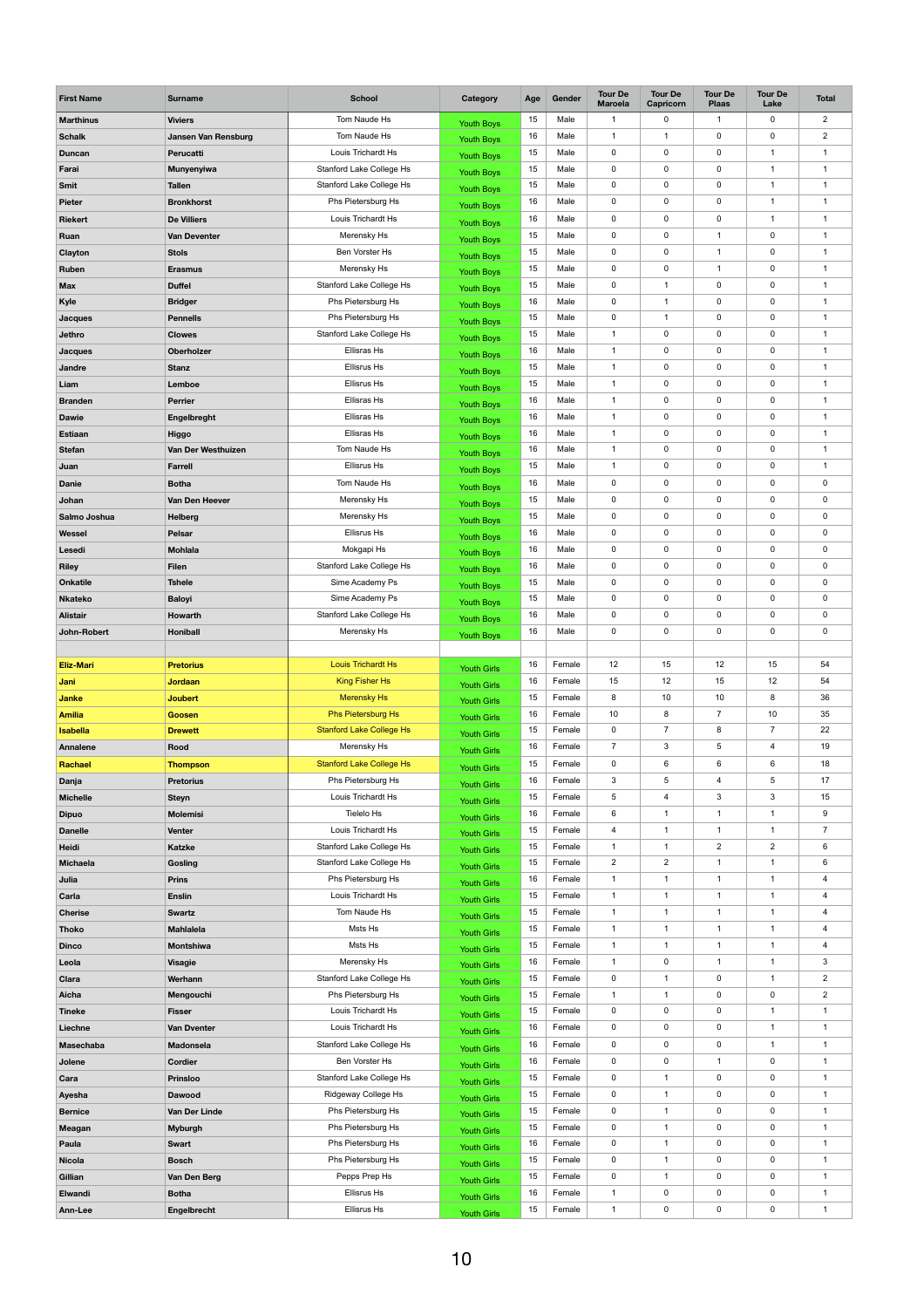| <b>First Name</b> | <b>Surname</b>          | <b>School</b>                       | <b>Category</b>    | Age | Gender | <b>Tour De</b><br><b>Maroela</b> | <b>Tour De</b><br>Capricorn | <b>Tour De</b><br><b>Plaas</b> | <b>Tour De</b><br>Lake | <b>Total</b>              |
|-------------------|-------------------------|-------------------------------------|--------------------|-----|--------|----------------------------------|-----------------------------|--------------------------------|------------------------|---------------------------|
| <b>Christi</b>    | <b>Kaiser</b>           | <b>Ellisrus Hs</b>                  | <b>Youth Girls</b> | 15  | Female | 1                                | $\mathbf 0$                 | $\mathbf 0$                    | $\boldsymbol{0}$       | $\mathbf{1}$              |
| Letitia           | Engelbrecht             | <b>Ellisrus Hs</b>                  | <b>Youth Girls</b> | 15  | Female | $\mathbf{1}$                     | $\mathbf 0$                 | $\mathbf 0$                    | $\mathbf 0$            | -1                        |
| <b>Nina</b>       | Van Heerden             | <b>Ellisrus Hs</b>                  | Youth Girls        | 15  | Female | $\mathbf{1}$                     | $\mathbf 0$                 | $\mathbf 0$                    | $\mathbf 0$            | $\mathbf{1}$              |
| <b>Charlize</b>   | <b>Du Plessis</b>       | <b>Ellisrus Hs</b>                  | <b>Youth Girls</b> | 15  | Female | $\mathbf{1}$                     | $\mathbf 0$                 | $\pmb{0}$                      | $\boldsymbol{0}$       | $\mathbf 1$               |
| <b>Christene</b>  | Loubser                 | <b>Ellisrus Hs</b>                  | <b>Youth Girls</b> | 15  | Female | $\mathbf{1}$                     | $\mathbf 0$                 | $\mathbf 0$                    | $\mathbf 0$            | $\mathbf 1$               |
| <b>Zinta</b>      | <b>Van Staden</b>       | <b>Ellisrus Hs</b>                  | <b>Youth Girls</b> | 15  | Female | $\mathbf{1}$                     | $\mathbf 0$                 | $\mathbf 0$                    | $\boldsymbol{0}$       | $\mathbf{1}$              |
| <b>Christel</b>   | Van Der Merwe           | <b>Ellisrus Hs</b>                  | <b>Youth Girls</b> | 15  | Female | $\mathbf{1}$                     | 0                           | 0                              | $\mathbf 0$            | $\mathbf{1}$              |
| Inge              | <b>Botes</b>            | <b>Ellisrus Hs</b>                  | <b>Youth Girls</b> | 15  | Female | $\mathbf{1}$                     | $\mathbf 0$                 | $\mathbf 0$                    | $\mathbf 0$            | $\mathbf{1}$              |
| <b>Talita</b>     | <b>Trichardt</b>        | <b>Ellisrus Hs</b>                  | <b>Youth Girls</b> | 15  | Female | $\mathbf 0$                      | $\mathbf 0$                 | $\pmb{0}$                      | $\boldsymbol{0}$       | $\pmb{0}$                 |
| <b>Chanelle</b>   | <b>Sadler</b>           | <b>Ellisrus Hs</b>                  | <b>Youth Girls</b> | 15  | Female | $\mathbf 0$                      | 0                           | $\mathbf 0$                    | $\mathbf 0$            | 0                         |
| <b>Deone</b>      | <b>Barnard</b>          | <b>Ellisrus Hs</b>                  | <b>Youth Girls</b> | 15  | Female | $\mathbf 0$                      | $\mathbf 0$                 | $\mathbf 0$                    | $\pmb{0}$              | 0                         |
| Inge              | <b>Prinsloo</b>         | <b>Ellisrus Hs</b>                  | <b>Youth Girls</b> | 15  | Female | $\mathbf 0$                      | $\mathbf 0$                 | $\mathbf 0$                    | $\boldsymbol{0}$       | $\pmb{0}$                 |
| <b>Kim</b>        | <b>Van Deventer</b>     | <b>Ellisrus Hs</b>                  | <b>Youth Girls</b> | 16  | Female | $\mathbf 0$                      | 0                           | $\boldsymbol{0}$               | $\mathbf 0$            | 0                         |
| Larochelle        | <b>Erasmus</b>          | <b>Ellisrus Hs</b>                  | <b>Youth Girls</b> | 15  | Female | $\mathbf 0$                      | $\mathbf 0$                 | $\mathbf 0$                    | $\pmb{0}$              | 0                         |
| Liza              | <b>Janse Van Vuuren</b> | <b>Ellisrus Hs</b>                  | <b>Youth Girls</b> | 15  | Female | $\mathbf 0$                      | $\mathbf 0$                 | $\mathbf 0$                    | $\boldsymbol{0}$       | $\pmb{0}$                 |
| <b>Marize</b>     | <b>Smit</b>             | Merensky Hs                         | <b>Youth Girls</b> | 15  | Female | $\mathbf 0$                      | 0                           | $\boldsymbol{0}$               | $\pmb{0}$              | 0                         |
| Zwavhudi          | Phadziri                | Louis Trichardt Hs                  | <b>Youth Girls</b> | 16  | Female | $\mathbf 0$                      | $\mathbf 0$                 | $\pmb{0}$                      | $\boldsymbol{0}$       | $\pmb{0}$                 |
| Yolande           | <b>Visagie</b>          | Louis Trichardt Hs                  | <b>Youth Girls</b> | 16  | Female | $\mathbf 0$                      | $\mathbf 0$                 | $\mathbf 0$                    | $\pmb{0}$              | $\pmb{0}$                 |
|                   |                         |                                     |                    |     |        |                                  |                             |                                |                        |                           |
| <b>Benjamin</b>   | <b>Baber</b>            | <b>Hatfield Christian School Hs</b> | <b>Junior Boys</b> | 18  | Male   | 15                               | 15                          | 35                             | 15                     | 80                        |
| <b>Calvin</b>     | Lee                     | <b>Louis Trichardt Hs</b>           | <b>Junior Boys</b> | 17  | Male   | $\overline{7}$                   | 8                           | 32                             | 10                     | 57                        |
| <b>Armand</b>     | <b>Cronje</b>           | <b>Merensky Hs</b>                  | <b>Junior Boys</b> | 18  | Male   | 12                               | 12                          | 17                             | 12                     | 53                        |
| <b>Menno</b>      | Glas                    | <b>Ellisrus Hs</b>                  | <b>Junior Boys</b> | 18  | Male   | 8                                | 10                          | 24                             | $\overline{4}$         | 46                        |
| Casper            | <b>Venter</b>           | Stanford Lake College Hs            | <b>Junior Boys</b> | 18  | Male   | $\mathbf 0$                      | 6                           | 30                             | 8                      | 44                        |
| <b>Modiba</b>     | <b>Molokela</b>         | Tielelo Hs                          | <b>Junior Boys</b> | 17  | Male   | 10                               | 3                           | 18                             | $\overline{7}$         | 38                        |
| <b>Xander</b>     | <b>Higgo</b>            | <b>Ellisrus Hs</b>                  | <b>Junior Boys</b> | 18  | Male   | $\mathbf{1}$                     | $\overline{1}$              | 28                             | 6                      | 36                        |
| Rohan             | Cronje                  | Louis Trichardt Hs                  | <b>Junior Boys</b> | 17  | Male   | $\overline{5}$                   | 4                           | 22                             | $\sqrt{5}$             | 36                        |
| <b>Franko</b>     | <b>Marais</b>           | Phs Pietersburg Hs                  | <b>Junior Boys</b> | 18  | Male   | $6\phantom{.}$                   | $\overline{7}$              | 20                             | $\overline{2}$         | 35                        |
| <b>Ditau</b>      | <b>Mandobe</b>          | Louis Trichardt Hs                  | <b>Junior Boys</b> | 19  | Male   | $\mathbf 0$                      | 5                           | 26                             | $\mathbf{1}$           | 32                        |
| <b>Frans</b>      | Motshegoa               | <b>Ellisrus Hs</b>                  | <b>Junior Boys</b> | 18  | Male   | $\overline{4}$                   | $\mathbf 0$                 | 15                             | $\sqrt{3}$             | 22                        |
| Tim               | <b>Magwai</b>           | Tielelo Hs                          | <b>Junior Boys</b> | 17  | Male   | $\mathbf{3}$                     | $\overline{c}$              | 14                             | $\overline{1}$         | 20                        |
| <b>Arno</b>       | <b>Smit</b>             | Piet Potgieter Hs                   | <b>Junior Boys</b> | 17  | Male   | $\overline{2}$                   | $\mathbf 0$                 | 16                             | $\overline{1}$         | 19                        |
| Wj                | Swanepoel               | Chrysallis Private School Hs        | <b>Junior Boys</b> | 17  | Male   | $\mathbf{1}$                     | $\mathbf 0$                 | 13                             | $\overline{1}$         | 15                        |
| <b>Brandon</b>    | <b>Brandt</b>           | Louis Trichardt Hs                  | <b>Junior Boys</b> | 17  | Male   | $\mathbf 1$                      | $\overline{1}$              | 12                             | $\overline{1}$         | 15                        |
| <b>Richard</b>    | Schwerdtfeger           | Louis Trichardt Hs                  | <b>Junior Boys</b> | 18  | Male   | $\mathbf 0$                      | $\overline{1}$              | 11                             | $\overline{1}$         | 13                        |
| Given             | <b>Seleka</b>           | Msts Hs                             | <b>Junior Boys</b> | 17  | Male   | $\mathbf{1}$                     | $\overline{1}$              | 10                             | $\mathbf{1}$           | 13                        |
| Ronny             | <b>Mpherwane</b>        | Tielelo Hs                          | <b>Junior Boys</b> | 17  | Male   | $\mathbf 1$                      | $\overline{1}$              | 9                              | $\overline{1}$         | 12                        |
| Gilbert           | <b>Mathaba</b>          | Msts Hs                             | <b>Junior Boys</b> | 17  | Male   | $\mathbf 1$                      | $\overline{1}$              | $\bf 8$                        | $\overline{1}$         | 11                        |
| Henco             | <b>Brown</b>            | Louis Trichardt Hs                  | <b>Junior Boys</b> | 18  | Male   | $\mathbf 1$                      | $\mathbf 1$                 | $\overline{7}$                 | $\mathbf{1}$           | $10$                      |
| Paseka            | <b>Mosehla</b>          | Tielelo Hs                          | <b>Junior Boys</b> | 18  | Male   | $\mathbf{1}$                     | $\mathbf 1$                 | $\,6\,$                        | $\overline{1}$         | $9\,$                     |
| <b>Nelius</b>     | Grieshaber              | <b>Ellisrus Hs</b>                  | <b>Junior Boys</b> | 17  | Male   | $\mathbf 1$                      | $\mathbf 0$                 | $\sqrt{5}$                     | $\overline{1}$         | $\overline{7}$            |
| <b>Wian</b>       | <b>Meintjes</b>         | Phs Pietersburg Hs                  | <b>Junior Boys</b> | 17  | Male   | $\mathbf{1}$                     | $\mathbf 1$                 | 4                              | $\mathbf{1}$           | $\overline{7}$            |
| <b>Miklo</b>      | <b>Sutton</b>           | Tom Naude Hs                        | <b>Junior Boys</b> | 18  | Male   | $\mathbf 1$                      | $\mathbf 1$                 | $\sqrt{3}$                     | $\boldsymbol{0}$       | $\,$ 5 $\,$               |
| <b>Matthew</b>    | <b>Taylor</b>           | Merensky Hs                         | <b>Junior Boys</b> | 17  | Male   | -1                               | -1                          | -1                             | $\mathbf{1}$           | 4                         |
| <b>Marais</b>     | <b>Hattingh</b>         | Phs Pietersburg Hs                  | <b>Junior Boys</b> | 17  | Male   | 1                                | $\overline{1}$              | 1                              | -1                     | $\overline{\mathbf{4}}$   |
| <b>Tshepang</b>   | <b>Makgae</b>           | Tielelo Hs                          | <b>Junior Boys</b> | 17  | Male   | -1                               | $\mathbf 1$                 | $\mathbf{1}$                   | $\mathbf{1}$           | $\overline{\mathbf{4}}$   |
| Lesiba            | <b>Chokoe</b>           | Tielelo Hs                          | <b>Junior Boys</b> | 17  | Male   | $\mathbf 1$                      | $\mathbf 1$                 | $\mathbf{1}$                   | $\mathbf{1}$           | $\overline{\mathbf{4}}$   |
| <b>Daan</b>       | <b>Terblanché</b>       | Lavubu Hs                           | <b>Junior Boys</b> | 19  | Male   | 1                                | 1                           | $\mathbf 1$                    | $\mathbf{1}$           | $\overline{\mathbf{4}}$   |
| <b>Dewet</b>      | Du Toit                 | Louis Trichardt Hs                  | <b>Junior Boys</b> | 17  | Male   | $\mathbf{1}$                     | $\mathbf 1$                 | $\mathbf{1}$                   | $\mathbf{1}$           | $\overline{\mathbf{4}}$   |
| Roan              | Le Roux                 | Louis Trichardt Hs                  | <b>Junior Boys</b> | 18  | Male   | $\mathbf 1$                      | $\mathbf 1$                 | $\mathbf{1}$                   | $\overline{1}$         | $\overline{\mathbf{4}}$   |
| <b>Nkwena</b>     | <b>Matlwa</b>           | Msts Hs                             | <b>Junior Boys</b> | 17  | Male   | 1                                | 1                           | $\mathbf 1$                    | $\mathbf{1}$           | $\overline{\mathbf{4}}$   |
| Rainier           | Van Rooyen              | Merensky Hs                         | <b>Junior Boys</b> | 17  | Male   | -1                               | $\mathbf 1$                 | $\mathbf{1}$                   | $\mathbf{1}$           | $\overline{\mathbf{4}}$   |
| <b>Duan</b>       | <b>Rossouw</b>          | Merensky Hs                         | <b>Junior Boys</b> | 17  | Male   | $\mathbf 1$                      | $\overline{1}$              | $\mathbf{1}$                   | $\overline{1}$         | $\overline{\mathbf{4}}$   |
| Revan             | <b>Beukes</b>           | Merensky Hs                         | <b>Junior Boys</b> | 18  | Male   | $\mathbf 0$                      | $\mathbf 0$                 | $\overline{2}$                 | $\mathbf 1$            | $\boldsymbol{3}$          |
| <b>Bernardus</b>  | <b>De Villiers</b>      | Phs Pietersburg Hs                  | <b>Junior Boys</b> | 17  | Male   | $\mathbf 0$                      | $\mathbf 1$                 | $\mathbf{1}$                   | $\mathbf{1}$           | $\mathfrak{S}$            |
| <b>Casper</b>     | <b>Mcdonald</b>         | Louis Trichardt Hs                  | <b>Junior Boys</b> | 18  | Male   | $\mathbf 0$                      | $\mathbf 1$                 | $\mathbf{1}$                   | $\overline{1}$         | $\mathfrak{S}$            |
| <b>Hendrik</b>    | Goosen                  | Louis Trichardt Hs                  | <b>Junior Boys</b> | 18  | Male   | $\mathbf 0$                      | 1                           | $\mathbf{1}$                   | $\mathbf{1}$           | $\mathfrak{S}$            |
| <b>Bernardt</b>   | <b>Futcher</b>          | Louis Trichardt Hs                  | <b>Junior Boys</b> | 18  | Male   | $\mathbf 0$                      | $\overline{1}$              | $\mathbf{1}$                   | $\overline{1}$         | $\mathbf{3}$              |
| Juan              | <b>Botha</b>            | Stanford Lake College Hs            | <b>Junior Boys</b> | 18  | Male   | 0                                | 1                           | $\mathbf 1$                    | $\mathbf 1$            | $\ensuremath{\mathsf{3}}$ |
| <b>Pieter</b>     | <b>Pretorius</b>        | Piet Potgieter Hs                   | <b>Junior Boys</b> | 17  | Male   | 1                                | 1                           | $\pmb{0}$                      | $\mathbf{1}$           | $\mathfrak{S}$            |
| <b>Shanon</b>     | Pinn                    | Tom Naude Hs                        | <b>Junior Boys</b> | 19  | Male   | $\mathbf{1}$                     | $\mathbf 1$                 | $\pmb{0}$                      | $\overline{1}$         | $\mathbf{3}$              |
| Rofhiwa           | <b>Kutama</b>           | Ridgeway College Hs                 | <b>Junior Boys</b> | 17  | Male   | $\mathbf{1}$                     | 1                           | $\mathbf 1$                    | $\boldsymbol{0}$       | $\ensuremath{\mathsf{3}}$ |
| <b>Mmekwa</b>     | <b>Machoga</b>          | Msts Hs                             | <b>Junior Boys</b> | 18  | Male   | $\mathbf 1$                      | 1                           | $\mathbf{1}$                   | $\pmb{0}$              | 3                         |
| <b>Blessing</b>   | <b>Mfisa</b>            | Ellisras Hs                         | <b>Junior Boys</b> | 19  | Male   | $\mathbf 0$                      | 0                           | $\mathbf{1}$                   | $\mathbf{1}$           | $\overline{2}$            |
| <b>Blessing</b>   | <b>Mavhungu</b>         | Louis Trichardt Hs                  | <b>Junior Boys</b> | 17  | Male   | $\mathbf 0$                      | $\mathbf 1$                 | $\pmb{0}$                      | $\mathbf{1}$           | $\overline{2}$            |
| Henro             | <b>Barnes</b>           | Tom Naude Hs                        | <b>Junior Boys</b> | 18  | Male   | $\mathbf 0$                      | 1                           | 1                              | $\boldsymbol{0}$       | $\sqrt{2}$                |
| Obakeng           | <b>Mfisa</b>            | <b>Ellisrus Hs</b>                  | <b>Junior Boys</b> | 19  | Male   | $\mathbf{1}$                     | $\overline{1}$              | $\mathbf 0$                    | $\mathbf 0$            | $\overline{2}$            |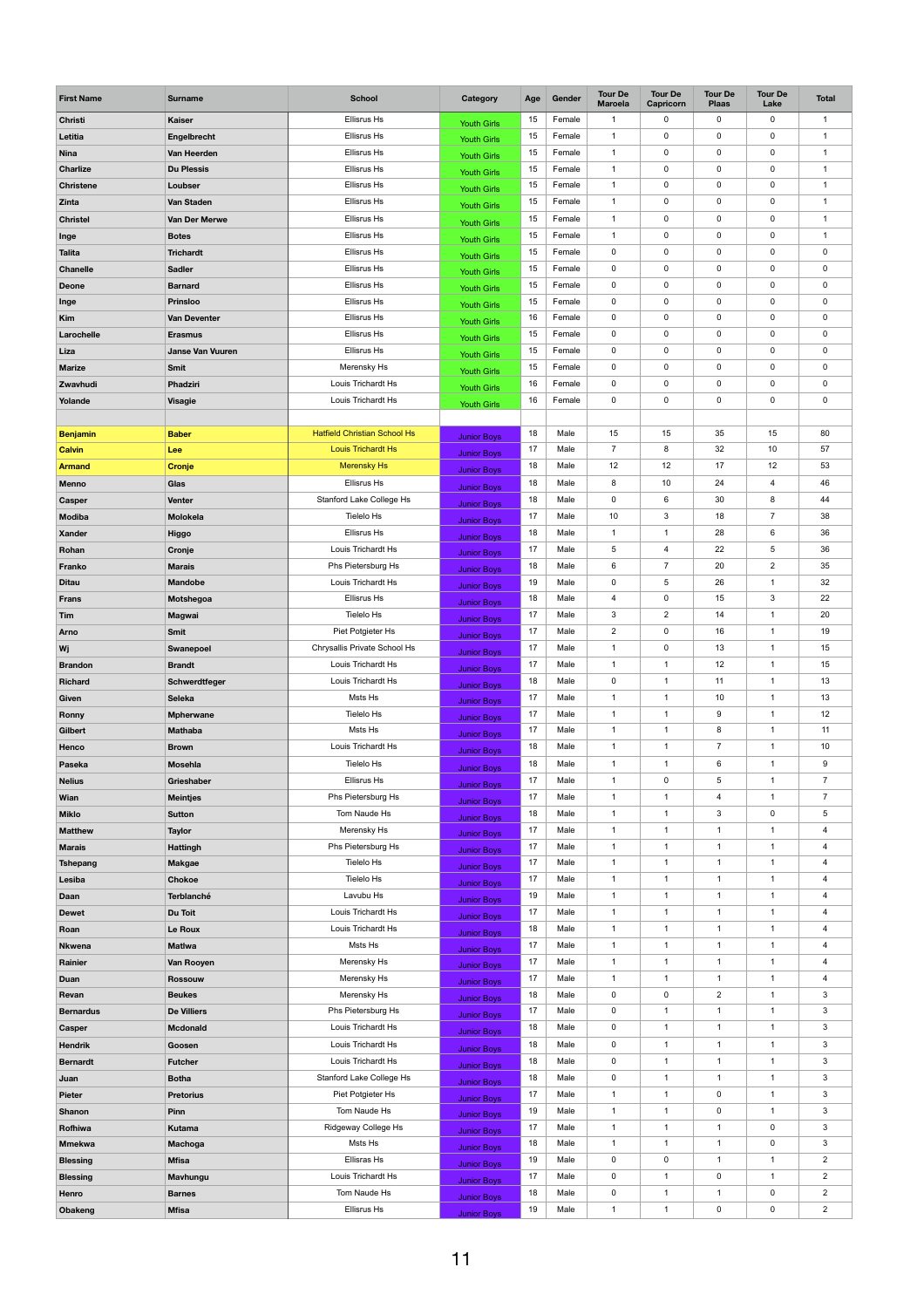| <b>First Name</b> | <b>Surname</b>             | <b>School</b>                   | <b>Category</b>     | Age | Gender | <b>Tour De</b><br><b>Maroela</b> | <b>Tour De</b><br><b>Capricorn</b> | <b>Tour De</b><br><b>Plaas</b> | <b>Tour De</b><br>Lake | <b>Total</b>             |
|-------------------|----------------------------|---------------------------------|---------------------|-----|--------|----------------------------------|------------------------------------|--------------------------------|------------------------|--------------------------|
| <b>Bernardus</b>  | <b>De Villiers</b>         | Phs Pietersburg Hs              | <b>Junior Boys</b>  | 17  | Male   | 1                                | -1                                 | $\pmb{0}$                      | 0                      | $\overline{2}$           |
| Joan              | Steenkamp                  | Louis Trichardt Hs              | <b>Junior Boys</b>  | 18  | Male   | $\mathbf 0$                      | $\boldsymbol{0}$                   | $\pmb{0}$                      | $\mathbf 1$            | 1                        |
| <b>Andrew</b>     | Graham                     | Merensky Hs                     | <b>Junior Boys</b>  | 18  | Male   | $\mathbf 0$                      | $\mathbf 0$                        | $\mathbf{1}$                   | 0                      | $\mathbf 1$              |
| Renier            | Opperman                   | Ben Vorster Hs                  | <b>Junior Boys</b>  | 17  | Male   | $\mathbf 0$                      | $\mathbf 0$                        | -1                             | 0                      | 1                        |
| Jean-Luke         | Le Roux                    | Merensky Hs                     | <b>Junior Boys</b>  | 17  | Male   | $\mathsf{O}\xspace$              | $\boldsymbol{0}$                   | $\mathbf 1$                    | $\pmb{0}$              | 1                        |
| <b>Tiaan</b>      | <b>Maritz</b>              | Merensky Hs                     | <b>Junior Boys</b>  | 17  | Male   | $\mathbf 0$                      | $\boldsymbol{0}$                   | $\mathbf 1$                    | 0                      | $\overline{\phantom{a}}$ |
| <b>Kevin</b>      | Van Onselen                | Merensky Hs                     | <b>Junior Boys</b>  | 18  | Male   | $\mathbf 0$                      | $\mathbf 0$                        | -1                             | 0                      |                          |
| Ruan              | Lerm                       | Ben Vorster Hs                  | <b>Junior Boys</b>  | 17  | Male   | $\mathbf 0$                      | $\pmb{0}$                          | $\mathbf 1$                    | $\pmb{0}$              | 1                        |
| Aj                | <b>Burger</b>              | Tom Naude Hs                    | <b>Junior Boys</b>  | 17  | Male   | $\mathbf 0$                      | $\mathbf{1}$                       | $\pmb{0}$                      | 0                      | 1                        |
| <b>Chris</b>      | Van Der Walt               | Phs Pietersburg Hs              | <b>Junior Boys</b>  | 18  | Male   | $\mathbf 0$                      | $\overline{1}$                     | $\pmb{0}$                      | 0                      |                          |
| <b>Frans</b>      | <b>Motshegoe</b>           | Piet Potgieter Hs               | <b>Junior Boys</b>  | 17  | Male   | $\mathbf 0$                      | $\mathbf{1}$                       | $\pmb{0}$                      | $\pmb{0}$              | $\overline{\mathbf{1}}$  |
| <b>Alex</b>       | <b>Wilkinson</b>           | Phs Pietersburg Hs              | <b>Junior Boys</b>  | 18  | Male   | 0                                | $\overline{1}$                     | $\pmb{0}$                      | 0                      | 1                        |
| Rian              | <b>Colenske</b>            | <b>Ellisrus Hs</b>              | <b>Junior Boys</b>  | 19  | Male   | $\overline{1}$                   | $\mathbf 0$                        | $\pmb{0}$                      | 0                      |                          |
| <b>Jarred</b>     | <b>Grovers</b>             | <b>Ellisrus Hs</b>              | <b>Junior Boys</b>  | 18  | Male   | $\mathbf{1}$                     | $\mathbf 0$                        | $\pmb{0}$                      | $\pmb{0}$              | 1                        |
| Hendri            | Reynecke                   | <b>Ellisrus Hs</b>              | <b>Junior Boys</b>  | 18  | Male   | $\overline{1}$                   | $\mathsf{O}\xspace$                | $\pmb{0}$                      | 0                      | 1                        |
| <b>Enzo</b>       | <b>Mynhardt</b>            | <b>Ellisrus Hs</b>              | <b>Junior Boys</b>  | 17  | Male   | $\overline{1}$                   | $\mathbf 0$                        | $\pmb{0}$                      | 0                      |                          |
| Juan              | De Beer                    | <b>Ellisrus Hs</b>              | <b>Junior Boys</b>  | 18  | Male   | $\overline{\mathbf{1}}$          | $\mathbf 0$                        | $\pmb{0}$                      | $\pmb{0}$              | 1                        |
| <b>Dries</b>      | Van Heerden                | <b>Ellisrus Hs</b>              | <b>Junior Boys</b>  | 17  | Male   | $\mathbf{1}$                     | $\boldsymbol{0}$                   | $\pmb{0}$                      | 0                      | 1                        |
| <b>Dewet</b>      | Human                      | Phs Pietersburg Hs              | <b>Junior Boys</b>  | 17  | Male   | $\overline{1}$                   | $\mathbf 0$                        | $\pmb{0}$                      | 0                      |                          |
| <b>Nico</b>       | Snyman                     | <b>Ellisrus Hs</b>              | <b>Junior Boys</b>  | 18  | Male   | $\overline{1}$                   | $\mathbf 0$                        | $\pmb{0}$                      | 0                      | 1                        |
| <b>Safdar</b>     | <b>Williams</b>            | <b>Ellisrus Hs</b>              | <b>Junior Boys</b>  | 17  | Male   | 1                                | $\mathbf 0$                        | $\pmb{0}$                      | 0                      | 1                        |
| <b>Mapitsi</b>    | John                       | Florapark Comprehensive Hs      | <b>Junior Boys</b>  | 17  | Male   | $\mathbf 0$                      | $\mathbf 0$                        | $\pmb{0}$                      | 0                      | 0                        |
| Devan             | Le Roux                    | Louis Trichardt Hs              | <b>Junior Boys</b>  | 18  | Male   | $\mathbf 0$                      | $\mathbf 0$                        | $\pmb{0}$                      | $\mathbf 0$            | 0                        |
| Reghardt          | <b>Steyn</b>               | Louis Trichardt Hs              | <b>Junior Boys</b>  | 18  | Male   | 0                                | $\mathbf 0$                        | 0                              | 0                      | 0                        |
| <b>Bevan</b>      | <b>Muller</b>              | Damlin College Hs               | <b>Junior Boys</b>  | 17  | Male   | $\mathbf 0$                      | $\mathbf 0$                        | $\pmb{0}$                      | 0                      | 0                        |
|                   |                            |                                 |                     |     |        |                                  |                                    |                                |                        |                          |
| <b>Christelle</b> | <b>Coetzer</b>             | <b>Louis Trichardt Hs</b>       | <b>Junior Girls</b> | 18  | Female | 15                               | 15                                 | 15                             | 10                     | 55                       |
| <b>Jennavieve</b> | <b>Truter</b>              | <b>Louis Trichardt Hs</b>       | <b>Junior Girls</b> | 17  | Female | 8                                | 12                                 | 10                             | 15                     | 45                       |
| Lara              | <b>Dando</b>               | <b>Stanford Lake College Hs</b> | <b>Junior Girls</b> | 18  | Female | 12                               | 8                                  | 12                             | 8                      | 40                       |
| Karla             | Van Zyl                    | Louis Trichardt Hs              | <b>Junior Girls</b> | 18  | Female | 10                               | $\overline{7}$                     | 8                              | 12                     | 37                       |
| <b>Karisma</b>    | Landman                    | Phs Pietersburg Hs              | <b>Junior Girls</b> | 17  | Female | $\overline{7}$                   | $6\phantom{.}6$                    | $\sqrt{5}$                     | $\overline{7}$         | 25                       |
| <b>Nicole</b>     | <b>Prins</b>               | Phs Pietersburg Hs              | <b>Junior Girls</b> | 18  | Female | 6                                | $\overline{4}$                     | $\overline{7}$                 | 5                      | 22                       |
| Jodi              | <b>Spaumer</b>             | Merensky Hs                     | <b>Junior Girls</b> | 17  | Female | 5                                | 3                                  | 6                              | 4                      | 18                       |
| <b>Danica</b>     | <b>Altnroxel</b>           | Stanford Lake College Hs        | <b>Junior Girls</b> | 17  | Female | $\mathbf 0$                      | $\sqrt{5}$                         | $\mathbf 0$                    | 6                      | 11                       |
| Ani               | <b>Gutierrez Hernandes</b> | Stanford Lake College Hs        | <b>Junior Girls</b> | 18  | Female | $\mathbf 0$                      | 10                                 | $\pmb{0}$                      | $\mathbf 0$            | 10                       |
| <b>Domonique</b>  | <b>Nel</b>                 | Louis Trichardt Hs              | <b>Junior Girls</b> | 17  | Female | $\mathbf 0$                      | $\mathbf{1}$                       | 3                              | $\mathbf{3}$           | $\overline{7}$           |
| Jolandi           | Van Der Merwe              | Ben Vorster Hs                  | <b>Junior Girls</b> | 17  | Female | $\mathbf 0$                      | $\mathbf 0$                        | $\overline{\mathbf{4}}$        | $\mathbf 0$            | 4                        |
| <b>Nicolene</b>   | Ras                        | Merensky Hs                     | <b>Junior Girls</b> | 18  | Female | $\mathbf 0$                      | $\overline{2}$                     | $\overline{2}$                 | $\mathbf 0$            | 4                        |
| Helen             | Werhann                    | Stanford Lake College Hs        | <b>Junior Girls</b> | 18  | Female | $\mathbf 0$                      | -1                                 | $\pmb{0}$                      | $\overline{2}$         | 3                        |
| Louise            | <b>Dekker</b>              | Louis Trichardt Hs              | <b>Junior Girls</b> | 17  | Female | $\mathbf 0$                      | $\mathbf{1}$                       | $\pmb{0}$                      | $\mathbf 1$            | $\overline{2}$           |
| <b>Simine</b>     | <b>Strydom</b>             | Louis Trichardt Hs              | <b>Junior Girls</b> | 17  | Female | $\mathbf 0$                      | $\boldsymbol{0}$                   | $\pmb{0}$                      | $\mathbf 1$            | 1                        |
| <b>Wilne</b>      | Kotze                      | Louis Trichardt Hs              | <b>Junior Girls</b> | 17  | Female | $\mathbf 0$                      | $\mathbf 0$                        | $\pmb{0}$                      | $\mathbf 1$            | 1                        |
| Anika             | De Klerk                   | <b>Ellisras Hs</b>              | <b>Junior Girls</b> | 17  | Female | $\mathbf 0$                      | $\mathbf{1}$                       | $\pmb{0}$                      | $\pmb{0}$              | -1                       |
| Zane              | <b>Botha</b>               | Louis Trichardt Hs              | <b>Junior Girls</b> | 18  | Female | 0                                | $\mathbf{1}$                       | $\pmb{0}$                      | 0                      | -1                       |
| Linita            | <b>Cilliers</b>            | Louis Trichardt Hs              | <b>Junior Girls</b> | 18  | Female | $\mathbf 0$                      | $\mathbf{1}$                       | 0                              | 0                      | 1                        |
| Johestie          | <b>Muller</b>              | Louis Trichardt Hs              | <b>Junior Girls</b> | 17  | Female | $\boldsymbol{0}$                 | $\overline{\mathbf{1}}$            | $\boldsymbol{0}$               | 0                      | -1                       |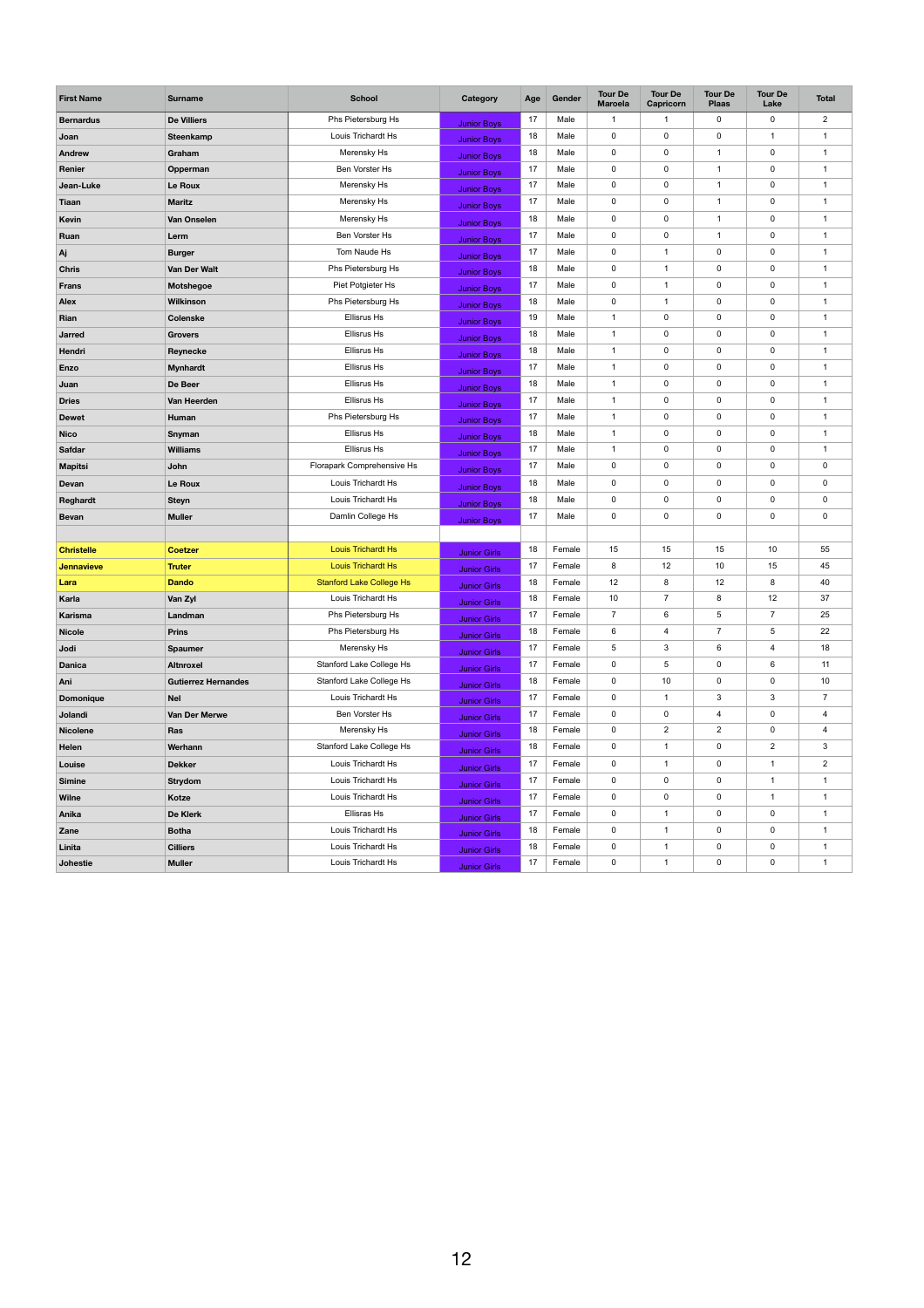## Youth 15/16 Split

| <b>First Name</b>            | <b>Surname</b>               | <b>School</b>                                  | <b>Category</b>                        | Age      | Gender       | <b>Tour De</b><br><b>Maroela</b> | <b>Tour De</b><br><b>Capricorn</b> | <b>Tour De</b><br><b>Plaas</b> | <b>Tour De</b><br>Lake       | <b>Total</b>   |
|------------------------------|------------------------------|------------------------------------------------|----------------------------------------|----------|--------------|----------------------------------|------------------------------------|--------------------------------|------------------------------|----------------|
| Ruan                         | <b>Jansen Van Vuuren</b>     | <b>Hatfield Christian School Hs</b>            | <b>Youth Boys</b>                      | 15       | Male         | 32                               | 0                                  | 32                             | 35                           | 99             |
| <b>Tyrone</b>                | <b>Anders</b>                | <b>Phs Pietersburg Hs</b>                      | <b>Youth Boys</b>                      | 15       | Male         | 22                               | 20                                 | 20                             | 14                           | 76             |
| <b>Reinhard</b>              | <b>Jansen Van Vuuren</b>     | <b>Phs Pietersburg Hs</b>                      | <b>Youth Boys</b>                      | 15       | Male         | 0                                | 26                                 | 22                             | 22                           | 70             |
| Wessel                       | Furstenberg                  | Phs Pietersburg Hs                             | <b>Youth Boys</b>                      | 15       | Male         | 17                               | 17                                 | 18                             | 18                           | 70             |
| <b>Jurgens</b>               | <b>Spaumer</b>               | Merensky Hs                                    | <b>Youth Boys</b>                      | 15       | Male         | 12                               | 14                                 | 16                             | 15                           | 57             |
| Jaco-Hein                    | <b>Botes</b>                 | <b>Ellisrus Hs</b>                             | <b>Youth Boys</b>                      | 15       | Male         | 14                               | 16                                 | $\mathbf 1$                    | 10                           | 41             |
| <b>Michael</b>               | <b>Scriven</b>               | Stanford Lake College Hs                       | <b>Youth Boys</b>                      | 15       | Male         | 13                               | 11                                 | 11                             | $\mathbf{1}$                 | 36             |
| <b>Charlden</b>              | <b>Nel</b>                   | Phs Pietersburg Hs                             | <b>Youth Boys</b>                      | 15       | Male         | 16                               | 4                                  | 3                              | 11                           | 34             |
| <b>Stephan</b>               | <b>Jansen Van Rensburg</b>   | Merensky Hs                                    | <b>Youth Boys</b>                      | 15       | Male         | 9                                | 9                                  | 8                              | 6                            | 32             |
| Carlo                        | <b>Drotskie</b>              | Phs Pietersburg Hs                             | <b>Youth Boys</b>                      | 15       | Male         | 0                                | 10                                 | 13                             | $\pmb{0}$                    | 23             |
| Herman                       | Veldman                      | Louis Trichardt Hs                             | <b>Youth Boys</b>                      | 15       | Male         | 4                                | 1                                  | 4                              | 8                            | 17             |
| <b>Johannes Jacobus</b>      | Van Der Merwe                | Merensky Hs                                    | <b>Youth Boys</b>                      | 15       | Male         | 5                                | 8                                  | $\overline{2}$                 | 1                            | 16             |
| <b>Jarred</b>                | Watridge                     | <b>Ellisrus Hs</b>                             | <b>Youth Boys</b>                      | 15       | Male         | $10\,$                           | $\overline{2}$                     | $\mathbf{1}$                   | $\mathbf{1}$                 | 14             |
| Salmo J                      | <b>Helberg</b>               | Merensky Hs                                    | <b>Youth Boys</b>                      | 15       | Male         | $\mathbf{1}$                     | 5                                  | $\overline{7}$                 | $\pmb{0}$                    | 13             |
| Sj                           | Van Heerden                  | Piet Potgieter Hs                              | <b>Youth Boys</b>                      | 15       | Male         | 1                                | 1                                  | 1                              | 1                            | 4              |
| Joshua                       | <b>Magwai</b>                | Msts Hs                                        | <b>Youth Boys</b>                      | 15       | Male         | $\mathbf{1}$                     | 1<br>1                             | $\mathbf{1}$                   | $\mathbf{1}$                 | 4              |
| <b>Krause</b>                | <b>Botha</b>                 | Phs Pietersburg Hs                             | <b>Youth Boys</b>                      | 15       | Male         | $\mathbf{1}$                     | $\overline{\phantom{a}}$           | 1                              | $\mathbf{1}$                 | 4              |
| <b>Ethan</b>                 | <b>Hitchins</b>              | Stanford Lake College Hs                       | <b>Youth Boys</b>                      | 15       | Male         | 0                                | 1                                  | 1                              | 1                            | 3              |
| <b>Rassie</b>                | <b>Bosch</b><br><b>Kotze</b> | Merensky Hs<br>Stanford Lake College Hs        | <b>Youth Boys</b>                      | 15<br>15 | Male<br>Male | 0<br>0                           | 1                                  | $\mathbf{1}$<br>1              | $\mathbf{1}$<br>$\mathbf{1}$ | 3<br>3         |
| <b>Benno</b><br>Aiden        | <b>Mckenzie</b>              | Stanford Lake College Hs                       | <b>Youth Boys</b>                      | 15       | Male         | 0                                |                                    |                                |                              | 3              |
| Joshua                       | <b>Swart</b>                 | Louis Trichardt Hs                             | <b>Youth Boys</b>                      | 15       | Male         | 1                                | 0                                  | $\mathbf{1}$                   | $\mathbf{1}$                 | $\mathfrak{S}$ |
| <b>Willem Stephanus</b>      | Du Toit                      | Merensky Hs                                    | <b>Youth Boys</b>                      | 15       | Male         | $\mathbf{1}$                     | 0                                  | $\mathbf{1}$                   | $\mathbf{1}$                 | 3              |
| <b>Danyell</b>               | Swanepoel                    | Piet Potgieter Hs                              | <b>Youth Boys</b>                      | 15       | Male         | $\mathbf{1}$                     | 0                                  | $\mathbf 1$                    | $\mathbf{1}$                 | 3              |
| <b>Armand</b>                | Pienaar                      | Piet Potgieter Hs                              | <b>Youth Boys</b>                      | 15       | Male         | $\mathbf{1}$                     | 1                                  | $\mathbf{1}$                   | $\pmb{0}$                    | $\mathbf{3}$   |
| Robert                       | O'reilly                     | Phs Pietersburg Hs                             | <b>Youth Boys</b>                      | 15       | Male         | 0                                | 0                                  | $\mathbf{1}$                   | $\mathbf{1}$                 | $\overline{c}$ |
| <b>Wulf</b>                  | Schwerdtfeger                | Louis Trichardt Hs                             | <b>Youth Boys</b><br><b>Youth Boys</b> | 15       | Male         | 0                                | 0                                  | $\mathbf{1}$                   | $\mathbf{1}$                 | $\overline{c}$ |
| <b>Tiaan</b>                 | Joubert                      | Merensky Hs                                    | <b>Youth Boys</b>                      | 15       | Male         | 0                                | 0                                  | $\mathbf{1}$                   | $\mathbf{1}$                 | $\overline{2}$ |
| Robbie                       | De Klerk                     | <b>Ellisras Hs</b>                             | <b>Youth Boys</b>                      | 15       | Male         | 0                                | $\overline{1}$                     | $\mathbf 0$                    | $\mathbf{1}$                 | $\overline{2}$ |
| <b>Stefan</b>                | <b>Hacker</b>                | Stanford Lake College Hs                       | <b>Youth Boys</b>                      | 15       | Male         | $\mathbf{1}$                     | 0                                  | $\mathbf 0$                    | $\mathbf{1}$                 | $\overline{2}$ |
| Robbie                       | <b>De Klerk</b>              | <b>Ellisrus Hs</b>                             | <b>Youth Boys</b>                      | 15       | Male         | 1                                | 0                                  | $\mathbf{1}$                   | $\pmb{0}$                    | $\overline{2}$ |
| <b>Marthinus</b>             | <b>Viviers</b>               | Tom Naude Hs                                   | <b>Youth Boys</b>                      | 15       | Male         | $\mathbf{1}$                     | 0                                  | $\mathbf{1}$                   | $\mathbf 0$                  | $\overline{2}$ |
| <b>Duncan</b>                | Perucatti                    | Louis Trichardt Hs                             | <b>Youth Boys</b>                      | 15       | Male         | 0                                | 0                                  | $\mathbf 0$                    | $\mathbf{1}$                 | $\mathbf{1}$   |
| Farai                        | <b>Munyenyiwa</b>            | Stanford Lake College Hs                       | <b>Youth Boys</b>                      | 15       | Male         | 0                                | 0                                  | $\pmb{0}$                      | $\mathbf{1}$                 | $\mathbf{1}$   |
| Smit                         | <b>Tallen</b>                | Stanford Lake College Hs                       | <b>Youth Boys</b>                      | 15       | Male         | 0                                | 0                                  | $\mathbf 0$                    | $\mathbf{1}$                 | $\mathbf{1}$   |
| Ruan                         | <b>Van Deventer</b>          | Merensky Hs                                    | <b>Youth Boys</b>                      | 15       | Male         | 0                                | 0                                  | $\mathbf{1}$                   | $\mathbf 0$                  | $\mathbf{1}$   |
| Clayton                      | <b>Stols</b>                 | Ben Vorster Hs                                 | <b>Youth Boys</b>                      | 15       | Male         | 0                                | 0                                  | $\mathbf 1$                    | $\pmb{0}$                    | $\mathbf{1}$   |
| Ruben                        | <b>Erasmus</b>               | Merensky Hs                                    | <b>Youth Boys</b>                      | 15       | Male         | 0                                | 0                                  | $\mathbf{1}$                   | $\mathbf 0$                  | $\mathbf{1}$   |
| <b>Max</b>                   | <b>Duffel</b>                | <b>Stanford Lake College Hs</b>                | <b>Youth Boys</b>                      | 15       | Male         | 0                                | 1                                  | $\mathbf 0$                    | $\mathbf 0$                  | $\mathbf{1}$   |
| <b>Jacques</b>               | <b>Pennells</b>              | Phs Pietersburg Hs                             | <b>Youth Boys</b>                      | 15       | Male         | 0                                | 1                                  | $\mathbf 0$                    | $\mathbf 0$                  | $\mathbf{1}$   |
| Jethro                       | <b>Clowes</b>                | Stanford Lake College Hs                       | <b>Youth Boys</b>                      | 15       | Male         | $\mathbf{1}$                     | 0                                  | $\pmb{0}$                      | $\mathbf 0$                  | $\mathbf{1}$   |
| Jandre                       | <b>Stanz</b>                 | <b>Ellisrus Hs</b>                             | <b>Youth Boys</b>                      | 15       | Male         | $\mathbf{1}$                     | 0                                  | $\pmb{0}$                      | $\mathbf 0$                  | $\mathbf{1}$   |
| Liam                         | Lemboe                       | <b>Ellisrus Hs</b>                             | <b>Youth Boys</b>                      | 15       | Male         | $\mathbf{1}$                     | 0                                  | $\mathbf 0$                    | $\mathbf 0$                  | $\mathbf 1$    |
| Juan                         | <b>Farrell</b>               | <b>Ellisrus Hs</b>                             | <b>Youth Boys</b>                      | 15       | Male         | 1                                | 0                                  | $\pmb{0}$                      | $\mathbf 0$                  | 1              |
| Johan                        | Van Den Heever               | Merensky Hs                                    | Youth Boys                             | 15       | Male         | 0                                | 0                                  | $\mathbf 0$                    | $\mathbf 0$                  | 0              |
| Salmo Joshua                 | <b>Helberg</b>               | Merensky Hs                                    | <b>Youth Boys</b>                      | 15       | Male         | 0                                | 0                                  | $\mathbf 0$                    | $\mathbf 0$                  | 0              |
| <b>Onkatile</b>              | <b>Tshele</b>                | Sime Academy Ps                                | <b>Youth Boys</b>                      | 15       | Male         | 0                                | 0                                  | $\mathbf 0$                    | $\mathbf 0$                  | 0              |
| <b>Nkateko</b>               | <b>Baloyi</b>                | Sime Academy Ps                                | Youth Boys                             | 15       | Male         | 0                                | 0                                  | $\pmb{0}$                      | $\mathbf 0$                  | 0              |
|                              |                              |                                                |                                        |          |              |                                  |                                    |                                |                              |                |
| <b>Herman</b>                | <b>Fourie</b>                | <b>Stanford Lake College Hs</b>                | <b>Youth Boys</b>                      | 16       | Male         | 35                               | 35                                 | 35                             | 32                           | 137            |
| <b>Joshua</b>                | <b>Baber</b>                 | <b>Hatfield Christian School Hs</b>            | <b>Youth Boys</b>                      | 16       | Male         | 30 <sup>°</sup>                  | 32                                 | 26                             | 30                           | 118            |
| <b>Gunther</b>               | <b>Katzke</b>                | <b>Stanford Lake College Hs</b>                | <b>Youth Boys</b>                      | 16       | Male         | 28                               | 30                                 | 30                             | 28                           | 116            |
| <b>Dewald</b>                | Kampman                      | Merensky Hs                                    | <b>Youth Boys</b>                      | 16       | Male         | 26                               | 24                                 | 24                             | 24                           | 98             |
| Livingston                   | <b>Banda</b>                 | Waterberg Academy Hs                           | <b>Youth Boys</b>                      | 16       | Male         | $\mathbf{1}$                     | 28                                 | 28                             | 26                           | 83             |
| Janco                        | <b>Von Ronge</b>             | <b>Ellisrus Hs</b>                             | <b>Youth Boys</b>                      | 16       | Male         | 24                               | 18                                 | 14                             | 16                           | 72             |
| <b>Jacques</b>               | Van Bommel                   | Chrysallis Private School Hs                   | <b>Youth Boys</b>                      | 16<br>16 | Male<br>Male | 20<br>18                         | 13<br>22                           | 15                             | 13<br>20                     | 61<br>60       |
| Jarryd                       | Gosling<br><b>Nel</b>        | Stanford Lake College Hs<br>Phs Pietersburg Hs | <b>Youth Boys</b>                      | 16       | Male         | 15                               | $\overline{1}$                     | $\mathbf 0$<br>17              | 17                           | 50             |
| <b>Björn</b><br><b>Ethan</b> | <b>Erasmus</b>               | Phs Pietersburg Hs                             | <b>Youth Boys</b>                      | 16       | Male         | 11                               | 15                                 | 10                             | 12                           | 48             |
| <b>Trevor</b>                | De Beer                      | Merensky Hs                                    | <b>Youth Boys</b>                      | 16       | Male         | 8                                | 12                                 | 12                             | 9                            | 41             |
| Lj                           | <b>Strydom</b>               | Louis Trichardt Hs                             | <b>Youth Boys</b>                      | 16       | Male         | $\overline{2}$                   | $\mathbf{3}$                       | 5                              | $\overline{7}$               | 17             |
| Henri                        | <b>Benadie</b>               | Merensky Hs                                    | <b>Youth Boys</b>                      | 16       | Male         | $\overline{7}$                   | $\overline{7}$                     | $\mathbf 1$                    | $\mathbf{1}$                 | 16             |
| <b>Brandon</b>               | <b>Kruger</b>                | Louis Trichardt Hs                             | Youth Boys                             | 16       | Male         | 6                                | 6                                  | $\mathbf 1$                    | $\mathbf{1}$                 | 14             |
| <b>Stephan</b>               | Terblanché                   | Merensky Hs                                    | Youth Boys<br><b>Youth Boys</b>        | 16       | Male         | 0                                | 0                                  | 9                              | 0                            | 9              |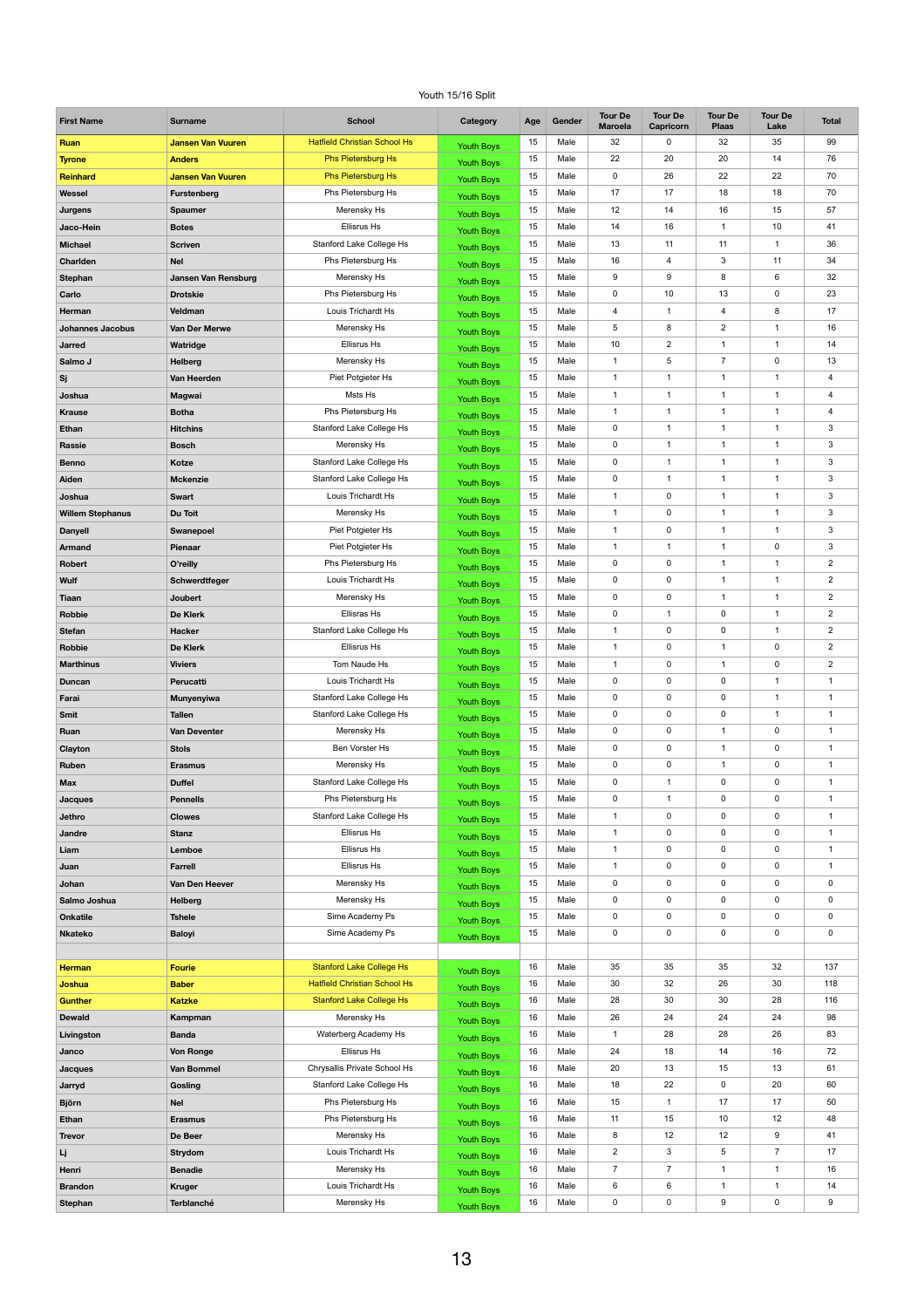| <b>First Name</b>   | <b>Surname</b>             | <b>School</b>                   | <b>Category</b>    | Age | Gender | <b>Tour De</b><br><b>Maroela</b> | <b>Tour De</b><br>Capricorn | <b>Tour De</b><br><b>Plaas</b> | <b>Tour De</b><br>Lake | <b>Total</b>              |
|---------------------|----------------------------|---------------------------------|--------------------|-----|--------|----------------------------------|-----------------------------|--------------------------------|------------------------|---------------------------|
| Jordan              | <b>Mocke</b>               | Louis Trichardt Hs              | <b>Youth Boys</b>  | 16  | Male   | 3                                | 0                           | -1                             | $\overline{2}$         | 6                         |
| <b>John Robert</b>  | <b>Honiball</b>            | Merensky Hs                     | <b>Youth Boys</b>  | 16  | Male   | 0                                | 0                           | 6                              | $\mathbf 0$            | 6                         |
| Johan               | De Bruyn                   | Louis Trichardt Hs              | <b>Youth Boys</b>  | 16  | Male   | $\pmb{0}$                        | 0                           | 0                              | 5                      | 5                         |
| Reuben              | <b>Middleton</b>           | Stanford Lake College Hs        | <b>Youth Boys</b>  | 16  | Male   | 0                                | 0                           | $\pmb{0}$                      | 4                      | 4                         |
| <b>Mahua</b>        | <b>Matlou</b>              | Tielelo Hs                      | <b>Youth Boys</b>  | 16  | Male   | 1                                | 1                           | $\mathbf 1$                    | $\mathbf{1}$           | 4                         |
| <b>Marnus</b>       | Van Helsdingen             | Merensky Hs                     | <b>Youth Boys</b>  | 16  | Male   | 1                                | 1                           | -1                             | $\mathbf{1}$           | 4                         |
| Peter               | Motlogela                  | Tielelo Hs                      | <b>Youth Boys</b>  | 16  | Male   | 1                                |                             | 1                              | 1                      | 4                         |
| Gideon              | Morumudi                   | Msts Hs                         | <b>Youth Boys</b>  | 16  | Male   | $\mathbf{1}$                     | 1                           | $\mathbf 1$                    | $\mathbf 1$            | 4                         |
| <b>Niandre</b>      | Van Zyl                    | Ellisrus Hs                     | <b>Youth Boys</b>  | 16  | Male   | 1                                | 1                           | 1                              | $\mathbf{1}$           | 4                         |
| <b>Eugene</b>       | <b>Tlou</b>                | Louis Trichardt Hs              | <b>Youth Boys</b>  | 16  | Male   | 1                                |                             | -1                             | 1                      | 4                         |
| <b>Albert</b>       | <b>Morolong</b>            | Msts Hs                         | <b>Youth Boys</b>  | 16  | Male   | $\mathbf{1}$                     | 1                           | $\mathbf 1$                    | $\mathbf 1$            | 4                         |
| <b>Shaun</b>        | De Beer                    | Louis Trichardt Hs              | <b>Youth Boys</b>  | 16  | Male   | 0                                | 1                           | -1                             | $\mathbf{1}$           | 3                         |
| <b>Dilan</b>        | <b>Rossouw</b>             | Louis Trichardt Hs              |                    | 16  | Male   | 0                                | 1                           | -1                             | 1                      | $\mathfrak{S}$            |
| <b>Dauglas Dean</b> | <b>Piorek</b>              | Louis Trichardt Hs              | <b>Youth Boys</b>  | 16  | Male   | 1                                | 0                           | 1                              | 1                      | $\ensuremath{\mathsf{3}}$ |
| <b>Jean Pierre</b>  | <b>Spies</b>               | Piet Potgieter Hs               | <b>Youth Boys</b>  | 16  | Male   | $\mathbf{1}$                     | 0                           | $\mathbf 1$                    | $\mathbf 1$            | $\mathfrak{S}$            |
| Nico-Ria            | Lebepe                     | Piet Potgieter Hs               | <b>Youth Boys</b>  | 16  | Male   | $\mathbf{1}$                     | 0                           | -1                             | 1                      | 3                         |
| <b>Ashton</b>       | <b>Stevens</b>             | Merensky Hs                     | <b>Youth Boys</b>  | 16  | Male   | 0                                | 0                           | 1                              | $\mathbf 1$            | $\overline{2}$            |
| Ronan               | <b>Stevens</b>             | Merensky Hs                     | <b>Youth Boys</b>  | 16  | Male   | 0                                | 0                           | $\mathbf 1$                    | $\mathbf 1$            | $\mathbf{2}$              |
| <b>Mitchell</b>     | Van Deventer               | Louis Trichardt Hs              | <b>Youth Boys</b>  | 16  | Male   | $\mathbf{1}$                     | 0                           | 1                              | $\mathbf 0$            | $\overline{2}$            |
| <b>Schalk</b>       | <b>Jansen Van Rensburg</b> | Tom Naude Hs                    | <b>Youth Boys</b>  | 16  | Male   | 1                                | 1                           | $\pmb{0}$                      | $\mathbf 0$            | $\overline{2}$            |
| <b>Pieter</b>       | <b>Bronkhorst</b>          | Phs Pietersburg Hs              | <b>Youth Boys</b>  | 16  | Male   | 0                                | 0                           | 0                              | 1                      | 1                         |
|                     | <b>De Villiers</b>         | Louis Trichardt Hs              | Youth Boys         | 16  | Male   | $\mathbf 0$                      | 0                           | $\mathbf 0$                    | $\mathbf{1}$           | $\mathbf{1}$              |
| <b>Riekert</b>      |                            |                                 | <b>Youth Boys</b>  | 16  | Male   | $\pmb{0}$                        | 1                           | $\mathbf 0$                    | $\mathbf 0$            |                           |
| Kyle                | <b>Bridger</b>             | Phs Pietersburg Hs              | <b>Youth Boys</b>  | 16  |        |                                  |                             |                                |                        | $\mathbf 1$               |
| <b>Jacques</b>      | Oberholzer                 | <b>Ellisras Hs</b>              | <b>Youth Boys</b>  |     | Male   | $\mathbf 1$                      | 0                           | 0                              | $\mathbf 0$            | $\mathbf 1$               |
| <b>Branden</b>      | <b>Perrier</b>             | Ellisras Hs                     | <b>Youth Boys</b>  | 16  | Male   | $\mathbf{1}$                     | 0                           | $\mathbf 0$                    | $\mathbf 0$            | $\mathbf{1}$              |
| <b>Dawie</b>        | Engelbreght                | Ellisras Hs                     | <b>Youth Boys</b>  | 16  | Male   | $\mathbf{1}$                     | 0                           | $\pmb{0}$                      | $\mathbf 0$            | $\mathbf 1$               |
| <b>Estiaan</b>      | <b>Higgo</b>               | Ellisras Hs                     | <b>Youth Boys</b>  | 16  | Male   | $\mathbf{1}$                     | 0                           | 0                              | $\mathbf 0$            | $\mathbf 1$               |
| <b>Stefan</b>       | Van Der Westhuizen         | Tom Naude Hs                    | <b>Youth Boys</b>  | 16  | Male   | $\mathbf{1}$                     | 0                           | $\mathbf 0$                    | $\mathbf 0$            | $\mathbf{1}$              |
| <b>Danie</b>        | <b>Botha</b>               | Tom Naude Hs                    | <b>Youth Boys</b>  | 16  | Male   | $\pmb{0}$                        | 0                           | $\pmb{0}$                      | $\mathbf 0$            | $\pmb{0}$                 |
| Wessel              | <b>Pelsar</b>              | <b>Ellisrus Hs</b>              | <b>Youth Boys</b>  | 16  | Male   | 0                                | 0                           | 0                              | $\mathbf 0$            | 0                         |
| <b>Lesedi</b>       | <b>Mohlala</b>             | Mokgapi Hs                      | <b>Youth Boys</b>  | 16  | Male   | $\pmb{0}$                        | 0                           | $\pmb{0}$                      | $\mathbf 0$            | $\mathbf 0$               |
| <b>Riley</b>        | <b>Filen</b>               | Stanford Lake College Hs        | <b>Youth Boys</b>  | 16  | Male   | 0                                | 0                           | 0                              | $\mathbf 0$            | $\pmb{0}$                 |
| <b>Alistair</b>     | Howarth                    | Stanford Lake College Hs        | <b>Youth Boys</b>  | 16  | Male   | 0                                | 0                           | $\pmb{0}$                      | $\mathbf 0$            | $\pmb{0}$                 |
| John-Robert         | <b>Honiball</b>            | Merensky Hs                     | Youth Boys         | 16  | Male   | 0                                | 0                           | $\pmb{0}$                      | $\mathbf 0$            | $\pmb{0}$                 |
|                     |                            |                                 |                    |     |        |                                  |                             |                                |                        |                           |
| <b>Janke</b>        | <b>Joubert</b>             | <b>Merensky Hs</b>              | <b>Youth Girls</b> | 15  | Female | 8                                | 10                          | 10                             | 8                      | 36                        |
| <b>Isabella</b>     | <b>Drewett</b>             | <b>Stanford Lake College Hs</b> | <b>Youth Girls</b> | 15  | Female | $\pmb{0}$                        | $\overline{7}$              | 8                              | $\overline{7}$         | 22                        |
| Rachael             | <b>Thompson</b>            | <b>Stanford Lake College Hs</b> | <b>Youth Girls</b> | 15  | Female | 0                                | 6                           | 6                              | 6                      | 18                        |
| <b>Michelle</b>     | <b>Steyn</b>               | Louis Trichardt Hs              | <b>Youth Girls</b> | 15  | Female | 5                                | 4                           | 3                              | $3\overline{3}$        | 15                        |
| <b>Danelle</b>      | <b>Venter</b>              | Louis Trichardt Hs              | <b>Youth Girls</b> | 15  | Female | 4                                | $\mathbf 1$                 | $\mathbf{1}$                   | $\mathbf{1}$           | 7 <sup>1</sup>            |
| Heidi               | <b>Katzke</b>              | Stanford Lake College Hs        | <b>Youth Girls</b> | 15  | Female | $\mathbf 1$                      | $\mathbf 1$                 | $\overline{2}$                 | $\overline{2}$         | 6                         |
| <b>Michaela</b>     | Gosling                    | Stanford Lake College Hs        | <b>Youth Girls</b> | 15  | Female | $\overline{2}$                   | $\overline{2}$              | $\mathbf{1}$                   | $\mathbf{1}$           | 6                         |
| Carla               | <b>Enslin</b>              | Louis Trichardt Hs              | <b>Youth Girls</b> | 15  | Female | $\mathbf{1}$                     | 1                           | $\mathbf{1}$                   | $\mathbf{1}$           | $\overline{4}$            |
| <b>Cherise</b>      | <b>Swartz</b>              | Tom Naude Hs                    | <b>Youth Girls</b> | 15  | Female | 1                                |                             |                                | 1                      | 4                         |
| <b>Thoko</b>        | <b>Mahlalela</b>           | Msts Hs                         | <b>Youth Girls</b> | 15  | Female | 1                                | 1                           |                                | $\mathbf 1$            | 4                         |
| <b>Dinco</b>        | <b>Montshiwa</b>           | Msts Hs                         | <b>Youth Girls</b> | 15  | Female | $\mathbf{1}$                     | 1                           | $\mathbf{1}$                   | $\mathbf{1}$           | 4                         |
| <b>Clara</b>        | Werhann                    | Stanford Lake College Hs        | <b>Youth Girls</b> | 15  | Female | 0                                | 1                           | 0                              | $\mathbf{1}$           | $\mathbf{2}$              |
| Aicha               | Mengouchi                  | Phs Pietersburg Hs              | <b>Youth Girls</b> | 15  | Female | $\mathbf 1$                      | 1                           | $\mathbf 0$                    | $\mathbf 0$            | $\overline{a}$            |
| <b>Tineke</b>       | <b>Fisser</b>              | Louis Trichardt Hs              | <b>Youth Girls</b> | 15  | Female | 0                                | 0                           | 0                              | $\mathbf{1}$           | $\mathbf 1$               |
| Cara                | <b>Prinsloo</b>            | <b>Stanford Lake College Hs</b> | <b>Youth Girls</b> | 15  | Female | 0                                | 1                           | 0                              | $\mathbf 0$            | $\mathbf 1$               |
| Ayesha              | <b>Dawood</b>              | Ridgeway College Hs             | <b>Youth Girls</b> | 15  | Female | 0                                | 1                           | $\mathsf{O}$                   | $\mathbf 0$            | 1                         |
| <b>Bernice</b>      | Van Der Linde              | Phs Pietersburg Hs              | <b>Youth Girls</b> | 15  | Female | 0                                | 1                           | 0                              | $\mathbf 0$            | $\mathbf 1$               |
| <b>Meagan</b>       | <b>Myburgh</b>             | Phs Pietersburg Hs              | <b>Youth Girls</b> | 15  | Female | 0                                | 1                           | 0                              | $\mathbf 0$            | $\mathbf 1$               |
| <b>Nicola</b>       | <b>Bosch</b>               | Phs Pietersburg Hs              | <b>Youth Girls</b> | 15  | Female | 0                                | 1                           | $\mathsf{O}$                   | $\mathbf 0$            | $\mathbf{1}$              |
| Gillian             | Van Den Berg               | Pepps Prep Hs                   | <b>Youth Girls</b> | 15  | Female | 0                                | 1                           | 0                              | $\mathbf 0$            | $\mathbf 1$               |
| <b>Ann-Lee</b>      | Engelbrecht                | <b>Ellisrus Hs</b>              | <b>Youth Girls</b> | 15  | Female | $\mathbf 1$                      | 0                           | 0                              | $\mathbf 0$            | $\mathbf 1$               |
| <b>Christi</b>      | <b>Kaiser</b>              | Ellisrus Hs                     | <b>Youth Girls</b> | 15  | Female | $\mathbf{1}$                     | 0                           | $\mathbf 0$                    | $\mathbf 0$            | 1                         |
| Letitia             | Engelbrecht                | Ellisrus Hs                     | <b>Youth Girls</b> | 15  | Female | $\mathbf{1}$                     | 0                           | $\mathbf 0$                    | $\mathbf 0$            | $\mathbf 1$               |
| <b>Nina</b>         | Van Heerden                | <b>Ellisrus Hs</b>              | <b>Youth Girls</b> | 15  | Female | $\mathbf{1}$                     | 0                           | 0                              | $\mathbf 0$            | $\mathbf 1$               |
| <b>Charlize</b>     | <b>Du Plessis</b>          | Ellisrus Hs                     | <b>Youth Girls</b> | 15  | Female | $\mathbf{1}$                     | 0                           | $\mathbf 0$                    | $\mathbf 0$            | 1                         |
| <b>Christene</b>    | Loubser                    | Ellisrus Hs                     | <b>Youth Girls</b> | 15  | Female | $\mathbf{1}$                     | 0                           | $\mathbf 0$                    | $\mathbf 0$            | $\mathbf 1$               |
| <b>Zinta</b>        | Van Staden                 | <b>Ellisrus Hs</b>              | <b>Youth Girls</b> | 15  | Female | $\mathbf 1$                      | 0                           | 0                              | $\mathbf 0$            | $\mathbf 1$               |
| <b>Christel</b>     | Van Der Merwe              | Ellisrus Hs                     | <b>Youth Girls</b> | 15  | Female | $\mathbf{1}$                     | 0                           | $\mathbf 0$                    | $\mathbf 0$            | 1.                        |
| Inge                | <b>Botes</b>               | Ellisrus Hs                     | <b>Youth Girls</b> | 15  | Female | $\mathbf{1}$                     | 0                           | 0                              | $\mathbf 0$            | $\mathbf 1$               |
| <b>Talita</b>       | <b>Trichardt</b>           | <b>Ellisrus Hs</b>              | <b>Youth Girls</b> | 15  | Female | 0                                | 0                           | 0                              | $\mathbf 0$            | $\pmb{0}$                 |
| <b>Chanelle</b>     | <b>Sadler</b>              | Ellisrus Hs                     | <b>Youth Girls</b> | 15  | Female | $\mathbf 0$                      | $\mathbf 0$                 | $\mathbf 0$                    | $\mathbf{0}$           | $\mathbf 0$               |